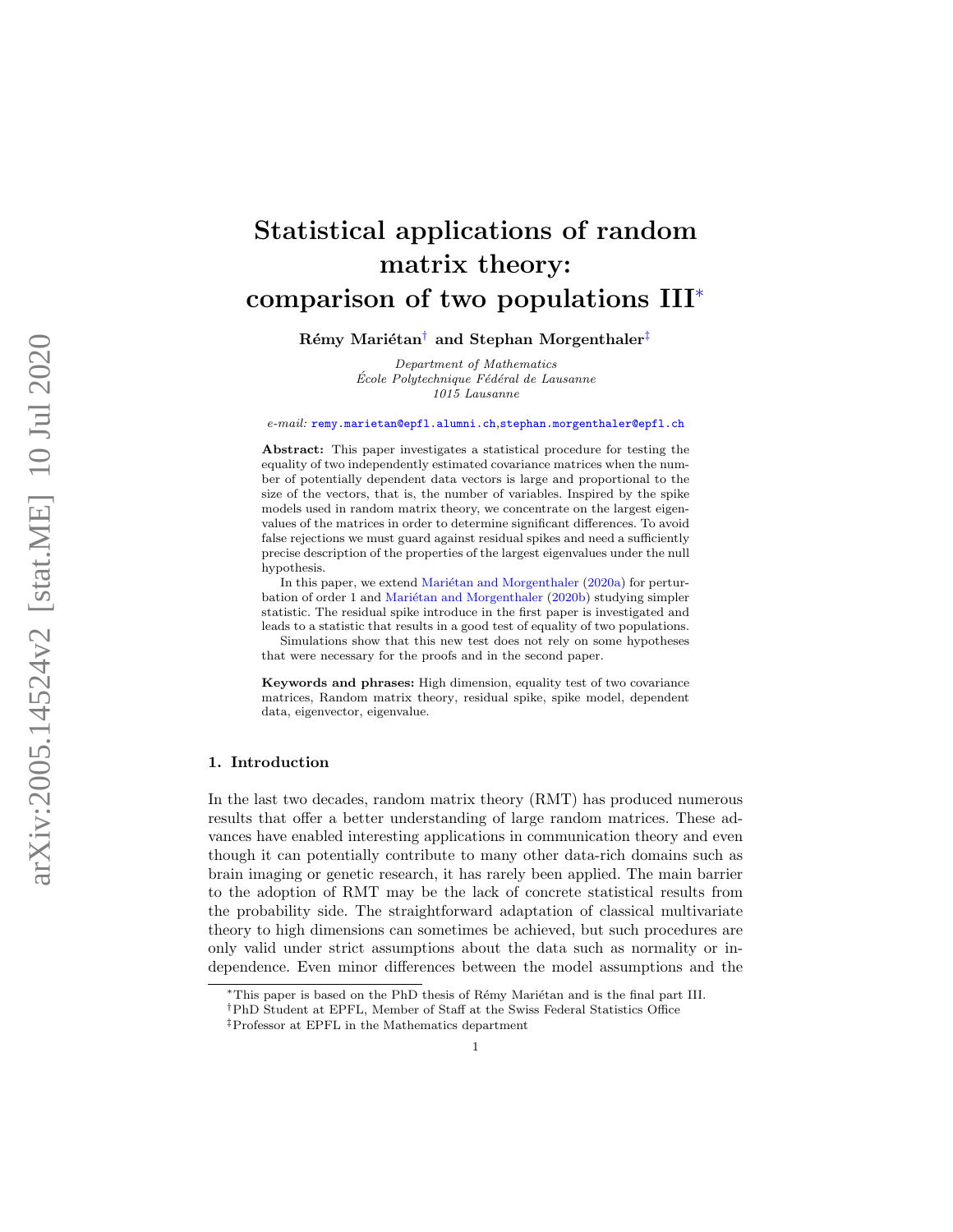actual data lead to catastrophic results and such procedures also often do not have enough power.

This paper proposes a statistical procedure for testing the equality of two covariance matrices when the number of potentially dependent data vectors  $n$  and the number of variables  $m$  are large. RMT denotes the investigation of estimates of covariance matrices  $\hat{\Sigma}$  or more precisely their eigenvalues and eigenvectors when both n and m tend to infinity with  $\lim_{n \to \infty} \frac{m}{n} = c > 0$ . When m is finite and  $n$  tends to infinity the behaviour of the random matrix is well known and presented in the books of [Mardia, Kent and Bibby](#page-42-2) [\(1979\)](#page-42-2), [Muirhead](#page-42-3) [\(2005\)](#page-42-3) and [Anderson](#page-42-4) [\(2003\)](#page-42-4) (or its original version [Anderson](#page-42-5) [\(1958\)](#page-42-5)). In the RMT case, the behaviour is more complex, but many results of interest are known. [Anderson, Guionnet and Zeitouni](#page-42-6) [\(2009\)](#page-42-6), [Tao](#page-42-7) [\(2012\)](#page-42-7) and more recently [Bose](#page-42-8) [\(2018\)](#page-42-8) contain comprehensive introductions to RMT and [Bai and Silverstein](#page-42-9) [\(2010\)](#page-42-9) covers the case of empirical (estimated) covariance matrices.

Although the existing theory builds a good intuition of the behaviour of these matrices, it does not provide enough of a basis to construct a test with good power, which is robust with respect to the assumptions. Inspired by the spike models, we extend the residual spikes introduced in Mariétan and Morgenthaler [\(2020a\)](#page-42-0) and provide a description of the behaviour of this statistic under a null hypothesis when the perturbation is of order k. These results enable the user to test the equality of two populations as well as other null hypotheses such as the independence of two sets of variables. This paper can be seen as a complex particular case of Mariétan and Morgenthaler  $(2020b)$ . However simulations show that equality between eigenvalues of the perturbation are not necessary for this complex statistic and moreover they show good robustness against perturbations of distributions.

The remainder of the paper is organized as follows. In the next section, we develop the test statistic and discuss the problems associated with high dimensions. Then we present the main theorem [2.1.](#page-5-0) The proof itself is technical and presented in Appendix [D.](#page-20-0) The last section contains an example of an application.

## <span id="page-1-0"></span>2. Test statistic

We compare the spectral properties of two covariance estimators  $\hat{\Sigma}_X$  and  $\hat{\Sigma}_Y$  of dimension  $m \times m$  which can be represented as

$$
\hat{\Sigma}_X = P_X^{1/2} W_X P_X^{1/2}
$$
 and  $\hat{\Sigma}_Y = P_Y^{1/2} W_Y P_Y^{1/2}$ .

In this equation,  $W_X$  and  $W_Y$  are of the form

$$
W_X = O_X \Lambda_X O_X
$$
 and  $W_Y = O_Y \Lambda_Y O_Y$ ,

with  $O_X$  and  $O_Y$  being independent unit orthonormal random matrices whose distributions are invariant under rotations, while  $\Lambda_X$  and  $\Lambda_Y$  are independent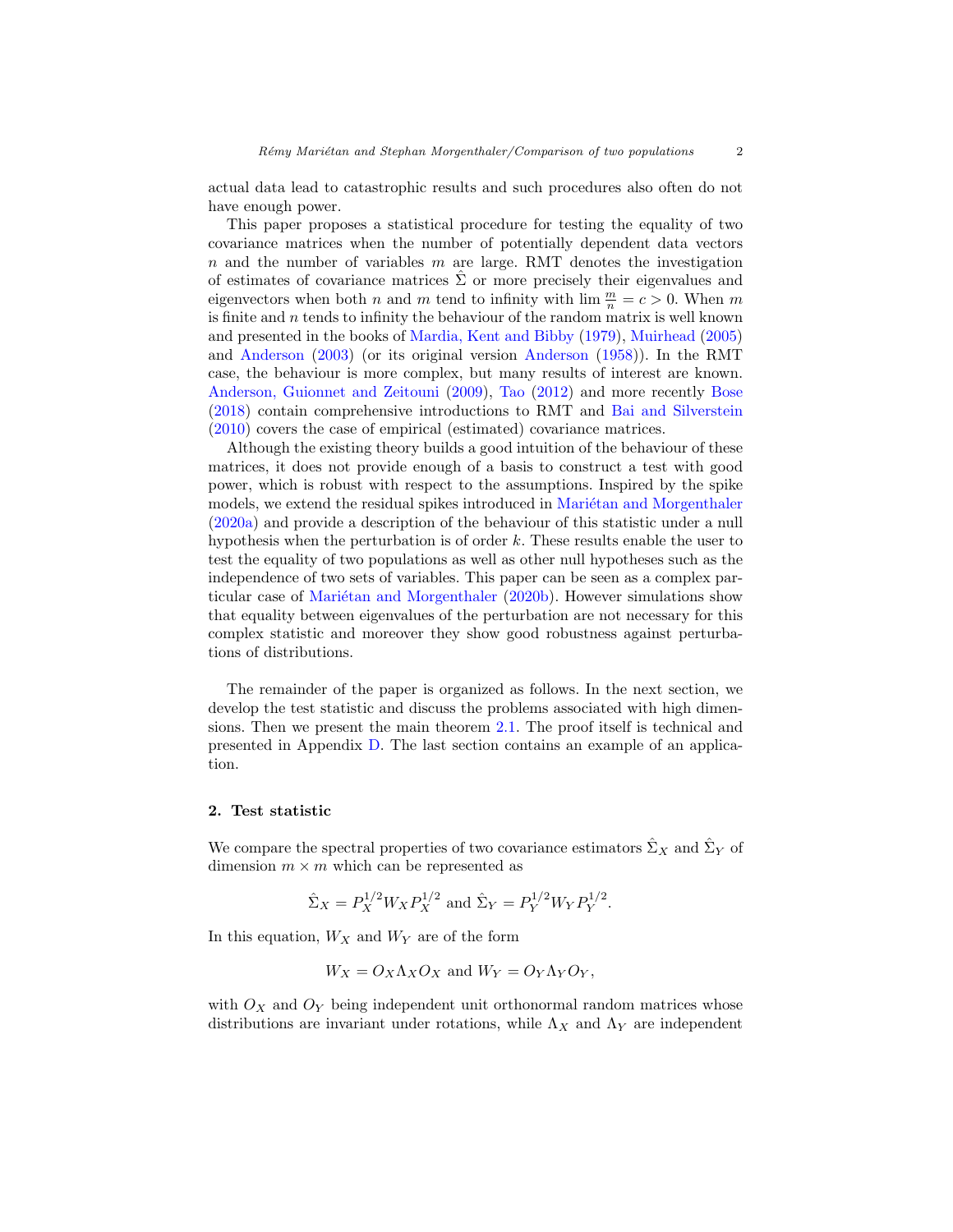positive random diagonal matrices, independent of  $O_X, O_Y$  with trace equal to m and a bound on the diagonal elements. Note that the usual RMT assumption,  $\frac{m}{n} = c$  is replaced by this bound! The (multiplicative) spike model of order k determines the form of  $P_X = I_m + \sum_{s=1}^k (\theta_{X,s} - 1) u_{X,s} u_{X,s}^t$  and  $P_Y = I_m +$  $\sum_{s=1}^{k} (\theta_{Y,s} - 1) u_{Y,s} u_{Y,s}^{t}$  where  $\langle u_{X,s}, u_{X,r} \rangle = \langle u_{Y,s}, u_{Y,r} \rangle = \delta_{s,r}$ .

Our results will apply to any two centered data matrices  $\mathbf{X} \in \mathbb{R}^{m \times n_X}$  and  $\mathbf{Y} \in \mathbb{R}^{m \times n_Y}$  which are such that

$$
\hat{\Sigma}_X = \frac{1}{n_X} \mathbf{X} \mathbf{X}^t
$$
 and  $\hat{\Sigma}_Y = \frac{1}{n_Y} \mathbf{Y} \mathbf{Y}^t$ 

and can be decomposed in the manner indicated. This is the basic assumption concerning the covariance matrices. We will assume throughout that  $n_X \geq n_Y$ . Because  $O_X$  and  $O_Y$  are independent and invariant by rotation we can assume without loss of generality that for  $s = 1, 2, ..., k$ ,  $u_{X,s} = e_s$  as in [Benaych-](#page-42-10)[Georges and Rao](#page-42-10) [\(2009\)](#page-42-10). Under the null hypothesis we have  $P_X = P_Y$  and we use the simplified notation  $P_k$  for both matrices where for  $s = 1, 2, ..., k$ ,  $\theta_{X,s} = \theta_{Y,s} = \theta_s$  and  $u_{X,s} = u_{Y,s} (= e_s)$ .

To test  $H_0: P_k = P_X = P_Y$  against  $H_1: P_X \neq P_Y$  it is natural to consider the extreme eigenvalues of

<span id="page-2-0"></span>
$$
\hat{\Sigma}_X^{-1/2} \hat{\Sigma}_Y \hat{\Sigma}_X^{-1/2} . \tag{2.1}
$$

We could also swap the subscripts, but it turns our to be preferable to use the inversion on the matrix with larger sample size.

The distributional approximations we will refer to are based on RMT, that is, they are derived by embedding a given data problem into a sequence of random matrices for which both n and m tend to infinity such that  $m/n$  tends to a positive constant c. The most celebrated results of RMT describe the almost sure weak convergence of the empirical distribution of the eigenvalues (spectral distribution) to a non-random compactly supported limit law. An extension of this theory to the "Spike Model" suggests that we should modify  $\hat{\Sigma}$  because estimates of isolated eigenvalues derived from the usual estimates are asymptotically biased. The following corrections will be used.

<span id="page-2-2"></span>**Definition 2.1.** Suppose  $\hat{\Sigma}$  is of the form described at the start of the section. The **unbiased estimator of**  $\theta_s$  for  $s = 1, ..., k$  is defined as

<span id="page-2-1"></span>
$$
\hat{\hat{\theta}}_s = 1 + \frac{1}{\frac{1}{m-k} \sum_{i=k+1}^m \frac{\hat{\lambda}_{\hat{\Sigma},i}}{\hat{\theta}_s - \hat{\lambda}_{\hat{\Sigma},i}}},
$$
\n(2.2)

where  $\hat{\lambda}_{\hat{\Sigma},i}$  is the *i*<sup>th</sup> largest eigenvalue of  $\hat{\Sigma}$ . When  $\hat{\Sigma} = P_k^{1/2} W P_k^{1/2}$  as above, it is asymptotically equivalent to replace  $\frac{1}{m-k} \sum_{i=k+1}^{m}$  $\frac{\hat{\lambda}_{\hat{\Sigma},i}}{\hat{\theta}-\hat{\lambda}_{\hat{\Sigma},i}}$  in the denominator by  $\frac{1}{m} \sum_{i=1}^m \frac{\hat{\lambda}_{W,i}}{\hat{\theta}-\hat{\lambda}_W}$  $\frac{\lambda_{W,i}}{\hat{\theta}-\hat{\lambda}_W,i}.$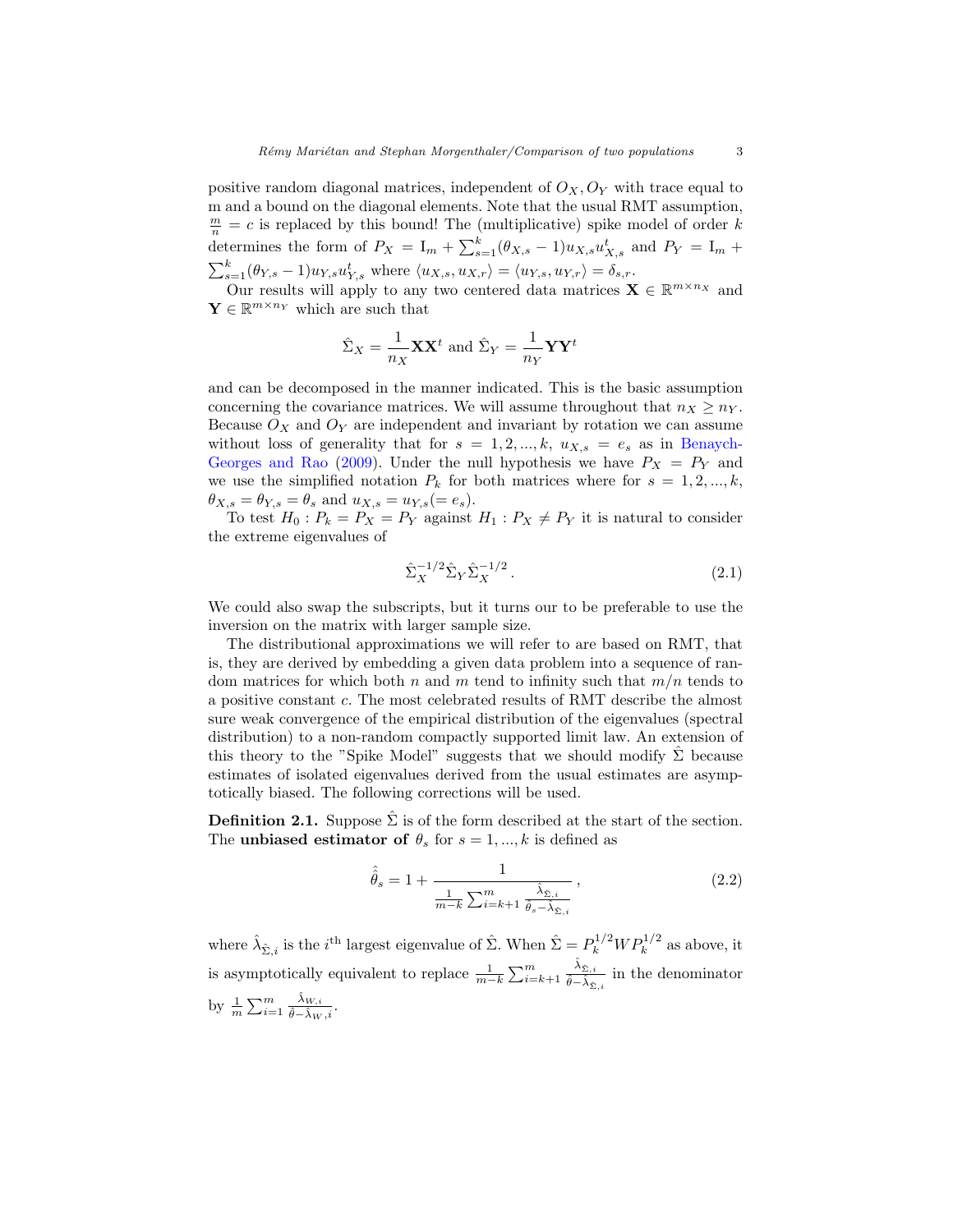Suppose that  $\hat{u}_s$  is the eigenvector corresponding to  $\hat{\theta}_s$ , then the filtered estimated covariance matrix is defined as

<span id="page-3-0"></span>
$$
\hat{\hat{\Sigma}} = I_m + \sum_{s=1}^{k} (\hat{\hat{\theta}}_s - 1) \hat{u}_s \hat{u}_s^t.
$$
\n(2.3)

The matrix  $(2.1)$  which serves as the basis for the test then becomes either

$$
\hat{\hat{\Sigma}}_X^{-1/2} \hat{\hat{\Sigma}}_Y \hat{\hat{\Sigma}}_X^{-1/2} \text{ or } \hat{\hat{\Sigma}}_X^{-1/2} \hat{\Sigma}_Y \hat{\hat{\Sigma}}_X^{-1/2} . \tag{2.4}
$$

In the particular case where  $X$  and  $Y$  have independent jointly normal columns vector with constant variance  $P_k = P_X = P_Y$ , the distribution of the spectrum of the second of the above matrices is approximately Marcenko-Pastur distributed (see [Marchenko and Pastur](#page-42-11) [\(1967\)](#page-42-11)). This follows because  $\Sigma_X$  is a finite perturbation. However, because of the non-consistency of the eigenvectors presented in [Benaych-Georges and Rao](#page-42-10) [\(2009\)](#page-42-10), we may observe residual spikes in the spectra, as shown in Figure [1.](#page-4-0) Thus, even if the two random matrices are based on the same perturbation, we see some spikes outside the bulk. This observation is worse in the last plot because four spikes fall outside the bulk even if there is actually no difference! This poses a fundamental problem for our test, because we must be able to distinguish the spikes indicative of a true difference from the residual spikes. These remarks lead to the following definition.

Definition 2.2. The residual spikes are the isolated eigenvalues of

$$
\hat{\Sigma}_X^{-1/2} \hat{\Sigma}_Y \hat{\Sigma}_X^{-1/2}
$$
 or of  $\hat{\Sigma}_X^{-1/2} \hat{\Sigma}_Y \hat{\Sigma}_X^{-1/2}$ 

when  $P_X = P_Y$  (under the null hypothesis). The **residual zone** is the interval where a residual spike can fall asymptotically.

This paper studies these residual spikes by deriving the distribution of the extreme residual spikes under the null hypothesis. The philosophy is explained in Figure [2](#page-4-1) with illustrations inspired by the i.i.d. normal case. All the eigenvalues inside the residual zone are potentially not indicative of real differences. However, when an eigenvalue is larger, we declare that this spike expresses a true difference.

Most of our plots feature the seemingly more natural matrix

$$
\hat{\hat{\Sigma}}_X^{-1/2} \hat{\Sigma}_Y \hat{\hat{\Sigma}}_X^{-1/2} .
$$

But, although this choice simplifies the study in terms of convergence in probability when the perturbation is of order 1, this is no longer the case in more complex situations. In addition, the eigenvectors associated with the residual spikes are more accessible for the matrix in which all estimates are filtered.

Let  $\theta_{X,s}$  and  $\theta_{Y,s}$  be isolated eigenvalues and construct the asymptotic unbiased estimators as in Equation [\(2.2\)](#page-2-1)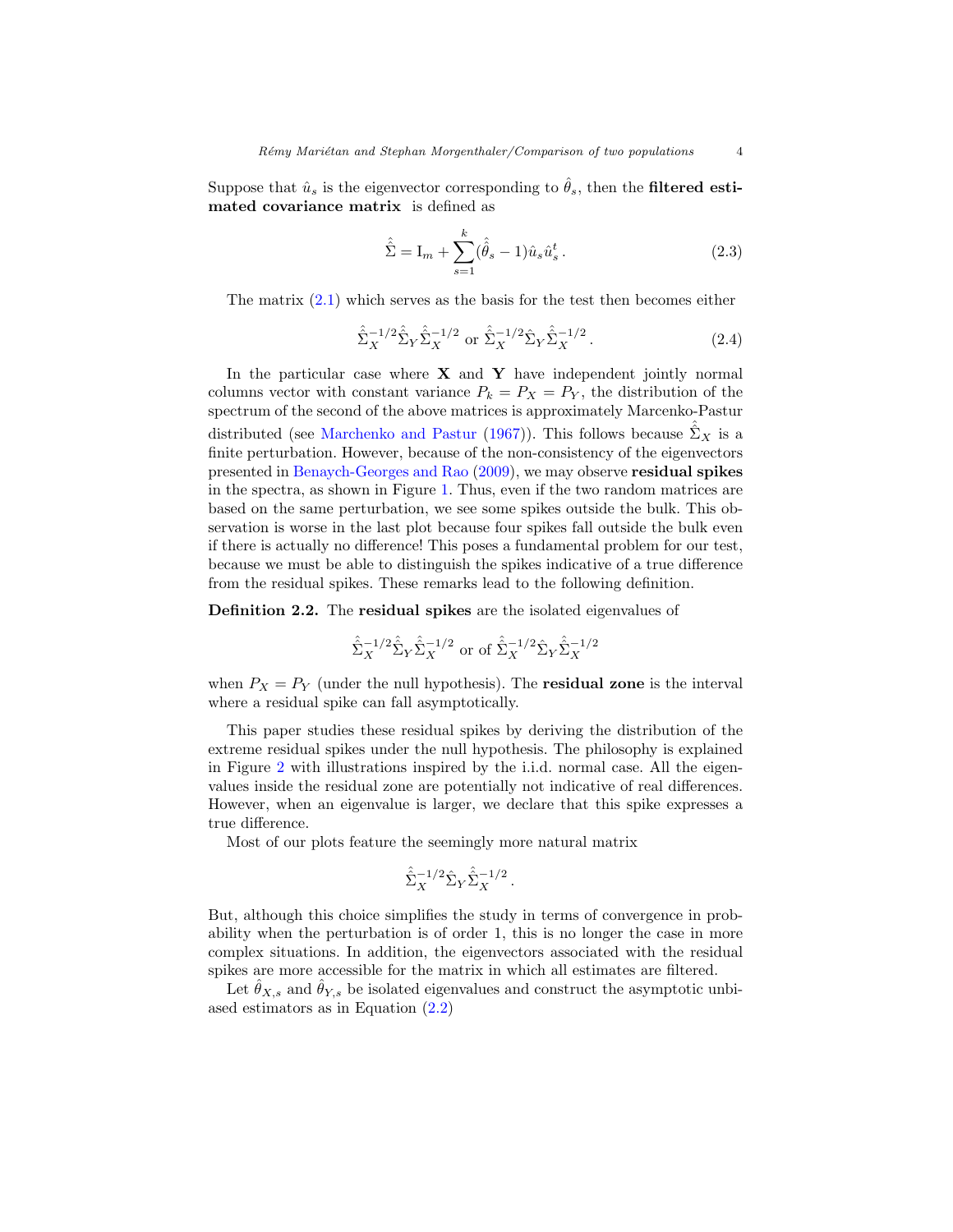

<span id="page-4-0"></span>FIG 1. Example of residual spikes of  $\hat{\Sigma}_X^{-1/2} \hat{\Sigma}_Y \hat{\Sigma}_X^{-1/2}$  when  $\theta = 10$  for the first three figures and  $\theta_{1,2,3,4} = 10, 15, 20, 25$  for the last figure.



<span id="page-4-1"></span>FIG 2. Residual zone of  $\hat{\Sigma}_X^{-1/2} \hat{\Sigma}_Y \hat{\Sigma}_X^{-1/2}$  and  $\hat{\Sigma}_X^{-1/2} \hat{\Sigma}_Y \hat{\Sigma}_X^{-1/2}$ .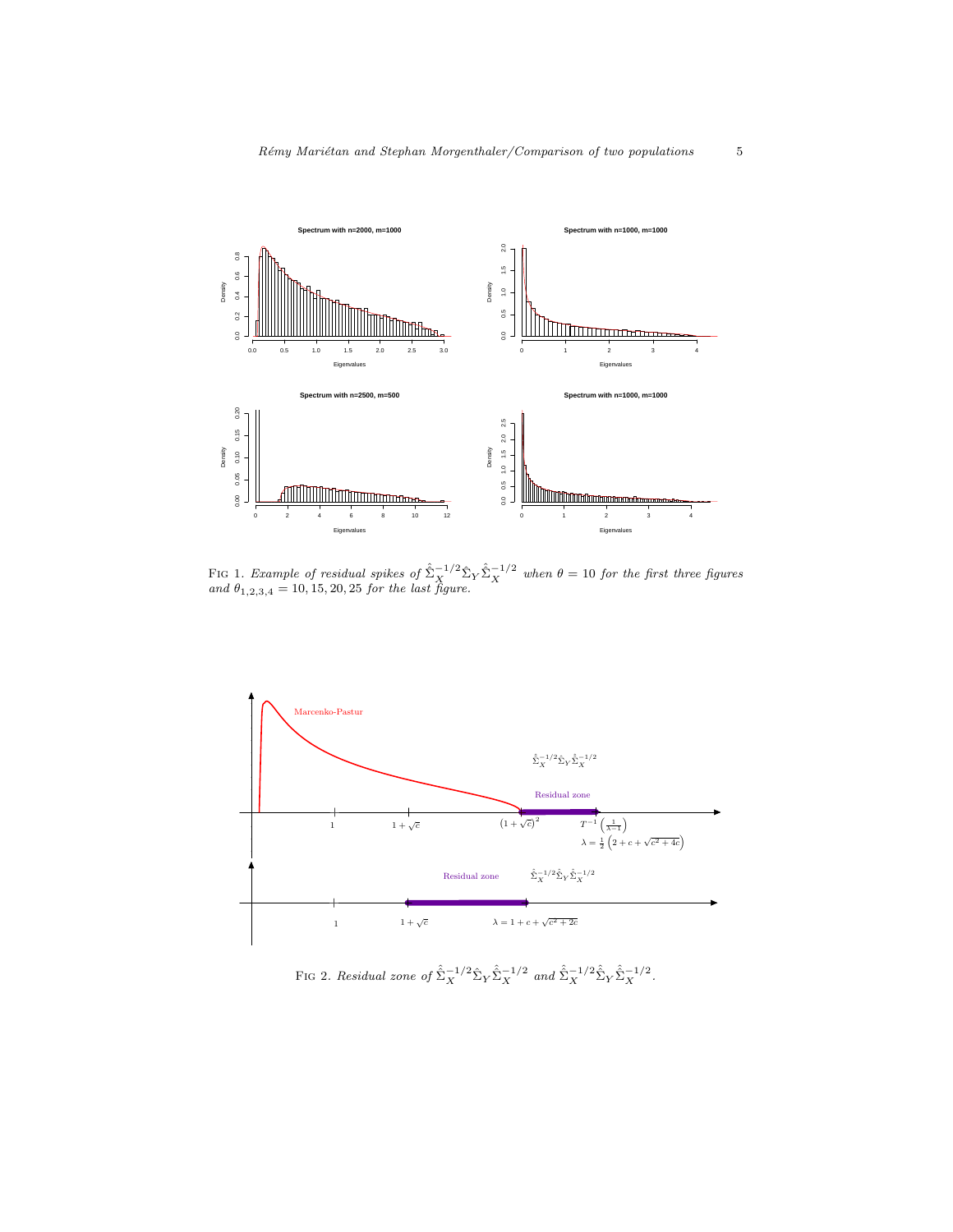$$
\hat{\hat{\theta}}_{X,s}=1+\frac{1}{\frac{1}{m-k}\sum_{i=k+1}^{m}\frac{\hat{\lambda}_{\hat{\Sigma}_{X},i}}{\hat{\theta}_{X,s}-\hat{\lambda}_{\hat{\Sigma}_{X},i}}}\ \text{ and }\hat{\hat{\theta}}_{Y,s}=1+\frac{1}{\frac{1}{m-k}\sum_{i=k+}^{m}\frac{\hat{\lambda}_{\hat{\Sigma}_{Y},i}}{\hat{\theta}_{Y,s}-\hat{\lambda}_{\hat{\Sigma}_{Y},i}}}
$$

where  $\hat{\lambda}_{\hat{\Sigma}_X,i}$  and  $\hat{\lambda}_{\hat{\Sigma}_Y,i}$  are the *i*<sup>th</sup> ordered eigenvalue of  $\hat{\Sigma}_X$  and  $\hat{\Sigma}_Y$ , respectively. The test statistic is then

$$
\lambda_{\min} \left( \hat{\Sigma}_X^{-1/2} \hat{\Sigma}_Y \hat{\Sigma}_X^{-1/2} \right)
$$
 and  $\lambda_{\max} \left( \hat{\Sigma}_X^{-1/2} \hat{\Sigma}_Y \hat{\Sigma}_X^{-1/2} \right)$ ,

where the filtered matrices are constructed as in  $(2.3)$ . These two statistics provide a basis for a powerful and robust test for the equality of (detectable) perturbations  $P_X$  and  $P_Y$ .

# 2.1. Null distribution

Under  $H_0$ ,  $\lambda_{\text{max}} \left( \hat{\Sigma}_X^{-1/2} \hat{\Sigma}_Y \hat{\Sigma}_X^{-1/2} \right)$  is obviously a function of  $\theta_s = \theta_{X,s} = \theta_{Y,s}$ for  $s = 1, 2, ..., k$ . The suspected worst case occurs in the limit as  $\theta_s \to \infty$  for all s and it is this limit which will determine the critical values of the test. A criterion proposed in Mariétan and Morgenthaler  $(2020a)$  allows to check if this scenario is really the worst case. Let

$$
\lambda_{\max} \left( \hat{\hat{\Sigma}}_X^{-1/2} \hat{\hat{\Sigma}}_Y \hat{\hat{\Sigma}}_X^{-1/2} \right) \leq \lim_{\theta \to \infty} \lambda_{\max} \left( \hat{\hat{\Sigma}}_X^{-1/2} \hat{\hat{\Sigma}}_Y \hat{\hat{\Sigma}}_X^{-1/2} \right) = V_{\max},
$$
  

$$
\lambda_{\min} \left( \hat{\hat{\Sigma}}_X^{-1/2} \hat{\hat{\Sigma}}_Y \hat{\hat{\Sigma}}_X^{-1/2} \right) \geq \lim_{\theta \to \infty} \lambda_{\min} \left( \hat{\hat{\Sigma}}_X^{-1/2} \hat{\hat{\Sigma}}_Y \hat{\hat{\Sigma}}_X^{-1/2} \right) = V_{\min}.
$$

Because of our focus on the worst case scenario under  $H_0$ , we will investigate the asymptotic as  $\theta_i = \theta p_i$  for fixed  $p_i > 0$  and  $\frac{\theta}{\sqrt{m}} \to \infty$ . We recall that Mariétan [and Morgenthaler](#page-42-1) [\(2020b\)](#page-42-1) also allows some finite  $\theta_s$  but it seems intuitive that this scenario will not create a worst case in most situations. This intuition is highlighted by Mariétan and Morgenthaler  $(2020a)$  showing by simulation that the residual spike increase as a function of  $\theta$  assuming  $W_X = \frac{1}{n_X} \mathbf{X} \mathbf{X}^t$ . Our test rejects the null hypothesis of equal populations if either  $P\left(V_{\text{max}} > \hat{\lambda}_{\text{max}}\right)$ or  $P(V_{\text{min}} < \hat{\lambda}_{\text{min}})$  is small, where  $\hat{\lambda}_{\text{max}}$  and  $\hat{\lambda}_{\text{min}}$  are the observed extreme residual spikes.

The following result describes the asymptotic behavior of the extreme eigenvalues and thus of  $V_{\text{max}}$  and  $V_{\text{min}}$ .

<span id="page-5-0"></span>**Theorem 2.1.** Suppose  $W_X, W_Y \in \mathbb{R}^{m \times m}$  are as described at the start of Section 2 and

1. Mariétan and Morgenthaler  $(2020a)$  have already investigated the case  $P_1 = I_m + (\theta - 1)e_1e_1^t \in \mathbb{R}^{m \times m}$  with  $\frac{\sqrt{m}}{\theta} = o(1)$  with regard to large m. Let

$$
\hat{\Sigma}_{X,P_1} = P_1^{1/2} W_X P_1^{1/2} \text{ and } \hat{\Sigma}_{Y,P_1} = P_1^{1/2} W_Y P_1^{1/2}.
$$

,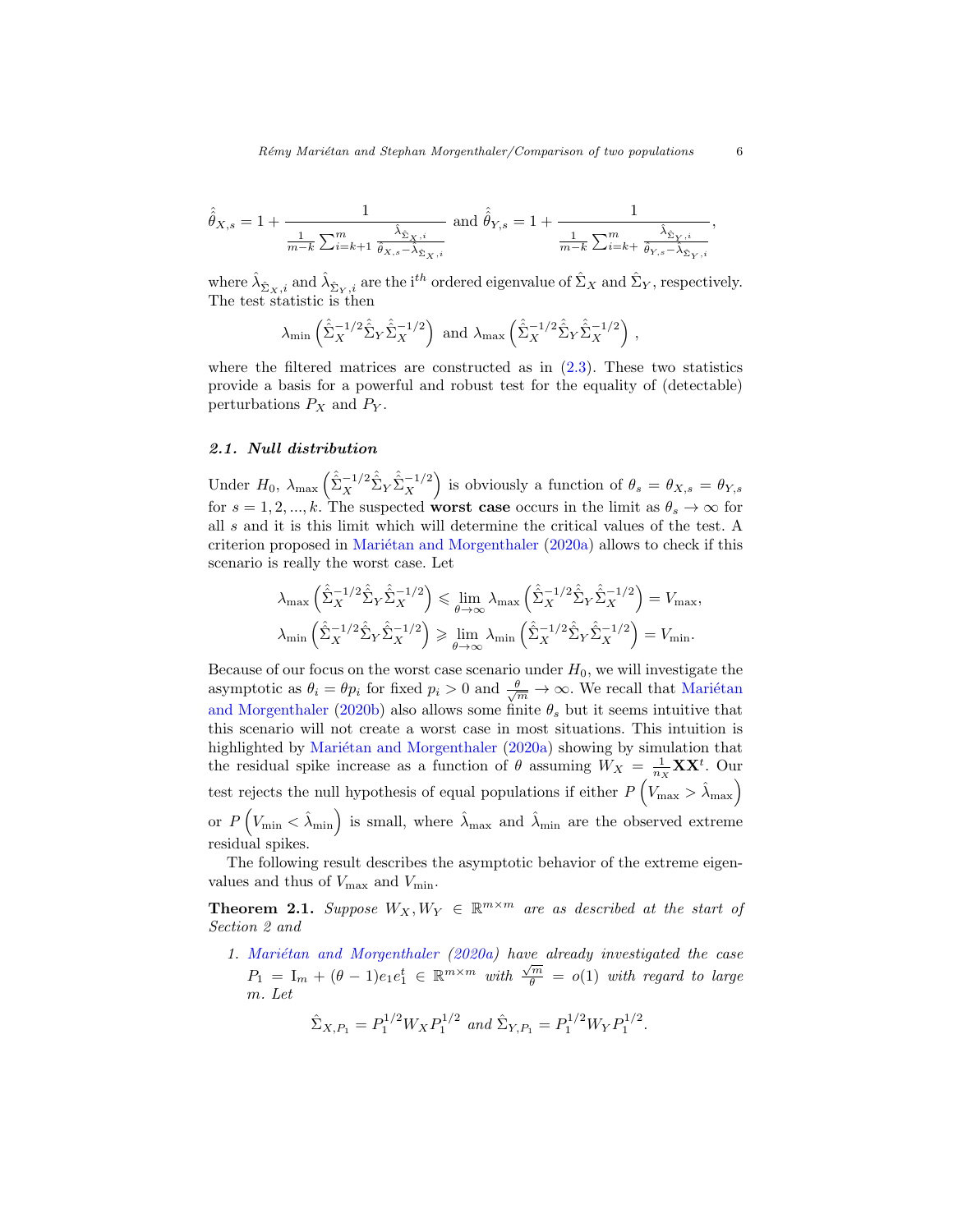and 
$$
\hat{\Sigma}_{X,P_1}
$$
,  $\hat{\Sigma}_{Y,P_1}$  as described above (see, 2.1).  
\nThen, conditional on the spectra  $S_{W_X} = \left\{ \hat{\lambda}_{W_X,1}, \hat{\lambda}_{W_X,2}, ..., \hat{\lambda}_{W_X,m} \right\}$  and  
\n
$$
S_{W_Y} = \left\{ \hat{\lambda}_{W_Y,1}, \hat{\lambda}_{W_Y,2}, ..., \hat{\lambda}_{W_Y,m} \right\}
$$
 of  $W_X$  and  $W_Y$ ,  
\n
$$
\sqrt{m} \frac{\left( \lambda_{\max} \left( \hat{\Sigma}_{X,P_1}^{-1/2} \hat{\Sigma}_{Y,P_1} \hat{\Sigma}_{X,P_1}^{-1/2} \right) - \lambda^+ \right)}{\sigma^+} \middle| S_{W_X}, S_{W_Y} \sim \mathbf{N}(0,1) + o_p(1),
$$

where

λ <sup>+</sup> = q M<sup>2</sup> <sup>2</sup> − 1 + M2, σ +2 = 1 (M2,X + M2,Y − 2) (M2,X + M2,Y + 2) 9M<sup>4</sup> <sup>2</sup>,XM2,Y + 4M<sup>3</sup> 2,XM<sup>2</sup> <sup>2</sup>,Y + 4M<sup>3</sup> <sup>2</sup>,XM2,Y + 2M<sup>3</sup> <sup>2</sup>,XM3,Y − 2M<sup>2</sup> 2,XM<sup>3</sup> 2,Y +4M<sup>2</sup> 2,XM<sup>2</sup> <sup>2</sup>,Y − 11M<sup>2</sup> <sup>2</sup>,XM2,Y − 8M3,XM<sup>2</sup> <sup>2</sup>,XM2,Y + 2M<sup>2</sup> <sup>2</sup>,XM2,Y M3,Y −2M<sup>2</sup> <sup>2</sup>,XM3,Y + M<sup>2</sup> <sup>2</sup>,XM4,Y + 4M2,XM<sup>3</sup> <sup>2</sup>,Y + M2,XM<sup>2</sup> <sup>2</sup>,Y + 4M2,XM2,Y −4M3,XM2,XM<sup>2</sup> <sup>2</sup>,Y − 4M3,XM2,XM2,Y − 2M2,XM<sup>2</sup> <sup>2</sup>,Y M3,Y − 4M2,XM2,Y M3,Y −6M2,XM3,Y + 2M4,XM2,XM2,Y + 2M2,XM2,Y M4,Y − 2M3,XM<sup>2</sup> 2,Y +2M3,XM2,Y + M4,XM<sup>2</sup> <sup>2</sup>,Y + 4M<sup>5</sup> <sup>2</sup>,X + 2M<sup>4</sup> <sup>2</sup>,X − 4M3,XM<sup>3</sup> <sup>2</sup>,X − 13M<sup>3</sup> 2,X −2M3,XM<sup>2</sup> <sup>2</sup>,X + M4,XM<sup>2</sup> <sup>2</sup>,X − 2M<sup>2</sup> <sup>2</sup>,X + 10M3,XM2,X + 4M2,X + 4M3,X −2M4,X + M<sup>5</sup> <sup>2</sup>,Y + 2M<sup>4</sup> <sup>2</sup>,Y − M<sup>3</sup> <sup>2</sup>,Y − 2M<sup>2</sup> <sup>2</sup>,Y + 4M2,Y − 2M<sup>3</sup> <sup>2</sup>,Y M3,Y −2M<sup>2</sup> <sup>2</sup>,Y M3,Y + 2M2,Y M3,Y + 4M3,Y + M<sup>2</sup> <sup>2</sup>,Y M4,Y − 2M4,Y − 4 ! + 1 p (M2,X + M2,Y − 2) (M2,X + M2,Y + 2) 5M<sup>3</sup> <sup>2</sup>,XM2,Y − M<sup>2</sup> 2,XM<sup>2</sup> <sup>2</sup>,Y + 2M<sup>2</sup> <sup>2</sup>,XM2,Y + 2M<sup>2</sup> <sup>2</sup>,XM3,Y − M2,XM<sup>3</sup> 2,Y +2M2,XM<sup>2</sup> <sup>2</sup>,Y − 4M2,XM2,Y − 4M3,XM2,XM2,Y − 2M2,XM3,Y + M2,XM4,Y −2M3,XM2,Y + M4,XM2,Y + 4M<sup>4</sup> <sup>2</sup>,X + 2M<sup>3</sup> <sup>2</sup>,X − 4M3,XM<sup>2</sup> <sup>2</sup>,X − 5M<sup>2</sup> 2,X −2M3,XM2,X + M4,XM2,X + 2M2,X + 2M3,X + M<sup>4</sup> <sup>2</sup>,Y + 2M<sup>3</sup> <sup>2</sup>,Y + M<sup>2</sup> 2,Y +2M2,Y − 2M<sup>2</sup> <sup>2</sup>,Y <sup>M</sup>3,Y <sup>−</sup> <sup>2</sup>M2,Y <sup>M</sup>3,Y <sup>−</sup> <sup>2</sup>M3,Y <sup>+</sup> <sup>M</sup>2,Y <sup>M</sup>4,Y ! ,

$$
M_{s,X} = \frac{1}{m} \sum_{i=1}^{m} \hat{\lambda}_{W_X,i}^s,
$$
  

$$
M_{s,Y} = \frac{1}{m} \sum_{i=1}^{m} \hat{\lambda}_{W_Y,i}^s,
$$
  

$$
M_s = \frac{M_{s,X} + M_{s,Y}}{2}.
$$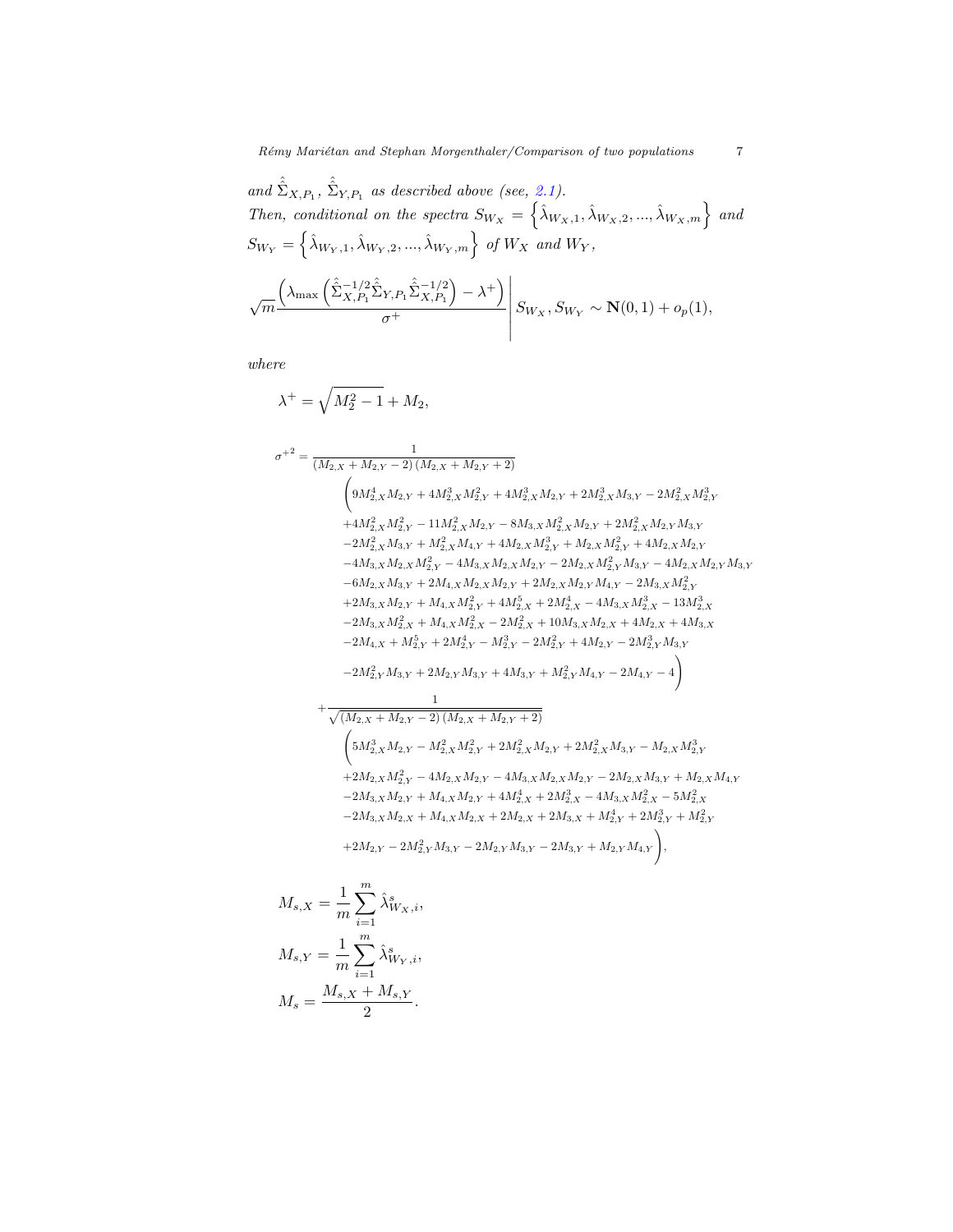Moreover,

$$
\sqrt{m} \frac{\left(\lambda_{\min} \left(\hat{\hat{\Sigma}}_{X,P_1}^{-1/2} \hat{\hat{\Sigma}}_{Y,P_1} \hat{\hat{\Sigma}}_{X,P_1}^{-1/2}\right) - \lambda^{-}\right)}{\sigma^{-}} \left| S_{W_X}, S_{W_Y} \sim \mathbf{N}(0,1) + o_m(1), \right|
$$

where

$$
\lambda^{-} = -\sqrt{M_2^2 - 1} + M_2,
$$
  

$$
\sigma^{-2} = (\lambda^{-})^4 \sigma^{+2}.
$$

The error  $o_p(1)$  in the approximation is with regard to large values of m. 2. Suppose that  $P_k = I_m + \sum_{s=1}^k (\theta_s - 1) e_s e_s^t \in \mathbb{R}^{m \times m}$  with  $\theta_s = p_s \theta$ ,  $p_s > 0$  $and \frac{\sqrt{m}}{\theta} = o(1)$  with regard to large m.

$$
\hat{\Sigma}_{X,P_k} = P_k^{1/2} W_X P_k^{1/2} \text{ and } \hat{\Sigma}_{Y,P_k} = P_k^{1/2} W_Y P_k^{1/2},
$$

and  $\hat{\hat{\Sigma}}_{X,P_k}$ ,  $\hat{\hat{\Sigma}}_{Y,P_k}$  as described above (see, [2.1\)](#page-2-2). Then, conditioning on the spectra  $S_{W_X}$  and  $S_{W_Y}$ ,

$$
\lambda_{\max} \left( \hat{\Sigma}_{X,P_k}^{-1/2} \hat{\Sigma}_{Y,P_k} \hat{\Sigma}_{X,P_k}^{-1/2} \right) \middle| Sw_x, Sw_y = \lambda_{\max} (H^+) + 1 + O_p \left( \frac{1}{m} \right),
$$
  

$$
\lambda_{\min} \left( \hat{\Sigma}_{X,P_k}^{-1/2} \hat{\Sigma}_{Y,P_k} \hat{\Sigma}_{X,P_k}^{-1/2} \right) \middle| Sw_x, Sw_y = \lambda_{\max} (H^-) + 1 + O_p \left( \frac{1}{m} \right),
$$

where

$$
H^{\pm} = \zeta_{\infty}^{\pm} \begin{pmatrix} \hat{\zeta}_{1}^{\pm}/\zeta_{\infty}^{\pm} & w_{1,2}^{\pm} & w_{1,3}^{\pm} & \cdots & w_{1,k}^{\pm} \\ w_{2,1}^{\pm} & \hat{\zeta}_{2}^{\pm}/\zeta_{\infty}^{\pm} & w_{2,3}^{\pm} & \cdots & w_{2,k}^{\pm} \\ w_{3,1}^{\pm} & w_{3,2}^{\pm} & \hat{\zeta}_{3}^{\pm}/\zeta_{\infty}^{\pm} & \cdots & w_{3,k}^{\pm} \\ \vdots & \vdots & \ddots & \ddots & \vdots \\ w_{k,1}^{\pm} & w_{k,2}^{\pm} & w_{k,3}^{\pm} & \cdots & \hat{\zeta}_{k}^{\pm}/\zeta_{\infty}^{\pm} \end{pmatrix},
$$

and

$$
\label{eq:21} \begin{aligned} \hat{\zeta}^+_i &= \; \lambda_{\max} \left( \hat{\hat{\Sigma}}^{1/2}_{X,\hat{P}_i} \hat{\hat{\Sigma}}_{Y,\hat{P}_i} \hat{\hat{\Sigma}}^{1/2}_{X,\hat{P}_i} \right) - 1 \Big| \, S_{W_X}, S_{W_Y}, \\ \hat{\zeta}^-_i &= \; \lambda_{\min} \left( \hat{\hat{\Sigma}}^{1/2}_{X,\hat{P}_i} \hat{\hat{\Sigma}}_{Y,\hat{P}_i} \hat{\hat{\Sigma}}^{1/2}_{X,\hat{P}_i} \right) - 1 \Big| \, S_{W_X}, S_{W_Y}, \\ \zeta^\pm_\infty &= \; \lim_{m \to \infty} \hat{\zeta}^\pm_i = \lambda^\pm - 1, \\ w^\pm_{i,j} &\sim \mathbf{N} \left( 0, \frac{1}{m} \frac{2(M_{2,X}-1)(M_{2,Y}-1) + B^\pm_X + B^\pm_Y}{\left( (\zeta^\pm_\infty - 2M_2 + 1)^2 + 2(M_2 - 1) \right)^2} \right) + o_p \left( \frac{1}{\sqrt{m}} \right), \end{aligned}
$$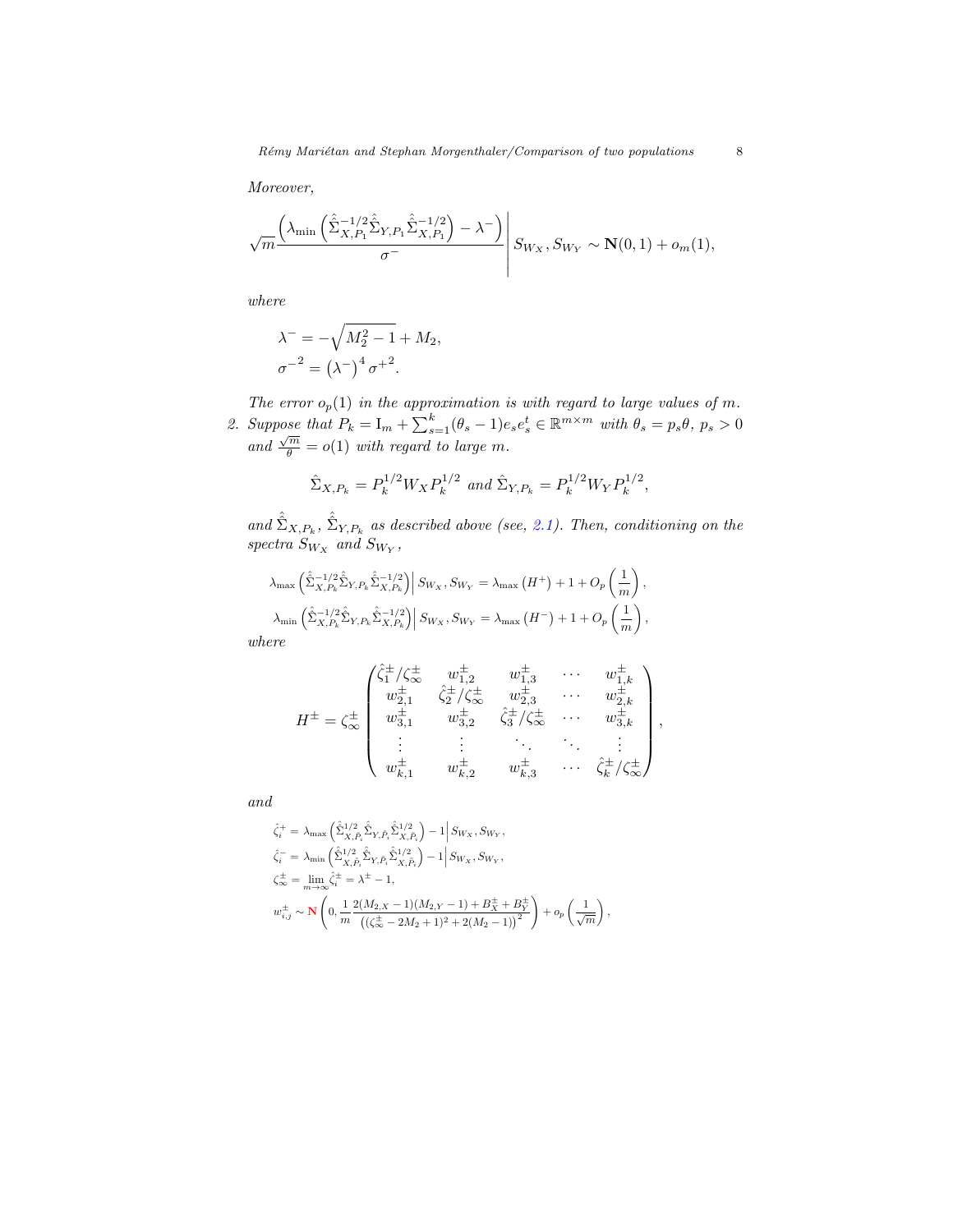$$
B_X^+ = \left(1 - M_2 + 2M_{2,X} + \sqrt{M_2^2 - 1}\right)^2 (M_{2,X} - 1)
$$
  
+2
$$
\left(-1 + M_2 - 2M_{2,x} - \sqrt{M_2^2 - 1}\right) (M_{3,X} - M_{2,X}) + (M_{4,X} - M_{2,X}^2),
$$
  

$$
B_Y^+ = \left(1 + M_2 + M_{2,Y} - M_{2,X} - \sqrt{M_2^2 - 1}\right)^2 (M_{2,Y} - 1)
$$
  
+2
$$
\left(-1 - M_2 - M_{2,Y} - M_{2,X} - \sqrt{M_2^2 - 1}\right) (M_{3,Y} - M_{2,Y}) + (M_{4,Y} - M_{2,Y}^2),
$$
  

$$
B_X^- = \left(1 - M_2 + 2M_{2,X} - \sqrt{M_2^2 - 1}\right)^2 (M_{2,X} - 1)
$$
  
+2
$$
\left(-1 + M_2 - 2M_{2,x} + \sqrt{M_2^2 - 1}\right) (M_{3,X} - M_{2,X}) + (M_{4,X} - M_{2,X}^2),
$$
  

$$
B_Y^- = \left(1 + M_2 + M_{2,Y} - M_{2,X} + \sqrt{M_2^2 - 1}\right)^2 (M_{2,Y} - 1)
$$
  
+2
$$
\left(-1 - M_2 - M_{2,Y} + M_{2,X} - \sqrt{M_2^2 - 1}\right) (M_{3,Y} - M_{2,Y}) + (M_{4,Y} - M_{2,Y}^2).
$$

The matrices  $H^{\dagger}$  and  $H^-$  are strongly correlated. However, within a matrix, all the entries are uncorrelated.

Remark 2.1. The entries of the matrices  $H^+$  and  $H^-$  are asymptotically uncorrelated Normal or a sum of two Normals.

**Special case** If the spectra are Marcenko-Pastur distributed, we define  $c_X$  =  $m/n_X$  and  $c_Y = m/n_Y$ . Then,

$$
c = \frac{c_X + c_Y}{2},
$$
  
\n
$$
\lambda^+ = c + \sqrt{c(c+2)} + 1,
$$
  
\n
$$
\sigma^{+2} = c_X^3 + c_X^2 c_Y + 3c_X^2 + 4c_X c_Y - c_X + c_Y^2 + c_Y
$$
  
\n
$$
+ \frac{(8c_X + 2c_X^2 + (c_X^3 + 5c_X^2 + c_X^2 c_Y + 4c_X c_Y + 5c_X + 3c_Y + c_Y^2) \sqrt{c(c+2)}}{c+2},
$$
  
\n
$$
w_{i,j}^+ \sim \mathbf{N}\left(0, \frac{\sigma_w^2}{m}\right),
$$
  
\n
$$
\sigma_w^2 = \frac{2c_X\left(\sqrt{c(c+2)} + 2\right) + 2c_Y\left(-\sqrt{c(c+2)} + 2\right) + c_X^2 + c_Y^2}{4c\left(-\sqrt{c(c+2)} + c + 2\right)^2}.
$$

(Proof Appendix [D.](#page-20-0) The red character is not proven and is a sum of two asymptotic uncorrelated marginally normal random variables that are certainly independent.)

#### <span id="page-8-0"></span>2.2. Discussion and simulation

The above theorem gives the limiting distribution of  $V_{\text{max}}$  and  $V_{\text{min}}$ . In this subsection, we first check the quality of the approximations in Theorem [2.1.](#page-5-0) Then we investigate the worst case with regard to  $\theta$ . Finally we relax some assumption on  $\theta_s$  and on the distribution.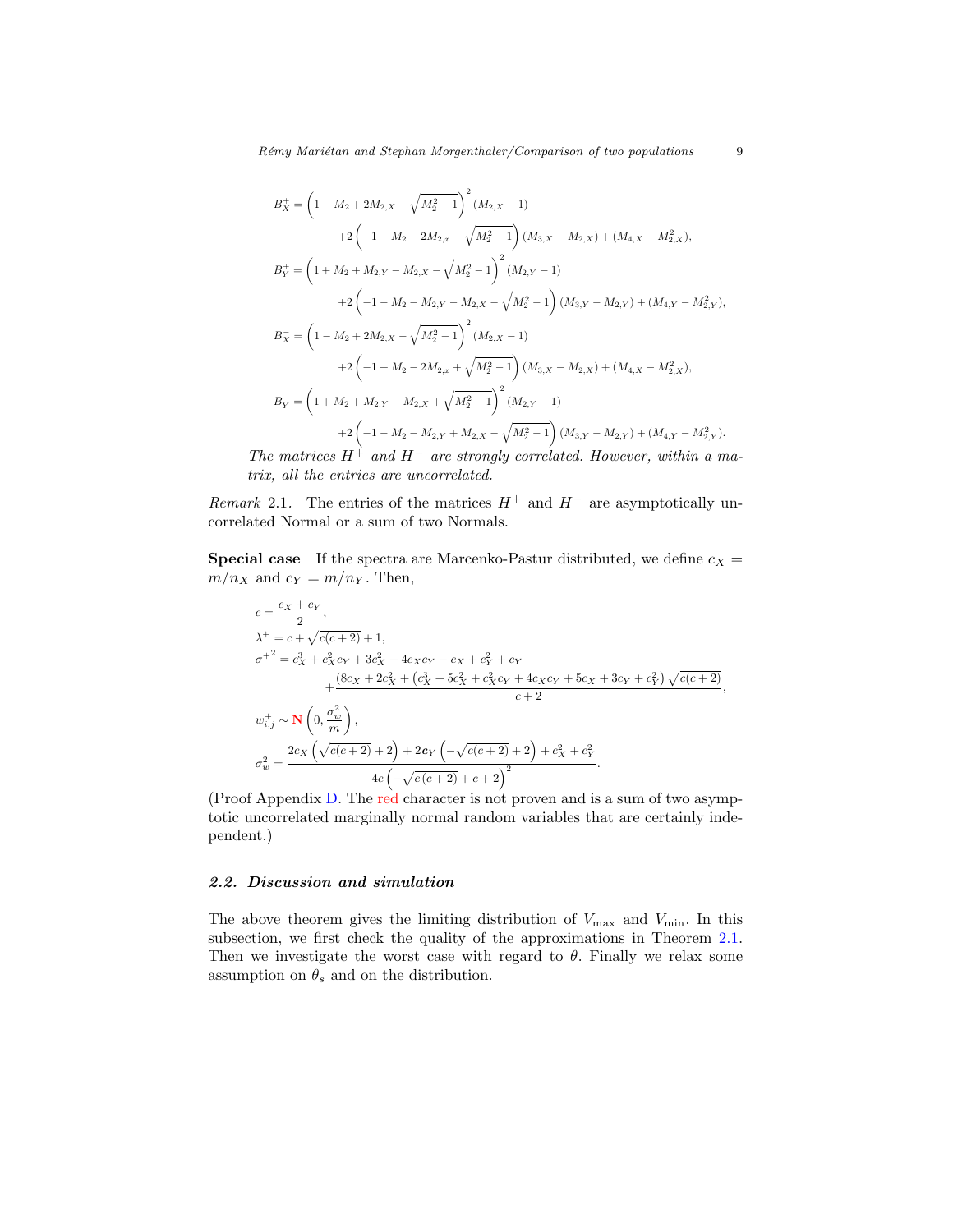#### 2.2.1. Some simulations

Assume  $\mathbf{X} \in \mathbb{R}^{m \times n_X}$  and  $\mathbf{Y} \in \mathbb{R}^{m \times n_Y}$  with  $\mathbf{X} = (X_1, X_2, ..., X_{n_X})$  and  $\mathbf{Y} =$  $(Y_1, Y_2, ..., Y_{n_Y}).$ 

$$
X_i \sim \mathbf{N}_m \left( \vec{0}, \sigma^2 \mathbf{I}_m \right) \text{ with } X_1 = \epsilon_{X,1} \text{ and } X_{i+1} = \rho X_i + \sqrt{1-\rho^2} \epsilon_{X,i+1}, \text{ where } \epsilon_{X,i} \stackrel{i.i.d}{\sim} \mathbf{N}_m \left( \vec{0}, \sigma^2 \mathbf{I}_m \right),
$$
  
\n
$$
Y_i \sim \mathbf{N}_m \left( \vec{0}, \sigma^2 \mathbf{I}_m \right) \text{ with } Y_1 = \epsilon_{Y,1} \text{ and } Y_{i+1} = \rho Y_i + \sqrt{1-\rho^2} \epsilon_{Y,i+1}, \text{ where } \epsilon_{Y,i} \stackrel{i.i.d}{\sim} \mathbf{N}_m \left( \vec{0}, \sigma^2 \mathbf{I}_m \right).
$$

Let  $P_X = I_m + (\theta_X - 1)u_X u_X^t$  and  $P_Y = I_m + (\theta_Y - 1)u_Y u_Y^t$  be two perturbations in  $\mathbb{R}^{m \times m}$ . Then,

$$
\mathbf{X}_P = P_X^{1/2} \mathbf{X} \text{ and } \mathbf{Y}_P = P_Y^{1/2} \mathbf{Y},
$$
  

$$
\hat{\Sigma}_X = \frac{\mathbf{X}_P^t \mathbf{X}_P}{n_X} \text{ and } \hat{\Sigma}_Y = \frac{\mathbf{Y}_P^t \mathbf{Y}_P}{n_Y}.
$$

We assume a common and large value for  $\theta$  and  $P_X = P_Y$ .

## Multiple eigenvalues

Despite the lack of a proof, the maximum residual distribution when the eigenvalues of the perturbations are multiple is well approximated by our Theorem. This can be seen in Table [1](#page-10-0) but also in Appendix [A.](#page-15-0)

#### Different values of k

Scenario 3, 4 and 5 of Table [1](#page-10-0) shows that the result holds for different values of  $k$ . The less accurate result of scenario 5 is due to the relatively large  $k$ , whereas the theorem is based on an approximation which considers  $k$  to be small compared to m. The precision of the asymptotic approximation would be better for  $k = 15$ when  $m = 10'000$  with the same  $c_X$  and  $c_Y$ , for example.

#### Wrong estimation of  $k$

Scenario 6, 7 and 8 of Table [1](#page-10-0) shows the impact of using wrong values of  $k$ . We see in Scenario 6 that a small overestimation of  $k$  leads to a small overestimation of the maximum and small underestimation the minimum. This will lead to conservative tests. Scenario 7 shows that underestimation of k can lead to a bad approximation but in this scenario we neglect perturbations of size 500! Scenario 8 shows that neglecting two small perturbations of size 6 and 8, as we could easily do by mistake, still leads to very accurate approximations.

The simulation of Table [1](#page-10-0) are done to convince the reader of the usefulness of Theorem [2.1.](#page-5-0) In practice, we must estimate the parameters needed in the approximation. An arguments based on the Cauchy-interlacing theorem can convinced the reader that we can estimate

$$
M_{X,s} = \frac{1}{m} \sum_{i=1}^{m} \lambda_{W_X}^s
$$

by

$$
\hat{M}_{X,s} = \frac{1}{m-k} \sum_{i=k+1}^{m} \lambda_{\hat{\Sigma}_X}^s.
$$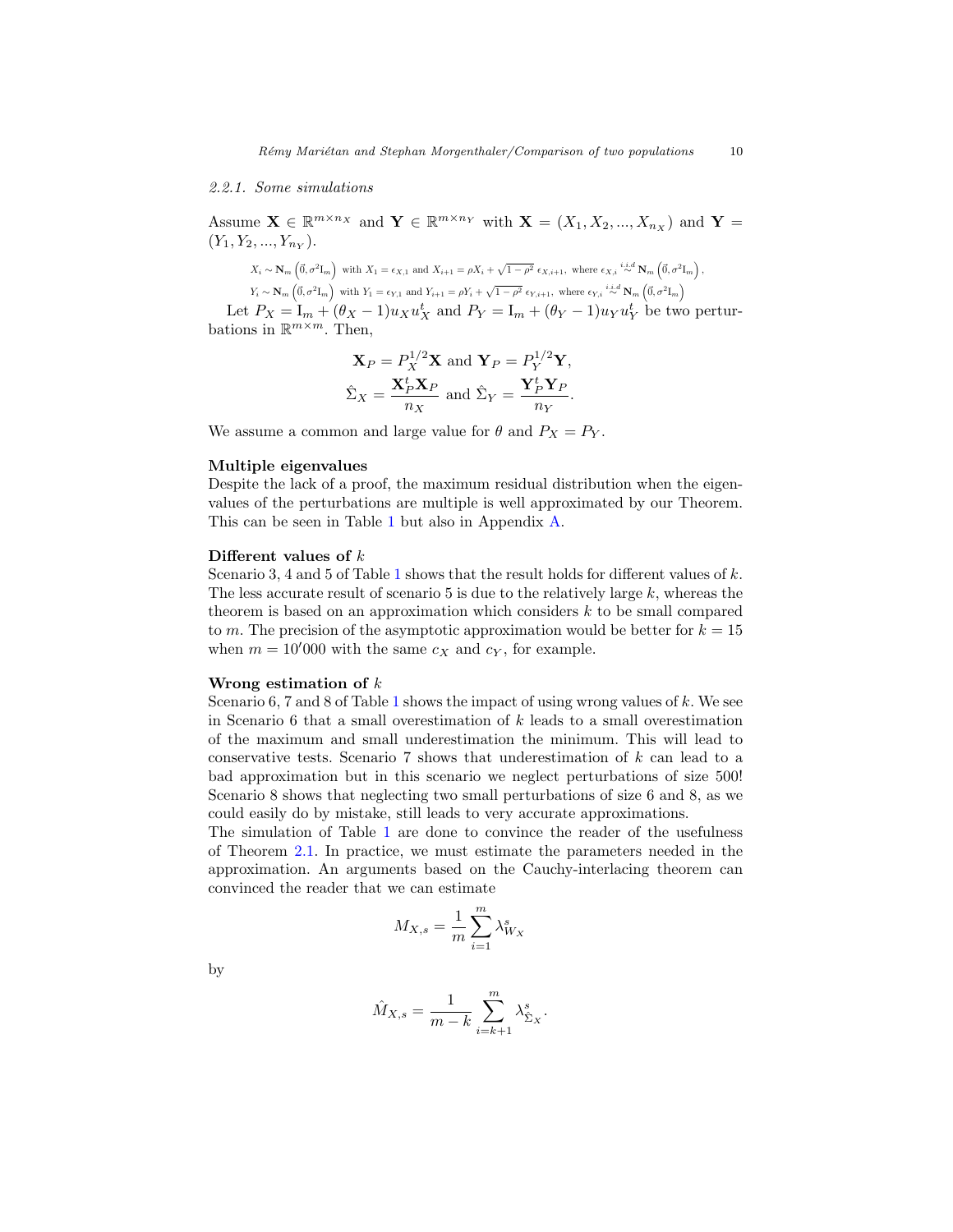

<span id="page-10-0"></span>Empirical distributions of the residual spikes together with the Gaussian densities from the theorem [2.1](#page-5-0) (in blue).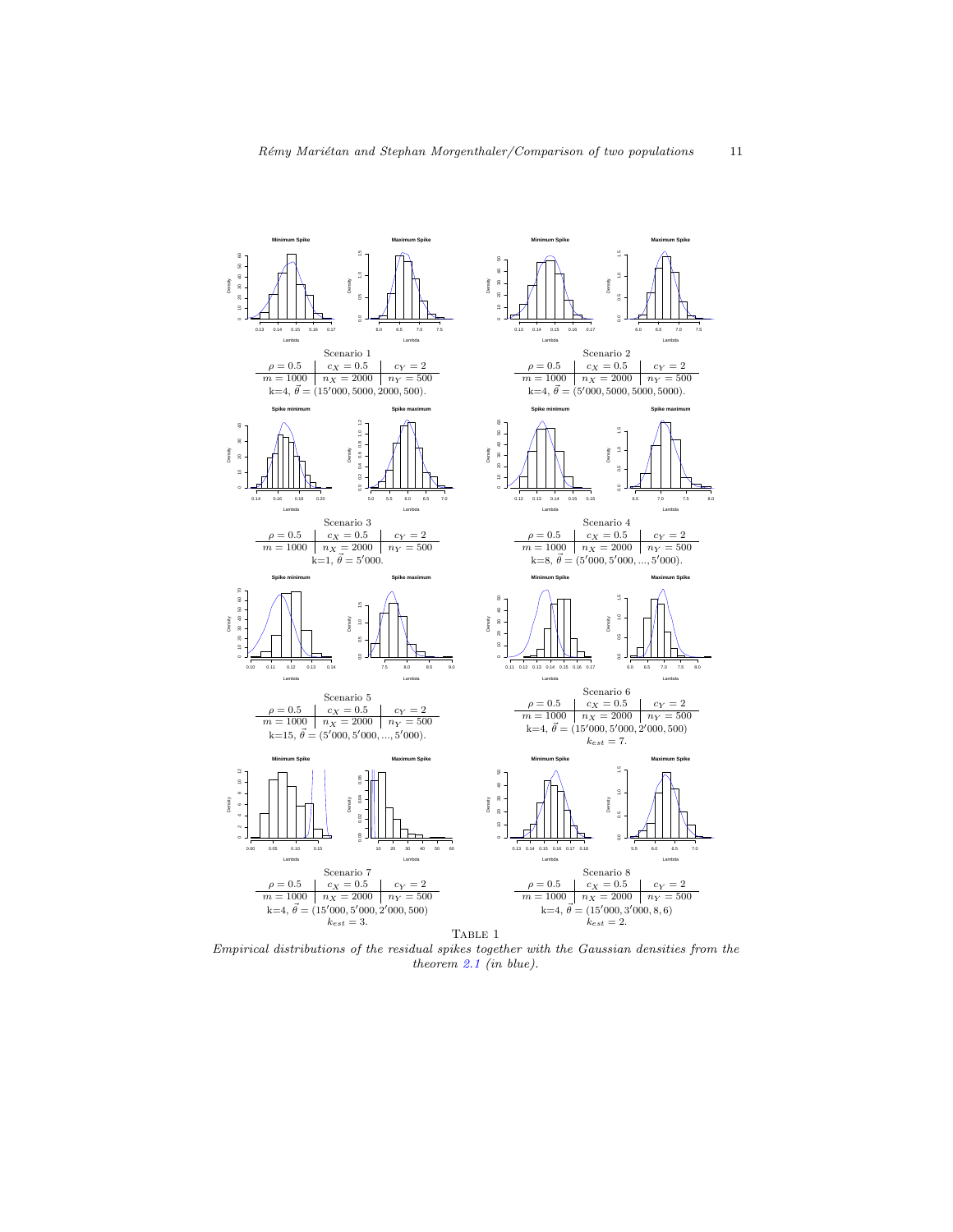The impact of using a wrong value for  $k_{est}$  is investigate in Table [5](#page-19-0) in Appendix [B.](#page-15-1)

**Other simulations** In appendix  $B$  we also investigate the approximation with estimated spectra for data with distributions that are not invariant by rotation. In some scenarios the approximation succeeds to estimate the location but failed to correctly estimate the variance. In others, the location of the maximum residual spike is overestimated and the minimum residual spike is underestimated. This would again lead to conservative tests, but suggests a lack of power.

## 3. An application

In this section, we apply our procedure developed from Theorem [2.1](#page-5-0) to data  $\bf{X}$ and  $\bf{Y}$ . First, each step is briefly explained. Then, an analysis is presented on simulated data together with the mathematical work and the important plots. This procedure is not unique and other solutions better adapted to the problem could be implemented. For example, the choice of  $k$  and the number of perturbations, could certainly be improved. The goal of this section is to provide a procedure as conservative as possible with reasonably good asymptotic power.

- 1. First, we center the data with regard to the rows and columns.
- 2. Then, we need to estimate k and rescale the variance. These two tasks are interconnected. One intuitive way to choose  $k$  for each matrix  $(k_X)$  and  $k_Y$ ) consists in looking at the spectra for spikes and keeping in mind that overestimation is preferable to underestimation of the actual value. Using  $k = \max(k_X, k_Y)$ , we can then rescale the matrices **X** and **Y** to

create  $X$  and  $Y$ .

- 3. Next, we apply the procedure to  $\bf{X}$  and  $\bf{Y}$ , using the above k. In our case, this leads to two observed extreme residual spikes.
- 4. We compute the distribution of the residual spike by assuming  $k$  perturbation and estimating  $M_{s,X}$ .
- 5. Finally, we can compare the extreme values with their distribution under  $H_0$  for testing purposes.

Remark 3.1. Our simulations in Appendix [B,](#page-15-1) show that the choice of  $k$  does not affect the conservative nature of the test. A strong underestimation of  $k$ , however, greatly reduces the power. This explains the advice to overestimate  $k$ .

#### 3.1. Analysis

We observe data  $\mathbf{X} \in \mathbb{R}^{m \times n_X}$  and  $\mathbf{Y} \in \mathbb{R}^{m \times n_Y}$  that we suppose is already centred by rows and columns. We choose  $k$  by looking at the histogram of the matrices in Figure [3](#page-12-0) where  $m = 1000$ ,  $n<sub>X</sub> = 2000$  et  $n<sub>Y</sub> = 500$ . We try to overestimate a lower bound on k based on Figure [3.](#page-12-0) The spectrum of  $X$  seems to have 6 isolated eigenvalues, but we could argue that two other eigenvalues are perturbations. The spectrum  $\bf{Y}$  clearly shows 5 isolated eigenvalues and at most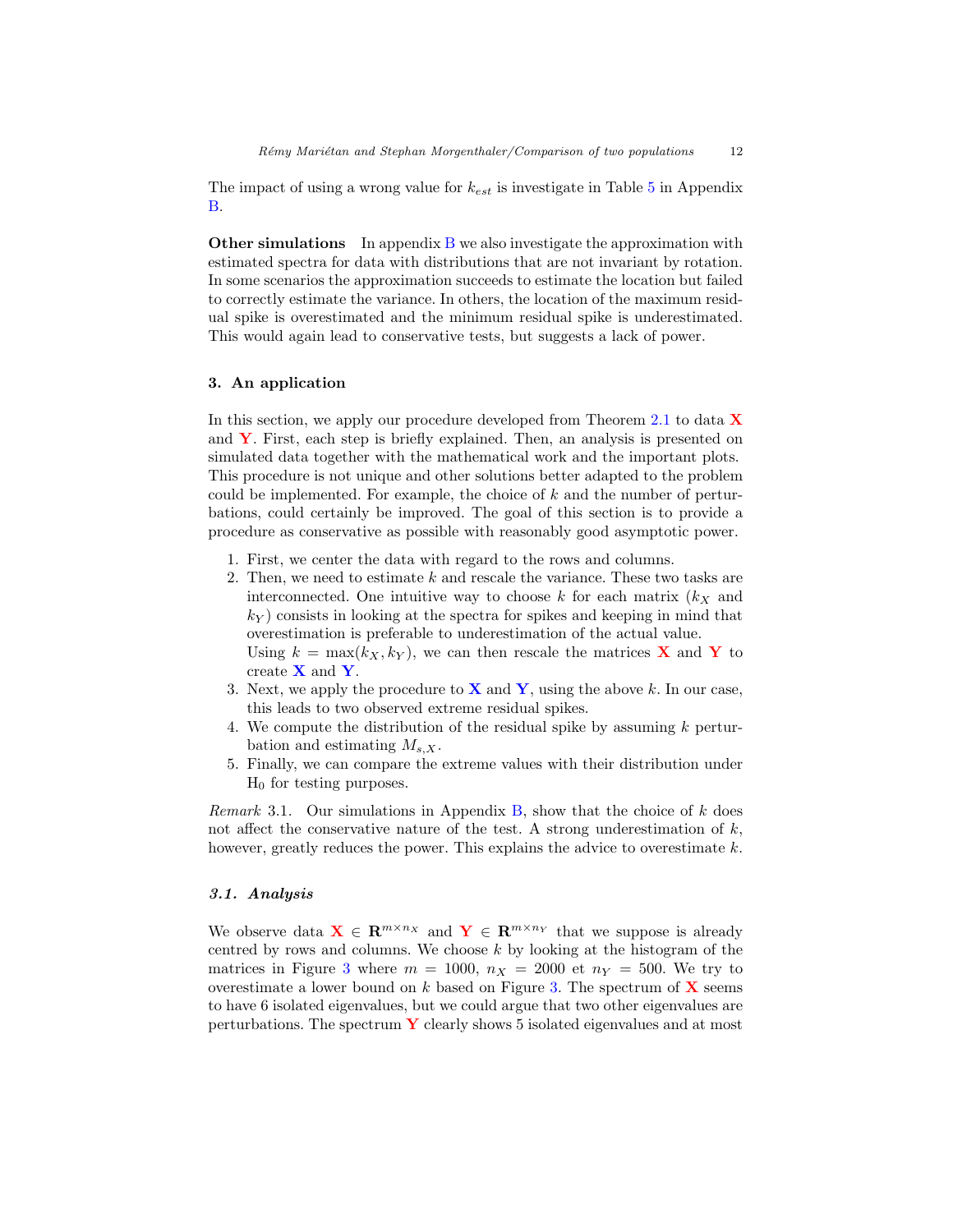

<span id="page-12-0"></span>FIG 3. Spectra of  $X$  and  $Y$  with largest isolated eigenvalues indicated by arrows.

2 additional ones. We thus set  $k = 8$  knowing that we probably overestimate the true value. Next, we estimate the variances,

$$
\hat{\sigma}_X^2 = \frac{1}{m-k} \sum_{i=k+1}^m \lambda_i \left( \frac{1}{n_X} \mathbf{X} \mathbf{X}^t \right),
$$

$$
\hat{\sigma}_Y^2 = \frac{1}{m-k} \sum_{i=k+1}^m \lambda_i \left( \frac{1}{n_Y} \mathbf{Y} \mathbf{Y}^t \right).
$$

We can then rescale the matrices **X** and **Y** by  $\hat{\sigma}_X$  and  $\hat{\sigma}_Y$ , respectively, to create the covariance matrices

$$
\hat{\Sigma}_X = \frac{1}{n_X \hat{\sigma}_X^2} \mathbf{X} \mathbf{X}^t \text{ and } \hat{\Sigma}_Y = \frac{1}{n_Y \hat{\sigma}_Y^2} \mathbf{Y} \mathbf{Y}^t.
$$

Finally, we filter the matrices as in definition [2.1.](#page-2-2)

$$
\hat{\hat{\Sigma}}_X = \mathbf{I}_m + \sum_{i=1}^k \left( \hat{\hat{\theta}}_{X,i} - 1 \right) \hat{u}_{\hat{\Sigma}_X,i} \hat{u}_{\hat{\Sigma}_X,i}^t,
$$

$$
\hat{\hat{\theta}}_{X,i} = 1 + \frac{1}{\frac{1}{m-k} \sum_{j=k+1}^m \frac{\hat{\lambda}_{\hat{\Sigma}_X,j}}{\hat{\lambda}_{\hat{\Sigma}_X,i} - \hat{\lambda}_{\hat{\Sigma}_X,j}}}.
$$

The computed residual spikes of  $\hat{\hat{\Sigma}}_X^{-1} \hat{\hat{\Sigma}}_Y$  are shown in Table [2.](#page-12-1)

$$
\begin{array}{c|cccccc} \lambda_{\max} & 56.03 & 10.25 & 9.88 & 8.96 & 8.29 & 7.27 & 5.71 & 5.10 \\ \lambda_{\min} & 0.04 & 0.10 & 0.13 & 0.13 & 0.18 & 0.21 & 0.34 & 0.36 \\ & & & & \text{TABLE 2} & & & & \\ & & & & & & \text{Observed residual spikes.} \end{array}
$$

<span id="page-12-1"></span>Using Figure [4](#page-13-0) a, these values are compared to the theoretical distributions of the extreme residual spikes assuming equality of the perturbations of order k. The distribution in blue uses the usual estimator of the spectra and the distribution in orange uses the conservative estimator introduced in Appendix [C.](#page-18-0) The moments of the spectra are summarize in Figure [4](#page-13-0) b.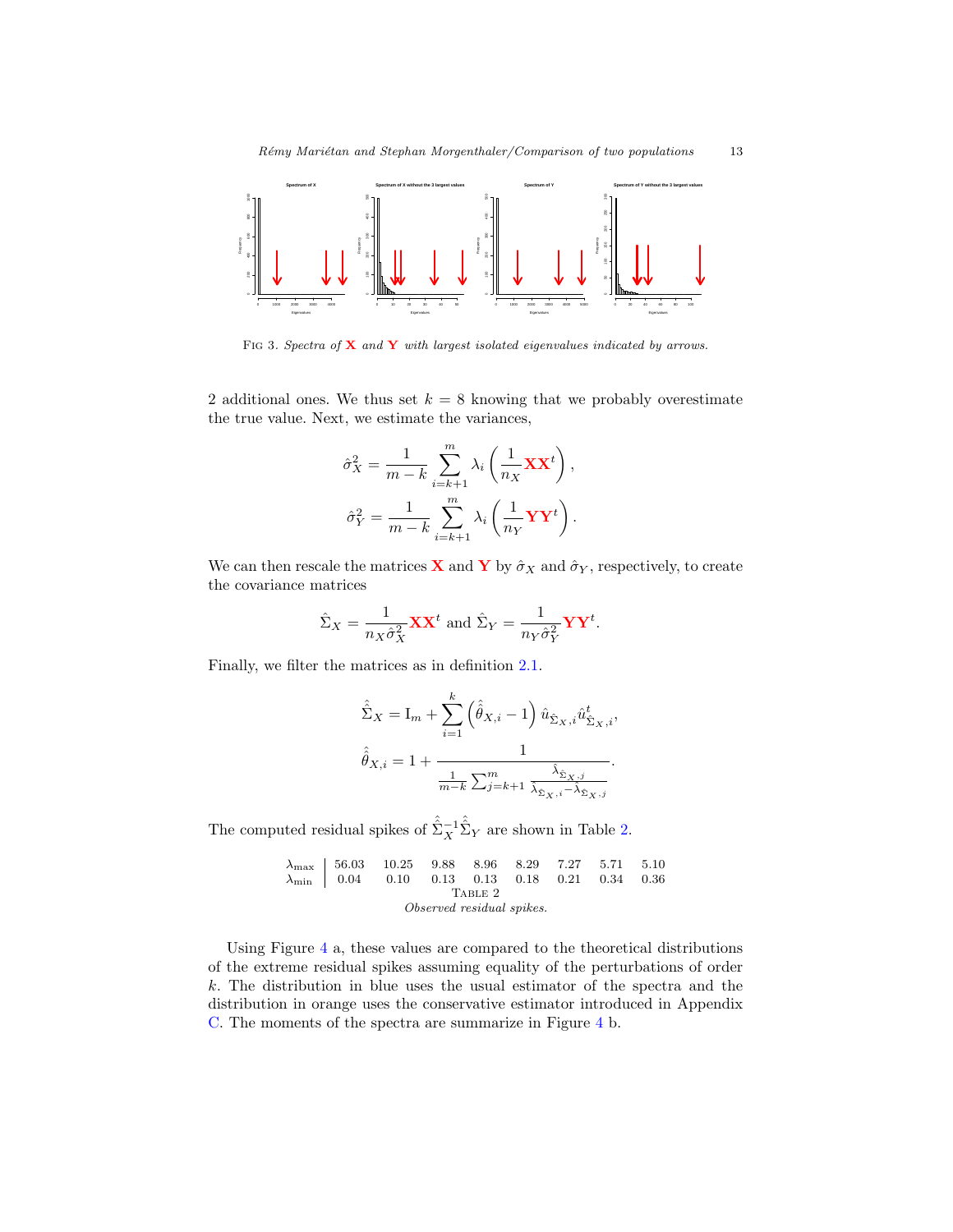

<span id="page-13-0"></span>FIG 4. a: Distribution of the extreme residual spike assuming equality of the covariance,  $k = 8$  and  $\theta_i$  large. (Robust estimation of the spectra in orange.) b: Estimated residual spikes moments,  $(\mu, \sigma)$  using usual or robust estimators of the spectral moments.



<span id="page-13-1"></span>FIG 5. Representation of the entiere residual eigenvectors and only the 20 first entries.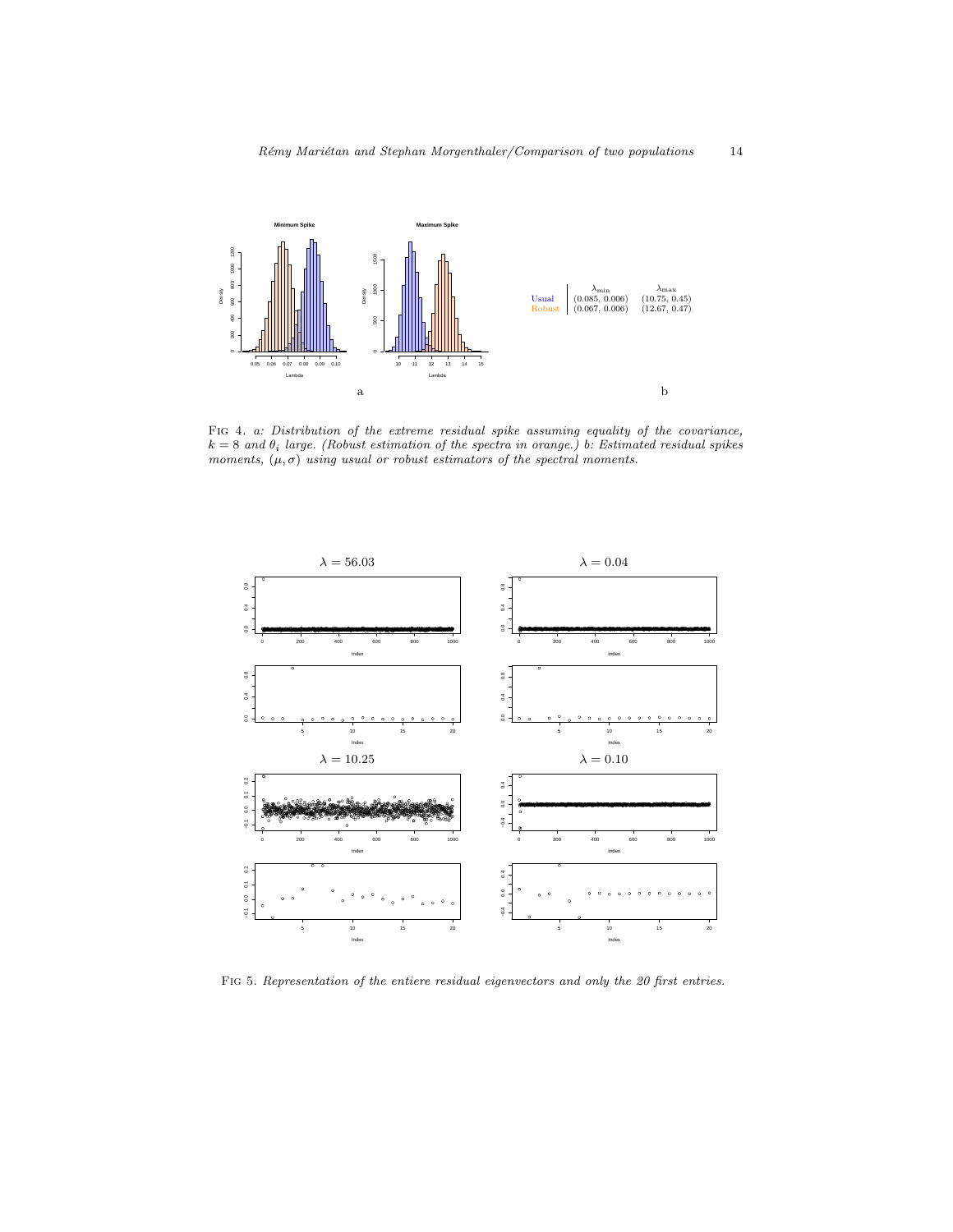We finally clearly detect two residual spikes. Figure [5](#page-13-1) presents the residual eigenvectors of the residual eigenvalues.

We conclude that the differences are in direction  $e_3$  and  $e_4$ . As we see in the figure, two other eigenvectors also exhibit a structure. Without our test, we could have concluded that they also represent significant differences, but this residual structure is merely due to the biased estimation of the eigenvectors.

# A structure in a residual eigenvector does not imply a real difference!

#### 3.2. Conclusion

By studying perturbation of order 1 in Mariétan and Morgenthaler  $(2020a)$ and perturbation of order  $k$  in Mariétan and Morgenthaler [\(2020b\)](#page-42-1), we highlighted the lack of power of the usual procedure to detect differences between two groups. This paper extended the residual spike to perturbations of order k by using tools introduced in previous papers. While this test has weaker power than in Mariétan and Morgenthaler [\(2020b\)](#page-42-1), it has the important advantage do be able to deal with multiple equal eigenvalues. Additional simulations investigating the robustness of this new procedure are contained in the thesis [Maritan](#page-42-12) [\(2019\)](#page-42-12) and seems promising.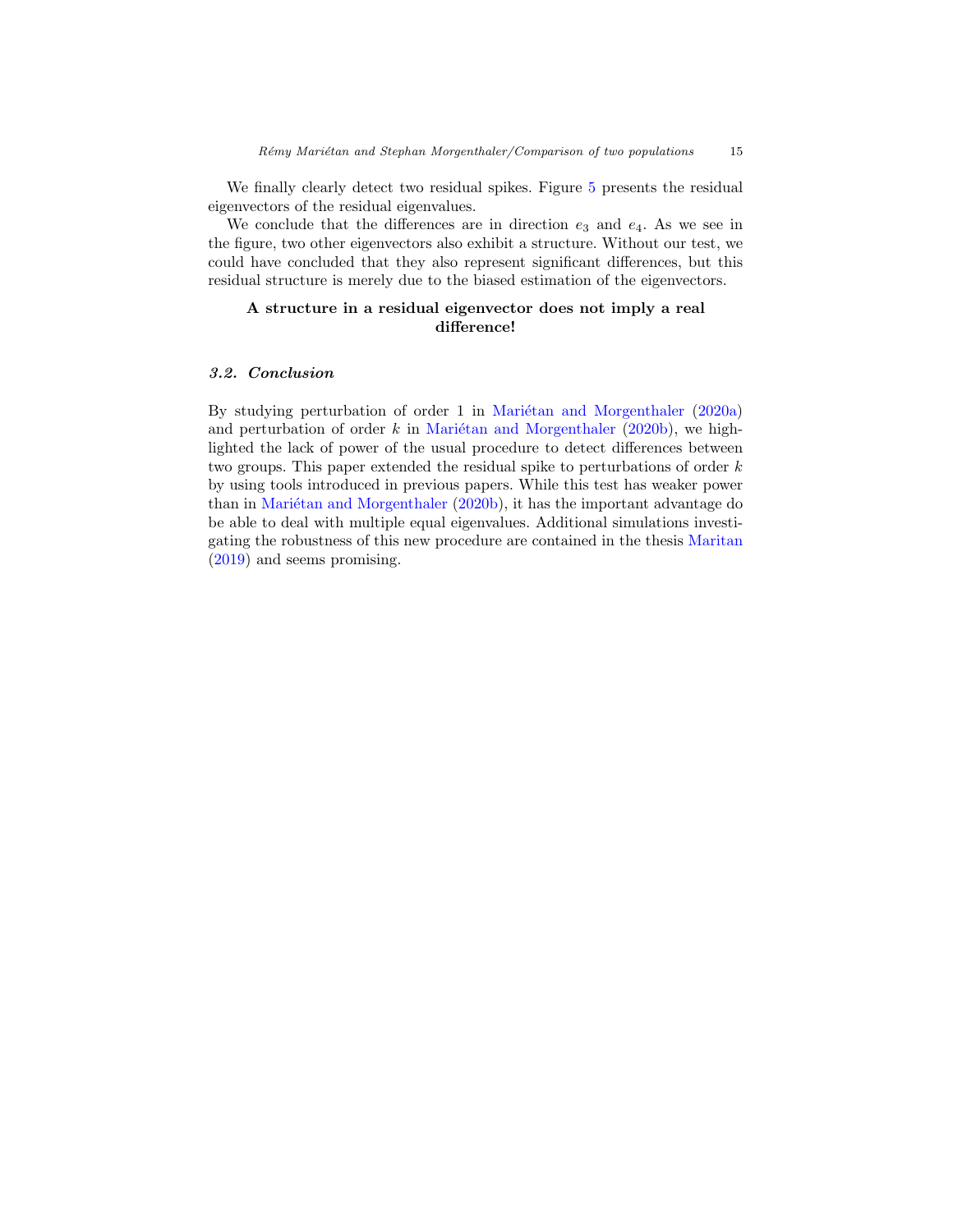#### <span id="page-15-0"></span>Appendix A: Table

We extend the simulations of Section [2.2.](#page-8-0) We test our Main Theorem [2.1](#page-5-0) under different hypotheses on  $X \in \mathbb{R}^{m \times n_X}$  and  $Y \in \mathbb{R}^{m \times n_Y}$  (recall that  $W_X =$  $\frac{1}{n_X}$ **XX**<sup>t</sup> and  $W_Y = \frac{1}{n_Y}$ **YY**<sup>t</sup>):

- 1. The matrices X and Y contain independent standard normal entries.
- 2. The columns of the matrices  $X$  and  $Y$  are i.i.d. with a multivariate Student's distribution with 8 degrees of freedom. For  $i = 1, 2, ..., n_X$  and  $j = 1, 2..., n_Y,$

$$
X_{\cdot,i} \stackrel{i.i.d.}{\sim} \frac{\mathbf{N}\left(\vec{0},\mathrm{I}_m\right)}{\sqrt{\frac{\chi^2_8}{8}}} \text{ and } Y_{\cdot,j} \stackrel{i.i.d.}{\sim} \frac{\mathbf{N}\left(\vec{0},\mathrm{I}_m\right)}{\sqrt{\frac{\chi^2_8}{8}}}
$$

3. The rows of  $X$  and  $Y$  are i.i.d. Gaussian ARMA entries of parameters  $AR = (0.6, 0.2)$  and  $MA = (0.5, 0.2)$ . Moreover, the traces of the matrices are standardised by the estimated variance.

Theorem [2.1](#page-5-0) is investigate through Table [3](#page-16-0) and [4.](#page-17-0) The estimates of the mean and the standard error of the residual spikes  $(\hat{\mu}, \hat{\sigma})$  are compare to their empirical values  $(\mu, \sigma)$ . The simulations are computed for the three scenarios described above. The perturbation  $P = I_m + \sum_{i=1}^{k} (\theta_i - 1) u_i u_i$  is without loss of generality assumed canonical and the eigenvalue  $\theta_i$  are fixed and equal to 5000.

These simulation confirms that our Theorem is valid despite some less accurate results in red. Even though the values of  $n<sub>X</sub>$  and  $n<sub>Y</sub>$  are large, this lack of accuracy is probably due to the temporal correlation of the data that reduces the equivalent number of independent columns.

#### <span id="page-15-1"></span>Appendix B: Estimation of k

In this section we show in Table [5](#page-19-0) that a small underestimation or overestimation of k does not affect the estimation of residual spikes.

We assume the form of  $W_X = \frac{1}{n} \mathbf{X} \mathbf{X}^t$  and  $W_Y = \frac{1}{n} \mathbf{Y} \mathbf{Y}^t$  where the entries of **X** and **Y** are i.i.d. Normal. Then we apply a perturbation  $P = I_m + \sum_{i=1}^{k} (\theta_i 1)u_iu_i^t$  to  $W_X$  and  $W_Y$  to create

$$
\hat{\Sigma}_X = P^{1/2} W_X P^{1/2}
$$
 and  $\hat{\Sigma}_Y = P^{1/2} W_Y P^{1/2}$ .

Recall that in the simulations of Section [A,](#page-15-0) we assumed the spectra of  $W_X$  and  $W<sub>Y</sub>$  are known. In this appendix, the simulations estimate the spectra parameter  $M_{X,s}$  and  $M_{Y,s}$  by  $\hat{M}_{X,s}$  and  $\hat{M}_{Y,s}$  using the observed spectra of  $\hat{\Sigma}_X$  and  $\hat{\Sigma}_X$ ,

$$
\hat{M}_{X,s} = \frac{1}{m-k} \sum_{i=k+1}^{m} \lambda_{\hat{\Sigma}_X}^s
$$
 and  $\hat{M}_{Y,s} = \frac{1}{m-k} \sum_{i=k+1}^{m} \lambda_{\hat{\Sigma}_Y}^s$ .

In this case it seems that,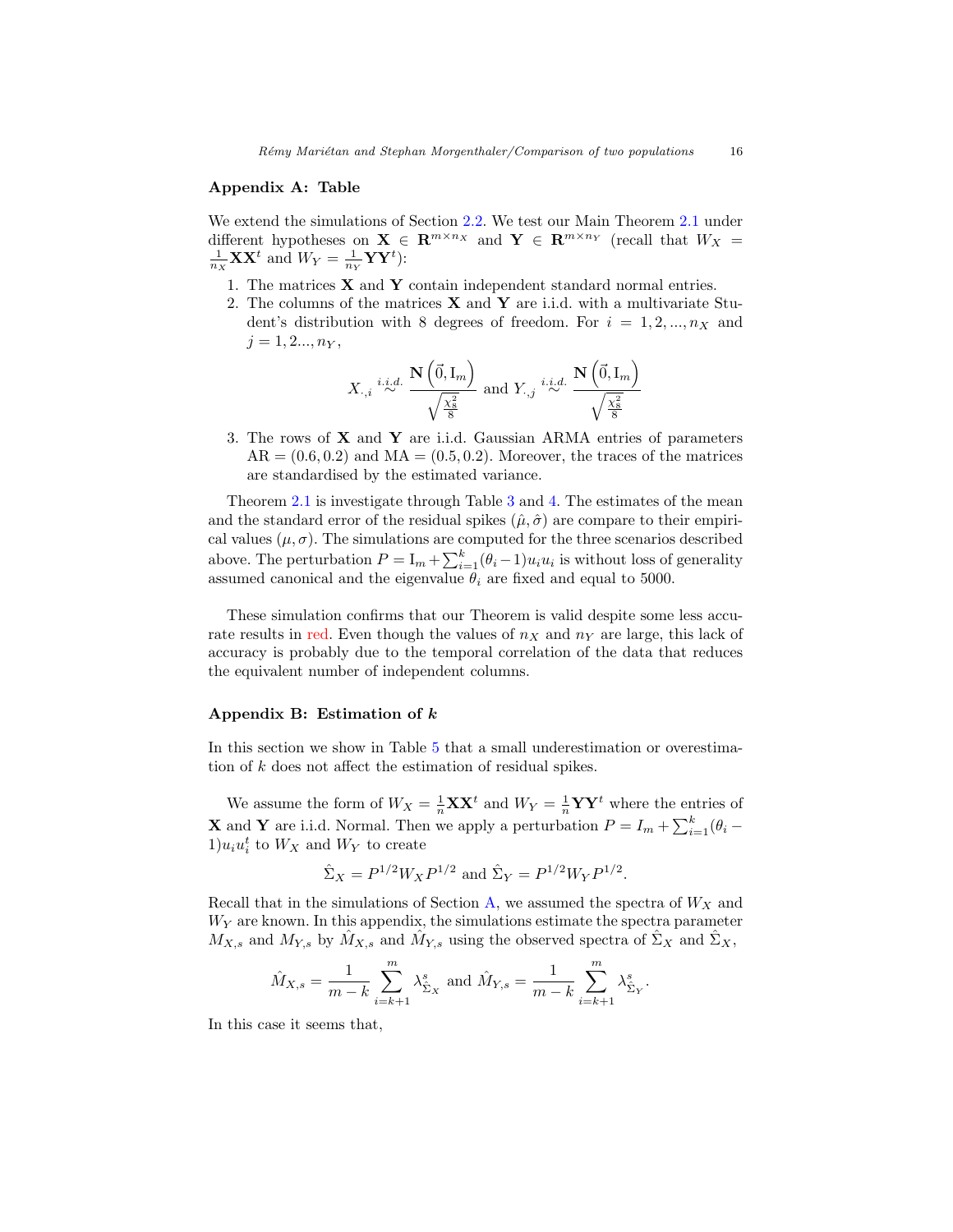

<span id="page-16-0"></span>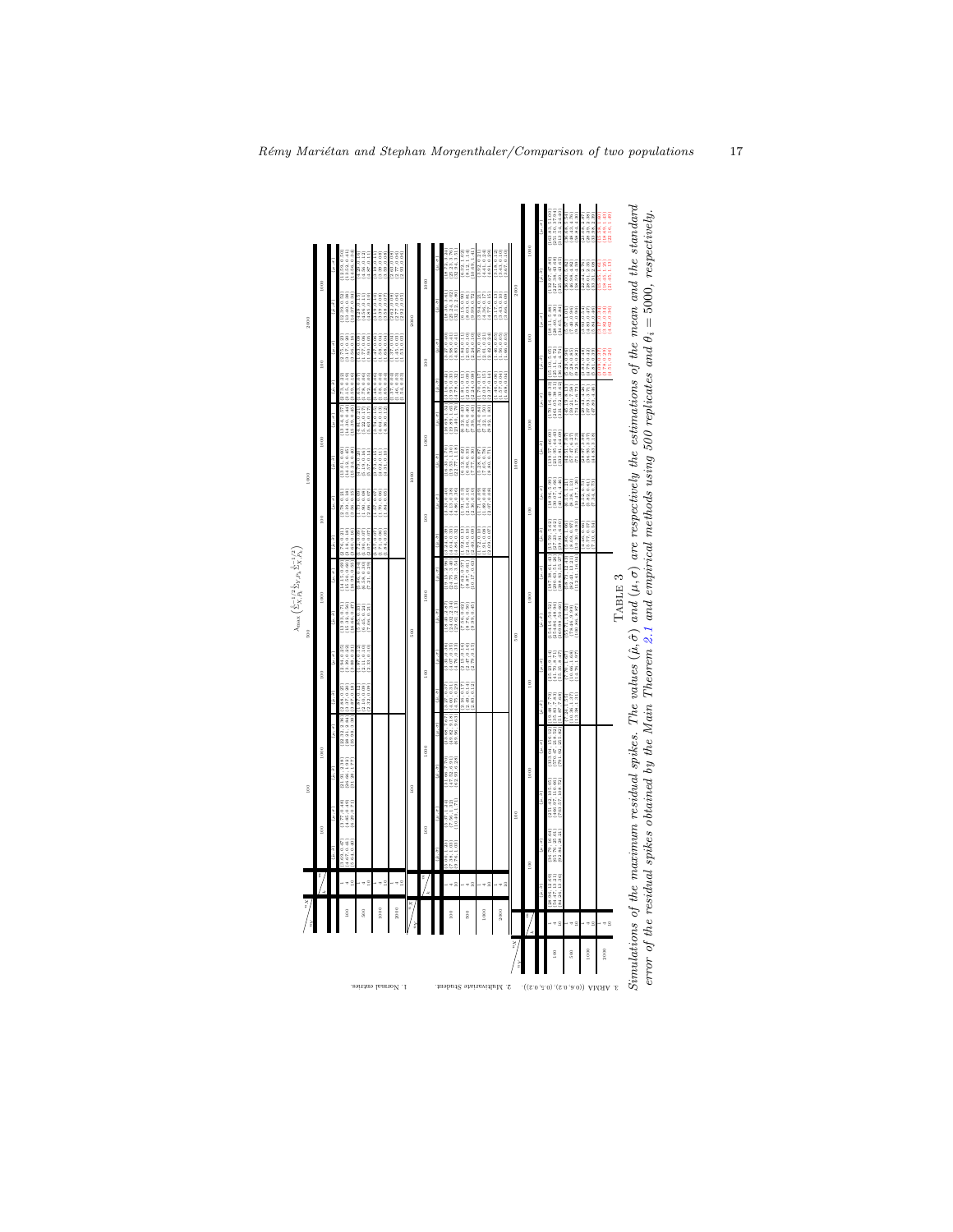| 1000<br>1000<br>1000<br>$(0.00, 0.000, 0.000)$<br>$(0.000, 0.000, 0.000)$<br>$\begin{array}{c} (0.1171, 0.000, \\ (700.0, 1.54, 0.007) \\ (0.100, 0.451, 0) \end{array}$<br>$\begin{array}{c} (0.132, 0.011) \\ (0.110, 0.000) \\ (0.000, 0.007) \end{array}$<br>$\begin{array}{c} (100,0.2000,0.001) \\ (0.002,0.002) \\ (200,0.200,0) \end{array}$<br>$\begin{array}{c} (0.01,0.000,0.0000) \\ (0.038,0.0000) \\ (0.000,0.0000) \end{array}$<br>$\begin{array}{c} (0.018,0.010)\\ (0.011,0.000)\\ (0.000,0.110,0) \end{array}$<br>\$00<br>\$00<br>$\begin{array}{c} (0.544, 0.035) \\ (0.484, 0.021) \\ (0.436, 0.019) \end{array}$<br>$\begin{array}{c} (0.348, 0.042)\\ (0.272, 0.028)\\ (0.207, 0.029) \end{array}$<br>$\begin{array}{c} (0.311, 0.042) \\ (0.242, 0.026) \\ (0.185, 0.020) \end{array}$<br>$\begin{array}{c} (0.041, 0.017) \\ (0.023, 0.007) \\ (0.016, 0.004) \end{array}$<br>$\begin{array}{c} (60,0,0,0,0,0) \\ (0.00,0.00,0,0) \\ (0.00,0.00,0,0) \end{array}$<br>8<br>8<br>$\frac{8}{2}$<br>$\begin{smallmatrix} 0.229, & 0.029\ 0.152, & 0.026\ 0.046, & 0.030\ 0.046, & 0.030\ 0.036, & 0.030\ \end{smallmatrix}$<br>$\begin{array}{c} (0.347,\ 0.031)\\ (0.271,\ 0.027)\\ (0.192,\ 0.026) \end{array}$<br>$\begin{array}{c} (0.535, \, 0.020) \\ (0.471, \, 0.020) \\ (0.409, \, 0.020) \end{array}$<br>0.035<br>$(0.012, 0.015)$<br>$(-0.026, 0.012)$<br>$\begin{smallmatrix} (6.100, 0.780) \\ (6.082, 0.022) \\ (250, 0.280, 0) \end{smallmatrix}$<br>052, 0.020<br>(B. O)<br>309.<br>$(0.000, 0.000)$<br>$(0.000, 0.000)$<br>$(0.000, 0.000)$<br>$\begin{pmatrix} 0.005 \\ 0.003 \\ 0.003 \end{pmatrix}$<br>$(\mu, \sigma)$<br>$(\mu, \sigma)$<br>(000'0'0'100'0)<br>((100'0'2'0'0)<br>(200'0'100'0'0)<br>(0.045, 0.08), (0.028,<br>ċ<br>1000<br>1000<br>$\begin{smallmatrix} (0.000, 0.760, 0.003) \\ (0.000, 0.360, 0.000) \\ (0.000, 0.360, 0.000) \end{smallmatrix}$<br>1000<br>(600.0,800.0)<br>(600.0,810.0)<br>(500.0,180.0)<br>i<br>S<br>(0.001, 0.001)<br>$-0.002.0.00$<br>8<br>$\begin{array}{c} (0.278, 0.035) \\ (0.222, 0.022) \\ (0.170, 0.016) \end{array}$<br>$\begin{array}{c} (0.217, 0.034) \\ (0.162, 0.021) \\ (0.126, 0.011) \end{array}$<br>100<br>(600-0, 0, 000)<br>(600-0, 0, 000)<br>(600-0, 0, 000)<br>100<br>8<br>588<br>888<br>$\begin{smallmatrix} 0.470 \\[-4pt] 0.340 \\[-4pt] 0.280 \end{smallmatrix}$<br>8 |
|----------------------------------------------------------------------------------------------------------------------------------------------------------------------------------------------------------------------------------------------------------------------------------------------------------------------------------------------------------------------------------------------------------------------------------------------------------------------------------------------------------------------------------------------------------------------------------------------------------------------------------------------------------------------------------------------------------------------------------------------------------------------------------------------------------------------------------------------------------------------------------------------------------------------------------------------------------------------------------------------------------------------------------------------------------------------------------------------------------------------------------------------------------------------------------------------------------------------------------------------------------------------------------------------------------------------------------------------------------------------------------------------------------------------------------------------------------------------------------------------------------------------------------------------------------------------------------------------------------------------------------------------------------------------------------------------------------------------------------------------------------------------------------------------------------------------------------------------------------------------------------------------------------------------------------------------------------------------------------------------------------------------------------------------------------------------------------------------------------------------------------------------------------------------------------------------------------------------------------------------------------------------------------------------------------------------------------------------------------------------------------|
| 36.<br>(0.00.0,2,0,00.0)<br>(0.00.0,2,00.0)<br>(0.00.0,2,00.0)<br>$(0.070, 0.009)$<br>$(0.055, 0.005)$<br>$(0.041, 0.004)$<br>$(0.154, 0.005)$<br>$(70.154, 0.005)$<br>(1900'0'189'0'00'0<br>(1900'0'189'0'0)<br>(1900'0'1890'0)<br>$(0.1132, 0.011)$<br>$(0.111, 0.009)$<br>$(0.093, 0.008)$<br>(0.018, 0.002)<br>(0.013, 0.002)<br>(0.000, 0.011)<br>íα.σì<br>$(\mu, \sigma)$<br>$(\mu, \sigma)$<br>0.010<br>(0.120, 0.049, 0.049,<br>0.138,<br>(0.201<br>025                                                                                                                                                                                                                                                                                                                                                                                                                                                                                                                                                                                                                                                                                                                                                                                                                                                                                                                                                                                                                                                                                                                                                                                                                                                                                                                                                                                                                                                                                                                                                                                                                                                                                                                                                                                                                                                                                                                  |
| $(0.286, 0.027)$<br>$(0.204, 0.025)$<br>0.0.0.0.010<br>(0.005, 0.012)<br>٠ŝ<br>÷٥                                                                                                                                                                                                                                                                                                                                                                                                                                                                                                                                                                                                                                                                                                                                                                                                                                                                                                                                                                                                                                                                                                                                                                                                                                                                                                                                                                                                                                                                                                                                                                                                                                                                                                                                                                                                                                                                                                                                                                                                                                                                                                                                                                                                                                                                                                |
| $(0.519, 0.025)$<br>$(0.456, 0.022)$<br>$-2$<br>72<br>72<br>$\Rightarrow$ $\cong$<br>72<br>72                                                                                                                                                                                                                                                                                                                                                                                                                                                                                                                                                                                                                                                                                                                                                                                                                                                                                                                                                                                                                                                                                                                                                                                                                                                                                                                                                                                                                                                                                                                                                                                                                                                                                                                                                                                                                                                                                                                                                                                                                                                                                                                                                                                                                                                                                    |
| $\begin{array}{c} (0.582, 0.022) \\ (0.528, 0.020) \end{array}$                                                                                                                                                                                                                                                                                                                                                                                                                                                                                                                                                                                                                                                                                                                                                                                                                                                                                                                                                                                                                                                                                                                                                                                                                                                                                                                                                                                                                                                                                                                                                                                                                                                                                                                                                                                                                                                                                                                                                                                                                                                                                                                                                                                                                                                                                                                  |
| (1720-0-1780)<br>(1780-0-1880)<br>(1780-0-1880)<br>$\begin{array}{c} (0.225, 0.034) \\ (0.158, 0.026) \\ (0.093, 0.023) \end{array}$<br>$\begin{array}{c} (0.226, 0.032) \\ (0.148, 0.027) \end{array}$<br>(92010 1998 10)<br>(62010 19PP 10)<br>(PEO10 1222 10)<br>(670.0 '097.0)<br>(670.0 '119'0)<br>(680.0 '689'0)                                                                                                                                                                                                                                                                                                                                                                                                                                                                                                                                                                                                                                                                                                                                                                                                                                                                                                                                                                                                                                                                                                                                                                                                                                                                                                                                                                                                                                                                                                                                                                                                                                                                                                                                                                                                                                                                                                                                                                                                                                                           |
| $\begin{array}{c} (0.005, 0.75) \\ (0.017, 0.019) \\ (0.027, 0.019) \end{array}$                                                                                                                                                                                                                                                                                                                                                                                                                                                                                                                                                                                                                                                                                                                                                                                                                                                                                                                                                                                                                                                                                                                                                                                                                                                                                                                                                                                                                                                                                                                                                                                                                                                                                                                                                                                                                                                                                                                                                                                                                                                                                                                                                                                                                                                                                                 |
| 80<br>8                                                                                                                                                                                                                                                                                                                                                                                                                                                                                                                                                                                                                                                                                                                                                                                                                                                                                                                                                                                                                                                                                                                                                                                                                                                                                                                                                                                                                                                                                                                                                                                                                                                                                                                                                                                                                                                                                                                                                                                                                                                                                                                                                                                                                                                                                                                                                                          |
|                                                                                                                                                                                                                                                                                                                                                                                                                                                                                                                                                                                                                                                                                                                                                                                                                                                                                                                                                                                                                                                                                                                                                                                                                                                                                                                                                                                                                                                                                                                                                                                                                                                                                                                                                                                                                                                                                                                                                                                                                                                                                                                                                                                                                                                                                                                                                                                  |
| (0.235, 0.026)<br>(0.181, 0.019)<br>(0.308, 0.042)                                                                                                                                                                                                                                                                                                                                                                                                                                                                                                                                                                                                                                                                                                                                                                                                                                                                                                                                                                                                                                                                                                                                                                                                                                                                                                                                                                                                                                                                                                                                                                                                                                                                                                                                                                                                                                                                                                                                                                                                                                                                                                                                                                                                                                                                                                                               |
| $\begin{array}{c} (0.164, 0.032) \\ (0.119, 0.018) \\ (0.089, 0.013) \end{array}$<br>$\begin{array}{c} (0.223, \, 0.019) \\ (0.173, \, 0.019) \\ (0.135, \, 0.013) \end{array}$<br>$(0.030, 0.005)$<br>$(0.030, 0.005)$<br>$(0.000, 0.005)$<br>$\begin{array}{c} (0.535, 0.039) \\ (0.464, 0.032) \\ (0.464, 0.032) \\ \end{array}$<br>$\begin{array}{c} (0.562, 0.034) \\ (0.504, 0.026) \\ (0.452, 0.023) \end{array}$                                                                                                                                                                                                                                                                                                                                                                                                                                                                                                                                                                                                                                                                                                                                                                                                                                                                                                                                                                                                                                                                                                                                                                                                                                                                                                                                                                                                                                                                                                                                                                                                                                                                                                                                                                                                                                                                                                                                                         |
|                                                                                                                                                                                                                                                                                                                                                                                                                                                                                                                                                                                                                                                                                                                                                                                                                                                                                                                                                                                                                                                                                                                                                                                                                                                                                                                                                                                                                                                                                                                                                                                                                                                                                                                                                                                                                                                                                                                                                                                                                                                                                                                                                                                                                                                                                                                                                                                  |
|                                                                                                                                                                                                                                                                                                                                                                                                                                                                                                                                                                                                                                                                                                                                                                                                                                                                                                                                                                                                                                                                                                                                                                                                                                                                                                                                                                                                                                                                                                                                                                                                                                                                                                                                                                                                                                                                                                                                                                                                                                                                                                                                                                                                                                                                                                                                                                                  |
|                                                                                                                                                                                                                                                                                                                                                                                                                                                                                                                                                                                                                                                                                                                                                                                                                                                                                                                                                                                                                                                                                                                                                                                                                                                                                                                                                                                                                                                                                                                                                                                                                                                                                                                                                                                                                                                                                                                                                                                                                                                                                                                                                                                                                                                                                                                                                                                  |
|                                                                                                                                                                                                                                                                                                                                                                                                                                                                                                                                                                                                                                                                                                                                                                                                                                                                                                                                                                                                                                                                                                                                                                                                                                                                                                                                                                                                                                                                                                                                                                                                                                                                                                                                                                                                                                                                                                                                                                                                                                                                                                                                                                                                                                                                                                                                                                                  |
|                                                                                                                                                                                                                                                                                                                                                                                                                                                                                                                                                                                                                                                                                                                                                                                                                                                                                                                                                                                                                                                                                                                                                                                                                                                                                                                                                                                                                                                                                                                                                                                                                                                                                                                                                                                                                                                                                                                                                                                                                                                                                                                                                                                                                                                                                                                                                                                  |
|                                                                                                                                                                                                                                                                                                                                                                                                                                                                                                                                                                                                                                                                                                                                                                                                                                                                                                                                                                                                                                                                                                                                                                                                                                                                                                                                                                                                                                                                                                                                                                                                                                                                                                                                                                                                                                                                                                                                                                                                                                                                                                                                                                                                                                                                                                                                                                                  |
|                                                                                                                                                                                                                                                                                                                                                                                                                                                                                                                                                                                                                                                                                                                                                                                                                                                                                                                                                                                                                                                                                                                                                                                                                                                                                                                                                                                                                                                                                                                                                                                                                                                                                                                                                                                                                                                                                                                                                                                                                                                                                                                                                                                                                                                                                                                                                                                  |
|                                                                                                                                                                                                                                                                                                                                                                                                                                                                                                                                                                                                                                                                                                                                                                                                                                                                                                                                                                                                                                                                                                                                                                                                                                                                                                                                                                                                                                                                                                                                                                                                                                                                                                                                                                                                                                                                                                                                                                                                                                                                                                                                                                                                                                                                                                                                                                                  |
|                                                                                                                                                                                                                                                                                                                                                                                                                                                                                                                                                                                                                                                                                                                                                                                                                                                                                                                                                                                                                                                                                                                                                                                                                                                                                                                                                                                                                                                                                                                                                                                                                                                                                                                                                                                                                                                                                                                                                                                                                                                                                                                                                                                                                                                                                                                                                                                  |

<span id="page-17-0"></span>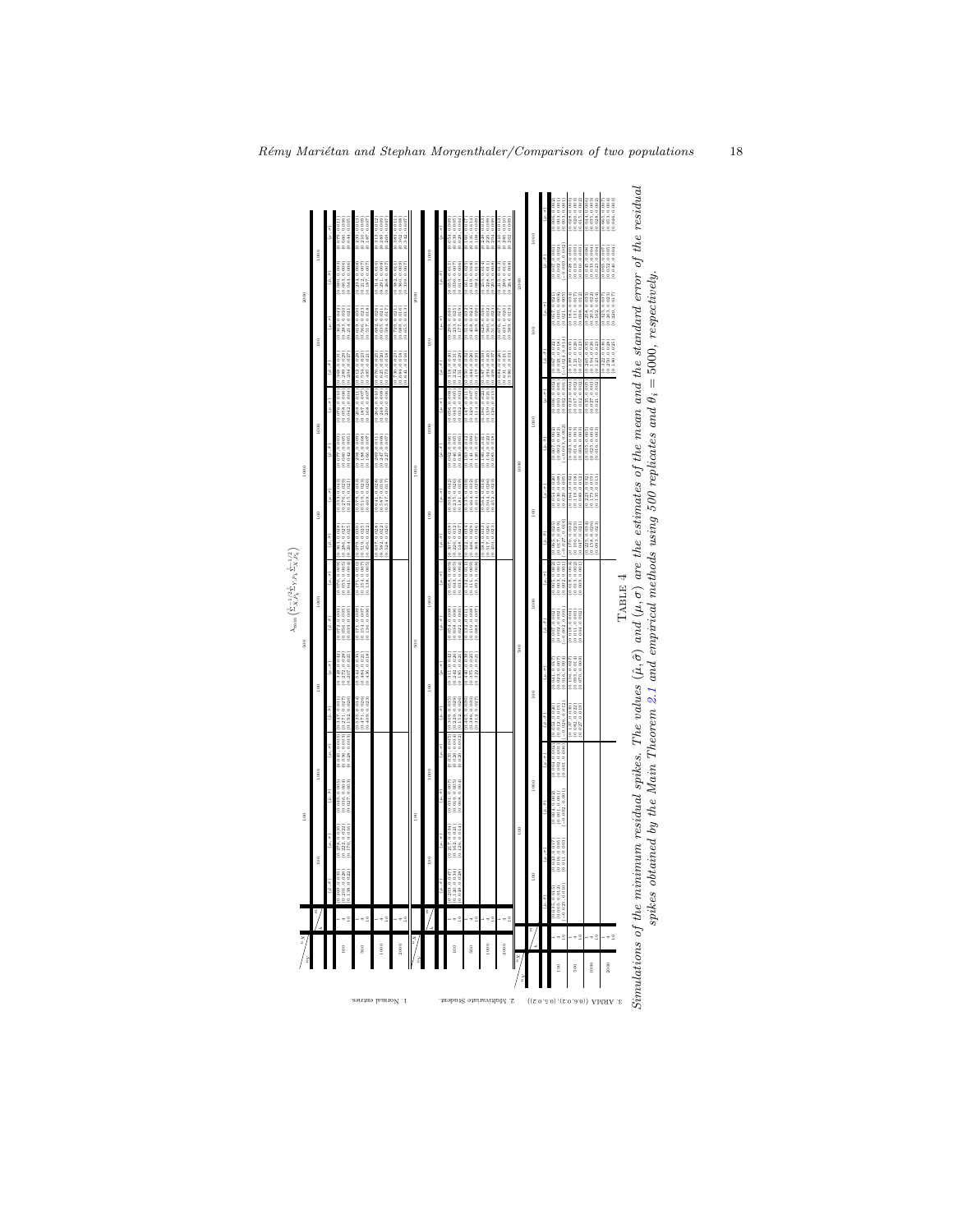## Faulty values of  $k$  lead to conservative procedures in all cases. However, underestimation of  $k$  can lead to a large loss of power!

Conservative procedure are obtained when underestimating the minimum and overestimating the maximum residual spike.

Detail of the simulations of Table [5](#page-19-0) We apply a perturbation of order  $k = 4$  to normal data.

Then we use the procedure with different  $k_{est} = 1, 2, 3, 4, 5, 6$ .

The moments are estimated using the usual estimators of the spectra assuming  $k = k_{est}$  and  $n = 1000$  replicates of the experiment.

The correct perturbation,  $P_4$ , that is applied to the data has eigenvalues,  $\theta_1 =$ 1000,  $\theta_2 = 200$ ,  $\theta_3 = 16$ ,  $\theta_4 = 2.1$ .

## <span id="page-18-0"></span>Appendix C: Robust estimation of the spectrum

In the procedure, when  $\hat{\Sigma} = P^{1/2}WP^{1/2}$ , we estimate

$$
\frac{1}{m}\sum_{i=1}^{m}f\left(\lambda_{W,i}\right)
$$

by

$$
\frac{1}{m-k}\sum_{i=k+1}^m f\left(\lambda_{\hat{\Sigma},i}\right).
$$

The estimation always underestimates the true value. When the estimation is used for a second moment, this has no real impact. However, the first moment could lead to a loss of the conservative properties of the procedure. Even if simulations show that this loss is very small when  $m$  is large, we propose a more conservative way to estimate the expectation of the residual spike that only uses  $f(x) = x^2$ . When  $\hat{\Sigma} = P_k^{1/2} W P_k^{1/2}$  is as defined above in [2,](#page-1-0) then

$$
\frac{1}{m}\sum_{i=1}^{m} (\hat{\lambda}_{W,i})^2
$$

can be estimated by

$$
\frac{\sum_{i=k+1}^{m} (\hat{\lambda}_{\hat{\Sigma},i}(k))^{2} + 2k (\hat{\lambda}_{\hat{\Sigma},k+1})^{2}}{(m-k)M_{1,\hat{\Sigma}} + 2k\hat{\lambda}_{\hat{\Sigma},k+1}}
$$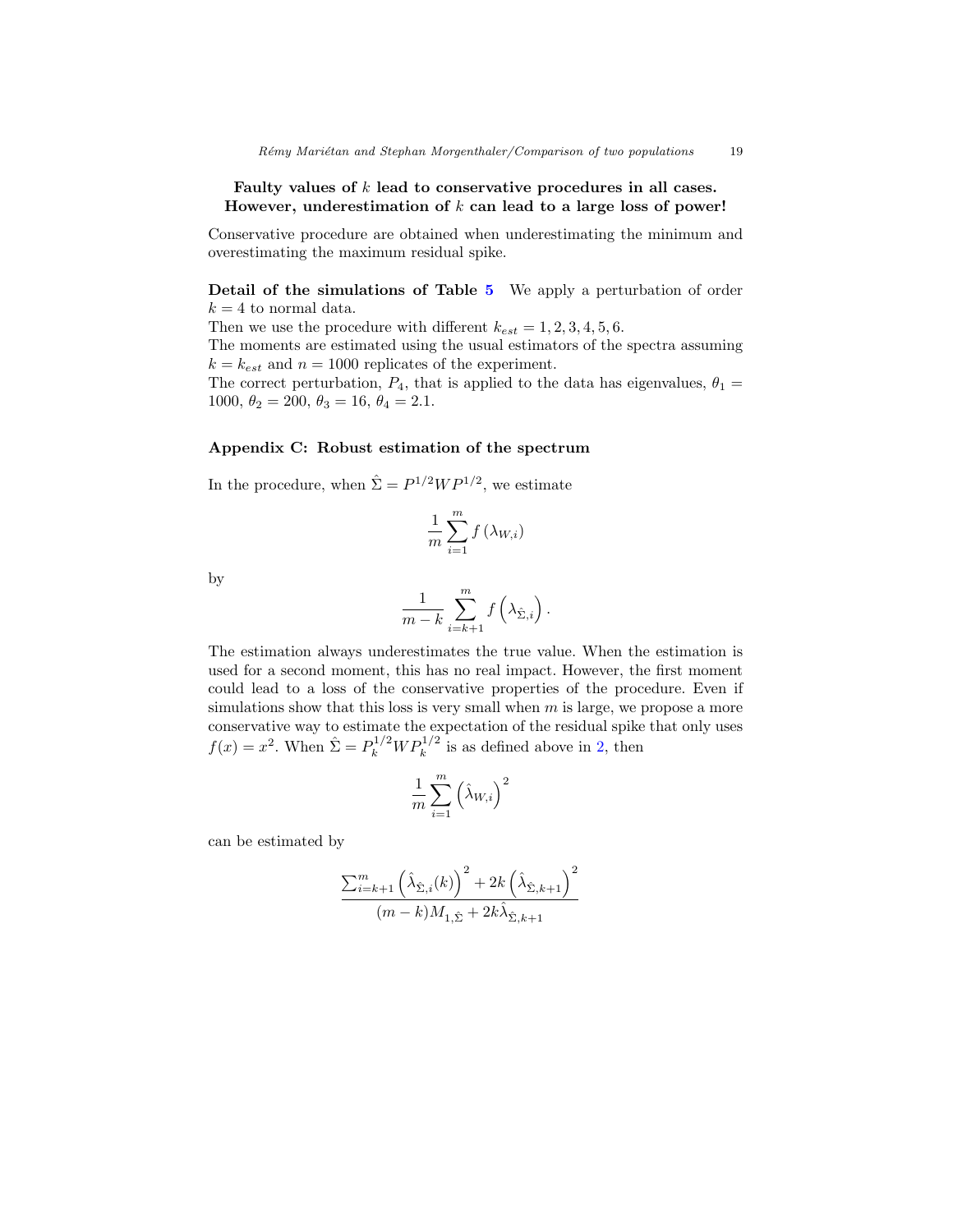

<span id="page-19-0"></span>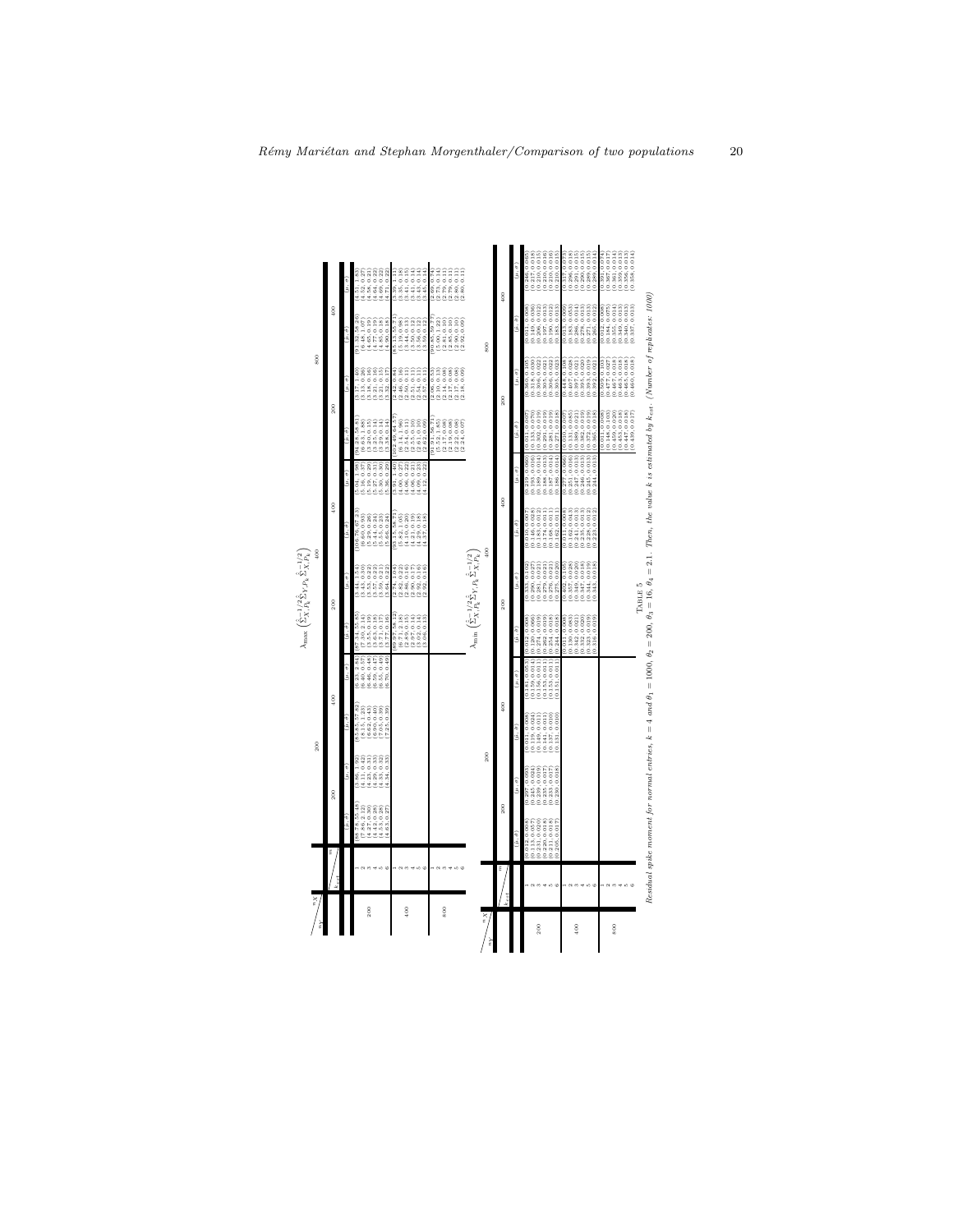# <span id="page-20-0"></span>Appendix D: Statistical applications of Random matrix theory: comparison of two populations III, Supplement

#### D.1. Introduction

This appendix contains the supplemental material presenting the proofs of the theorems and lemmas of the paper. The theorems are first introduced with the same notation as in the main paper and directly proved. Additional notations and assumptions are introduced at the start.

## D.2. Notations, definitions, assumptions and previous theorems

The notation in Mariétan and Morgenthaler [\(2020a\)](#page-42-0) are as follows.

#### Notation D.1.

Although we use a precise notation to enunciate the theorems, the proofs often use a simpler notation when no confusion is possible. This difference is always specified at the beginning of the proofs.

- If W is a symmetric random matrix, we denote by  $(\hat{\lambda}_{W,i}, \hat{u}_{W,i})$  its  $i^{\text{th}}$ eigenvalue and eigenvector.
- A finite perturbation of order k is denoted by  $P_k = I_m + \sum_{i=1}^k (\theta_i 1) u_i u_i^t \in$  $\mathbb{R}^{m \times m}$  with  $u_1, u_2, ..., u_k \in \mathbb{R}^{m \times m}$  orthonormal vectors.
- We denote by  $W \in \mathbb{R}^{m \times m}$  an invariant by rotation random matrix as defined in Assumption [D.1.](#page-22-0) Moreover, the estimated covariance matrix is  $\hat{\Sigma} = P_k^{1/2} W P_k^{1/2}.$

When comparing two groups, we use  $W_X$ ,  $W_Y$  and  $\hat{\Sigma}_X$ ,  $\hat{\Sigma}_Y$ .

- When we consider only one group,  $\hat{\Sigma}_{P_r} = P_r^{1/2} W P_r^{1/2}$  is the perturbation of order  $r$  of the matrix  $W$  and:
	- $\hat{u}_{P_r,i}$  is its i<sup>th</sup> eigenvector. When  $r = k$  we just use the simpler notation  $\hat{u}_i = \hat{u}_{P_k,i}$  after an explicit statement.
	- $\hat{u}_{P_r,i,j}$  is the j<sup>th</sup> component of the i<sup>th</sup> eigenvector.
	- $-\hat{\lambda}_{P_r,i}$  is its *i*<sup>th</sup> eigenvalue. If  $\theta_1 > \theta_2 > ... > \theta_r$ , then for  $i = 1, 2, ..., r$ we use also the notation  $\hat{\theta}_{P_r,i} = \hat{\lambda}_{P_r,i}$ . We call these eigenvalues the spikes. When  $r = k$ , we just use the simpler notation  $\hat{\theta}_i = \hat{\theta}_{P_k,i}$  after an explicit statement.

- 
$$
\hat{\alpha}_{P_r,i}^2 = \sum_{j=1}^r \langle \hat{u}_{P_r,i}, u_j \rangle^2
$$
 is called the **general angle**.

With this notation, we have  $\hat{\Sigma} = \hat{\Sigma}_{P_k} = P_k^{1/2} W P_k^{1/2}$ .

• When we look at two groups  $X$  and  $Y$ , we use a notation similar to the above. The perturbation of order r of the matrices  $W_X$  and  $W_Y$  are  $\hat{\Sigma}_{X,P_r} = P_r^{1/2} W_X P_r^{1/2}$  and  $\hat{\Sigma}_{Y,P_r} = P_r^{1/2} W_Y P_r^{1/2}$  respectively. Then, we define for the group  $\hat{\Sigma}_{X,P_r}$  (and similarly for  $\hat{\Sigma}_{Y,P_r}$ ):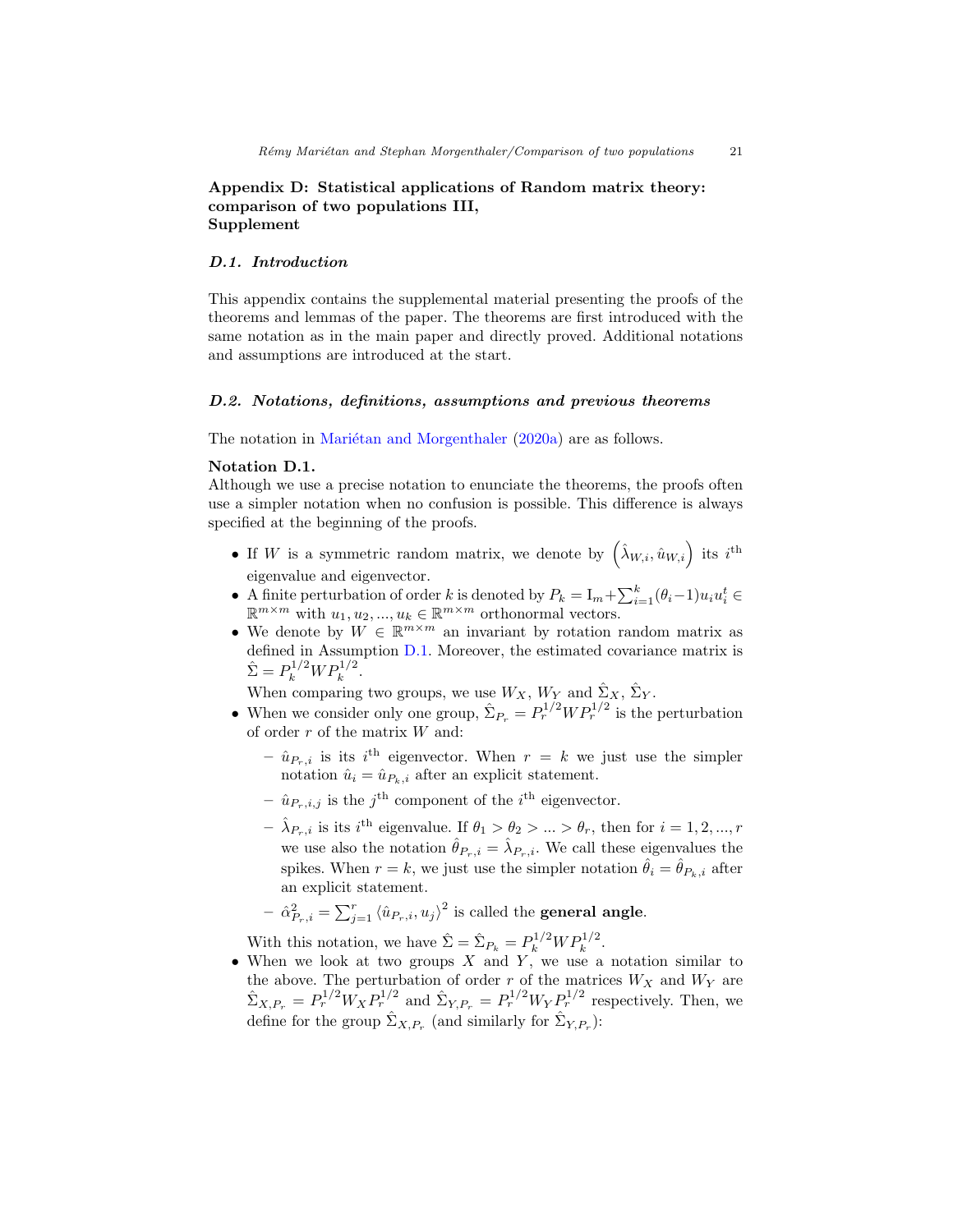- $-\hat{u}_{\hat{\Sigma}_{X,P_r,i}}$  is its *i*<sup>th</sup> eigenvector. When  $r = k$  we just use the simpler notation  $\hat{u}_{X,i} = \hat{u}_{\hat{\Sigma}_{X,P_k},i}$  after an explicit statement.
- $\hat{u}_{\hat{\Sigma}_{X,P_r},i,j}$  is the j<sup>th</sup> component of the *i*<sup>th</sup> eigenvector.
- $-\hat{\lambda}_{\hat{\Sigma}_{X,P_r,i}}$  is its  $i^{\text{th}}$  eigenvalue. If  $\theta_1 > \theta_2 > ... > \theta_r$ , then for  $i =$ 1, 2, ..., r we use the notation  $\hat{\theta}_{\hat{\Sigma}_{X,P_r},i} = \hat{\lambda}_{\hat{\Sigma}_{X,P_r},i}$ . When  $r = k$ , we just use the simpler notation  $\hat{\theta}_{X,i} = \hat{\theta}_{\hat{\Sigma}_{X,P_k},i}$  after an explicit statement.

$$
- \hat{\alpha}_{\hat{\Sigma}_{X,P_r},i}^2 = \sum_{j=1}^r \left\langle \hat{u}_{\hat{\Sigma}_{X,P_r},i}, u_j \right\rangle^2.
$$

- $-\hat{\alpha}_{X,Y,P_r,i}^2 = \sum_{j=1}^r \left\langle \hat{u}_{\hat{\Sigma}_{X,P_r,i}}, \hat{u}_{\hat{\Sigma}_{Y,P_r,j}} \right\rangle^2$  is the **double angle** and, when no confusion is possible, we use the simpler notation  $\hat{\alpha}_{P_r,i}^2$ . When this simpler notation is used, it is stated explicitly.
- The proofs can assume either the sign convention

$$
\hat{u}_{P_s,i,i} > 0
$$
, for  $s = 1, 2, ..., k$  and  $i = 1, 2, ..., s$ ,

or they may use

$$
\hat{u}_{P_s,i,s} > 0
$$
, for  $s = 1, 2, ..., k$  and  $i = 1, 2, ..., s$ ,

Which convention is adopted will be indicated in the proofs when confusion is possible.

• We define the function  $M_{s_1,s_2,X}(\rho_X), M_{s_1,s_2,Y}(\rho_Y)$  and  $M_{s_1,s_2}(\rho_X,\rho_Y)$  as

$$
M_{s_1,s_2,X}(\rho_X) = \frac{1}{m} \sum_{i=1}^m \frac{\hat{\lambda}_{W_X,i}^{s_1}}{(\rho_X - \hat{\lambda}_{W_X,i})^2},
$$
  

$$
M_{s_1,s_2,Y}(\rho_Y) = \frac{1}{m} \sum_{i=1}^m \frac{\hat{\lambda}_{W_Y,i}^{s_1}}{(\rho_Y - \hat{\lambda}_{W_Y,i})^2},
$$
  

$$
M_{s_1,s_2}(\rho_X, \rho_Y) = \frac{M_{s_1,s_2,X}(\rho_X) + M_{s_1,s_2,Y}(\rho_Y)}{2}.
$$

In particular, when  $s_2 = 0$ , we use  $M_{s_1,X} = M_{s_1,0,X}$ . When studying a single group, we use the simpler notation  $M_{s_1,s_2}(\rho)$ .

- We use two transforms inspired by the T-transform:
	- $-T_{W,u}(z) = \sum_{i=1}^{m} \frac{\hat{\lambda}_{W,i}}{z-\hat{\lambda}_{W,i}}$  $\frac{\lambda_{W,i}}{z-\hat{\lambda}_{W,i}}\left\langle \hat{u}_{W,i},u\right\rangle ^{2}$  is the T-transform in direction u using the random matrix W.

$$
- \hat{T}_{\hat{\Sigma}_X}(z) = \frac{1}{m} \sum_{i=k+1}^m \frac{\hat{\lambda}_{\hat{\Sigma}_X,i}}{z - \hat{\lambda}_{\hat{\Sigma}_X,i}}, \text{ and } \hat{T}_{W_X}(z) = \frac{1}{m} \sum_{i=1}^m \frac{\hat{\lambda}_{W_X,i}}{z - \hat{\lambda}_{W_X,i}} \text{ are}
$$

the estimated T-transforms using  $\Sigma_X$  and W, respectively.

We recall the assumptions and definitions used throughout the paper.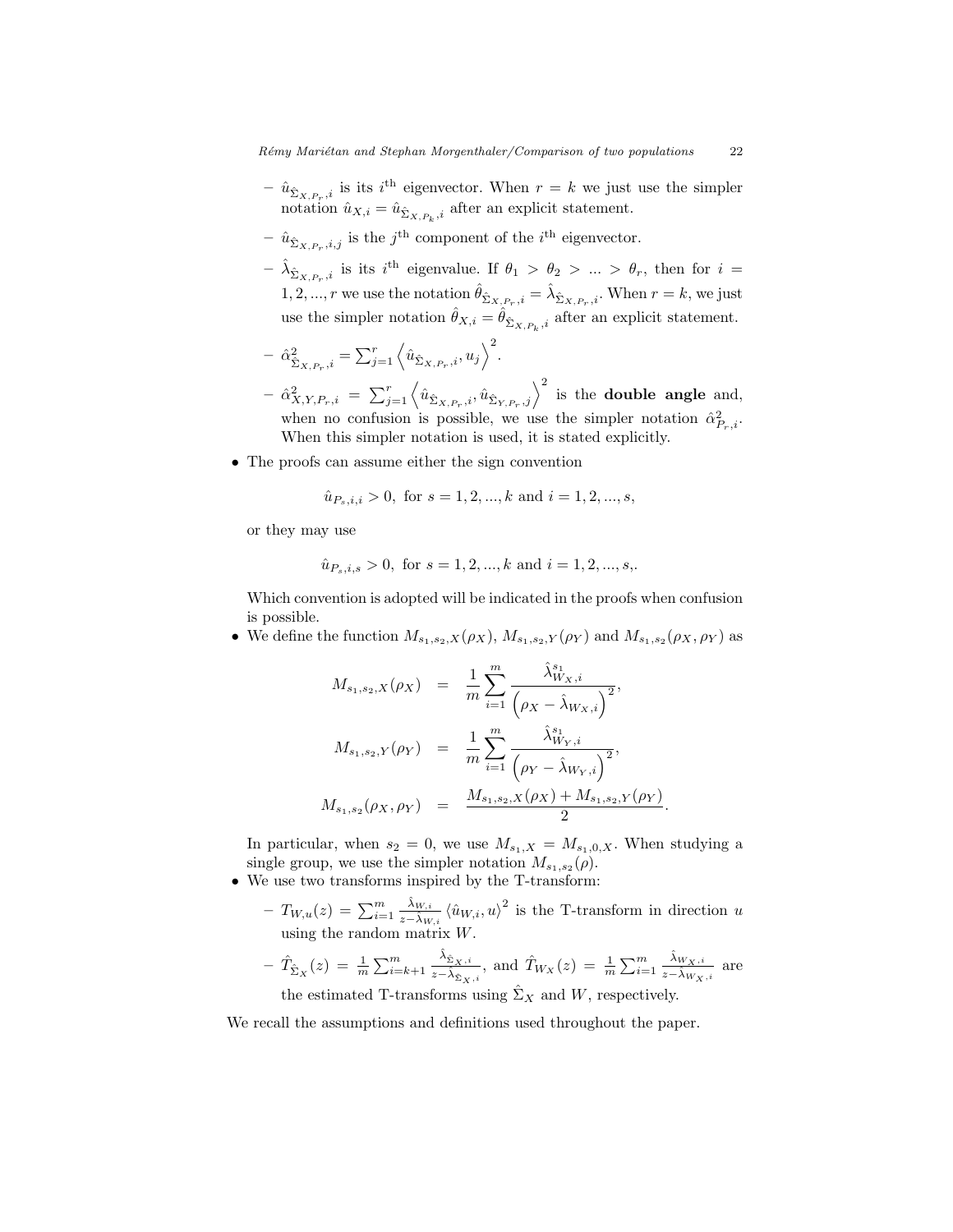<span id="page-22-0"></span>**Assumption D.1.** Let  $W_X = O_X \Lambda_X O_X$  and  $W_Y = O_Y \Lambda_Y O_Y$  with

 $O_X, O_Y$  being unit orthonormal invariant and independent random matrices,  $\Lambda_X, \Lambda_Y$  being diagonal bounded matrices and independent of  $O_X, O_Y$ , and Trace  $(W_X)$  = Trace  $(W_Y)$  = m.

Assume  $P_X = I_m + \sum_{i=1}^k (\theta_{X,i} - 1)e_i e_i^t$  and  $P_Y = I_m + \sum_{i=1}^k (\theta_{Y,i} - 1)e_i e_i^t$ . Then  $Y^{1/2}$ .

$$
\hat{\Sigma}_X = P_X^{1/2} W_X P_X^{1/2}
$$
 and  $\hat{\Sigma}_Y = P_Y^{1/2} W_Y P_Y^{1/2}$ 

## <span id="page-22-1"></span>Assumption D.2.

 $(A1) \frac{\theta}{\sqrt{m}} \to \infty.$ (A2)  $\theta_i = p_i \theta$ , where  $p_i$  is fixed and different from 1.

<span id="page-22-2"></span>**Definition [D.1.](#page-22-0)** Suppose  $\hat{\Sigma}$  satisfies Assumption D.1. Then, the unbiased estimator of  $\theta$  is defined as

$$
\hat{\hat{\theta}} = 1 + \frac{1}{\frac{1}{m-k} \sum_{i=k+1}^{m} \frac{\hat{\lambda}_{\hat{\Sigma},i}}{\hat{\theta} - \hat{\lambda}_{\hat{\Sigma},i}}},
$$

where  $\hat{\lambda}_{\hat{\Sigma},i}$  is the  $i^{\text{th}}$  of  $\hat{\Sigma}$ .

With  $\hat{\theta}$  and  $\hat{u}_i$  the *i*<sup>th</sup> eigenvalue and eigenvector of  $\hat{\Sigma}$ , the **filtered estimated** covariance matrix is defined as

$$
\hat{\hat{\Sigma}} = I_m + \sum_{i=1}^{k} (\hat{\hat{\theta}}_i - 1) \hat{u}_i \hat{u}_i^t.
$$

<span id="page-22-4"></span>**Definition D.2.** Let W is a random matrix and let  $P_1 = I_m + (\theta_1 - 1)u_1u_1^t$  and  $P_k = I_m + \sum_{i=1}^k (\theta_i - 1) u_i u_i^t$  be perturbations of order 1 and k, respectively. We say that a statistic  $T(W_m, P_1)$  is **invariant** with respect to k, if  $T(W_m, P_k)$  is such that

$$
T(W_m, P_k) = T(W_m, P_1) + \epsilon_m, \text{ where } \max\left(\frac{\epsilon_m}{E[T(W, P_1)]}, \frac{\epsilon_m^2}{Var(T(W, P_1))}\right) \to 0.
$$

We are now ready to state the main Theorems of this paper.

<span id="page-22-3"></span>**Theorem [D.1](#page-22-0).** Suppose  $W_X, W_Y \in \mathbb{R}^{m \times m}$  satisfy Assumption D.1 and  $(m, \theta_i)$ are according to Assumption [D.2.](#page-22-1)

1. Mariétan and Morgenthaler [\(2020a\)](#page-42-0) has investigated the asymptotics of large m in the case of a perturbation of order 1, that is,  $P_1 = I_m + (\theta - \theta)$  $1)e_1e_1^t \in \mathbb{R}^{m \times m}$  with  $\frac{\sqrt{m}}{\theta} = o(1)$ . Let

$$
\hat{\Sigma}_{X,P_1} = P_1^{1/2} W_X P_1^{1/2} \text{ and } \hat{\Sigma}_{Y,P_1} = P_1^{1/2} W_Y P_1^{1/2}.
$$

and  $\hat{\hat{\Sigma}}_{X,P_1}$ ,  $\hat{\hat{\Sigma}}_{Y,P_1}$  as described above (see, [D.1\)](#page-22-2).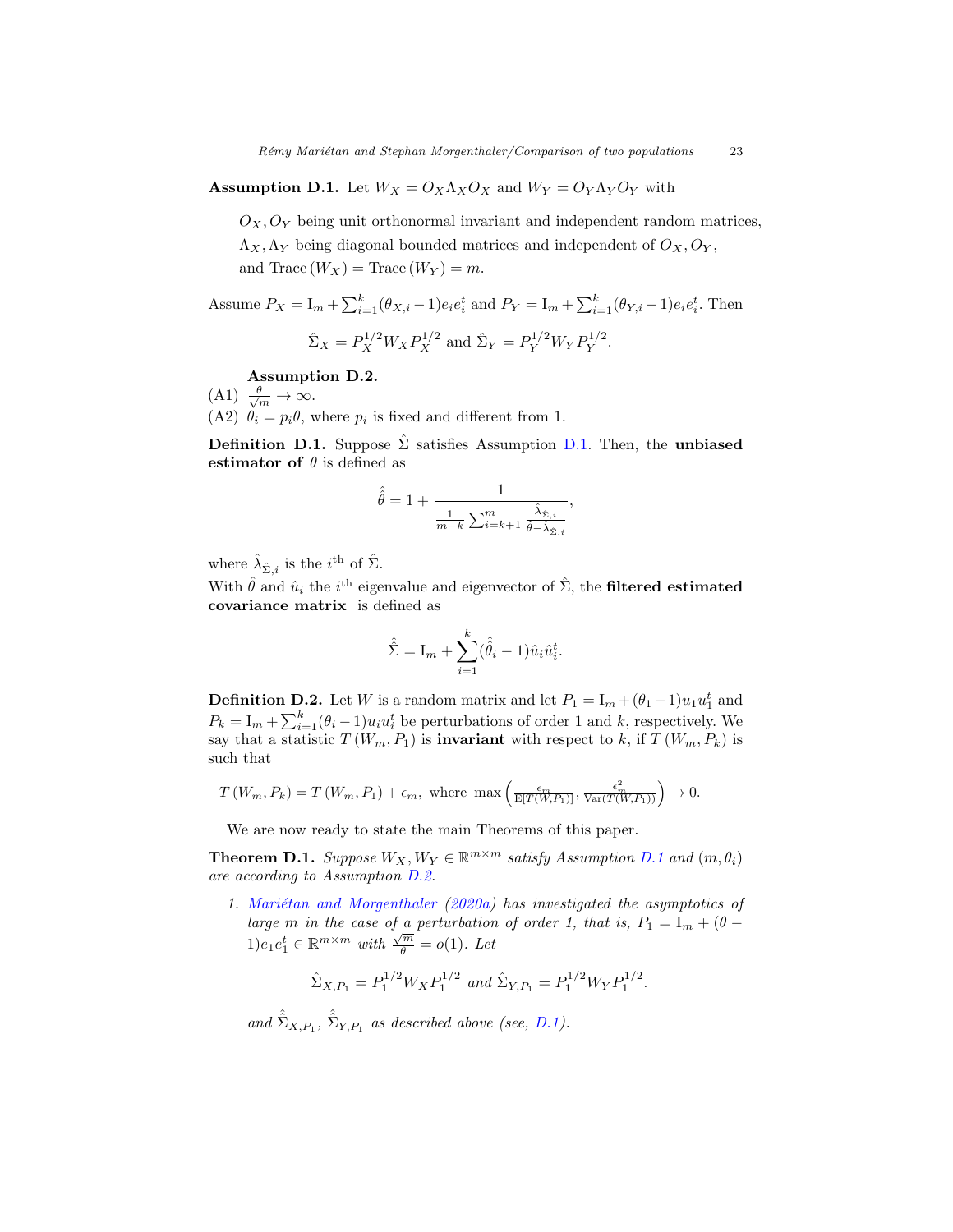Then, conditional on the spectra  $S_{W_X} = \left\{ \hat{\lambda}_{W_X,1}, \hat{\lambda}_{W_X,2}, ..., \hat{\lambda}_{W_X,m} \right\}$  and  $S_{W_Y} = \left\{ \hat{\lambda}_{W_Y,1}, \hat{\lambda}_{W_Y,2}, ..., \hat{\lambda}_{W_Y,m} \right\}$  of  $W_X$  and  $W_Y$ ,

$$
\sqrt{m} \frac{\left(\lambda_{\max}\left(\hat{\hat{\Sigma}}^{-1/2}_{X,P_1}\hat{\hat{\Sigma}}_{Y,P_1}\hat{\hat{\Sigma}}^{-1/2}_{X,P_1}\right) - \lambda^{+}\right)}{\sigma^+} \left| S_{W_X}, S_{W_Y} \sim \mathbf{N}(0,1) + o_p(1), \right|
$$

where

$$
\lambda^{+} = \sqrt{M_2^2 - 1} + M_2,
$$
  

$$
\sigma^{+2} \equiv \sigma^{+2} (M_{2,X}, M_{3,X}, M_{4,X}, M_{2,Y}, M_{3,Y}, M_{4,Y})
$$

$$
M_{s,X} = \frac{1}{m} \sum_{i=1}^{m} \hat{\lambda}_{W_X,i}^s, \ M_{s,Y} = \frac{1}{m} \sum_{i=1}^{m} \hat{\lambda}_{W_Y,i}^s, \ M_s = \frac{M_{s,X} + M_{s,Y}}{2}.
$$

Moreover,

$$
\sqrt{m} \frac{\left(\lambda_{\min} \left(\hat{\hat{\Sigma}}_{X,P_1}^{-1/2} \hat{\hat{\Sigma}}_{Y,P_1} \hat{\hat{\Sigma}}_{X,P_1}^{-1/2}\right) - \lambda^{-}\right)}{\sigma^{-}} \left| S_{W_X}, S_{W_Y} \sim \mathbf{N}(0,1) + o_m(1), \right|
$$

where

$$
\lambda^{-} = -\sqrt{M_2^2 - 1} + M_2,
$$
  

$$
\sigma^{-2} = (\lambda^{-})^4 \sigma^{+2}.
$$

The error  $o_p(1)$  in the approximation is with regard to large values of m. 2. Suppose that  $P_k = I_m + \sum_{s=1}^k (\theta_s - 1) e_s e_s^t \mathbb{R}^{m \times m}$  with  $\theta_s = p_s \theta$ ,  $p_s > 0$  $\lim_{\theta \to 0} \frac{\sqrt{m}}{\theta} = o(1)$  with regard to large m.

$$
\hat{\Sigma}_{X,P_k} = P_k^{1/2} W_X P_k^{1/2} \text{ and } \hat{\Sigma}_{Y,P_k} = P_k^{1/2} W_Y P_k^{1/2},
$$

and  $\hat{\hat{\Sigma}}_{X,P_k}$ ,  $\hat{\hat{\Sigma}}_{Y,P_k}$  as described above (see, [D.1\)](#page-22-2). Then, conditioning on the spectra  $S_{W_X}$  and  $S_{W_Y}$ ,

$$
\lambda_{\max} \left( \hat{\Sigma}_{X,P_k}^{-1/2} \hat{\Sigma}_{Y,P_k} \hat{\Sigma}_{X,P_k}^{-1/2} \right) \left| S_{W_X}, S_{W_Y} = \lambda_{\max} \left( H^+ \right) + 1 + O_p \left( \frac{1}{m} \right) + O_p \left( \frac{1}{\theta \sqrt{m}} \right) \text{where}
$$
\n
$$
\lambda_{\min} \left( \hat{\Sigma}_{X,P_k}^{-1/2} \hat{\Sigma}_{Y,P_k} \hat{\Sigma}_{X,P_k}^{-1/2} \right) \left| S_{W_X}, S_{W_Y} = \lambda_{\max} \left( H^- \right) + 1 + O_p \left( \frac{1}{m} \right) + O_p \left( \frac{1}{\theta \sqrt{m}} \right),
$$
\n
$$
\lambda_{\min} \left( \hat{\Sigma}_{X,P_k}^{-1/2} \hat{\Sigma}_{Y,P_k} \hat{\Sigma}_{X,P_k}^{-1/2} \right) \left| S_{W_X}, S_{W_Y} = \lambda_{\max} \left( H^- \right) + 1 + O_p \left( \frac{1}{m} \right) + O_p \left( \frac{1}{\theta \sqrt{m}} \right),
$$
\n
$$
\mu_{\frac{1}{2},1}^{\pm} \qquad w_{\frac{1}{2},2}^{\pm} \qquad w_{\frac{1}{2},3}^{\pm} \qquad \cdots \qquad w_{\frac{1}{2},k}^{\pm}
$$
\n
$$
\mu_{\frac{1}{2},2}^{\pm} \qquad w_{\frac{1}{3},2}^{\pm} \qquad \hat{\zeta}_{\frac{1}{3}}^{\pm} / \hat{\zeta}_{\infty}^{\pm} \qquad \cdots \qquad w_{\frac{1}{3},k}^{\pm}
$$
\n
$$
\vdots \qquad \vdots \qquad \ddots \qquad \vdots
$$
\n
$$
w_{k,1}^{\pm} \qquad w_{k,2}^{\pm} \qquad w_{k,3}^{\pm} \qquad \cdots \qquad \hat{\zeta}_{k}^{\pm} / \hat{\zeta}_{\infty}^{\pm}
$$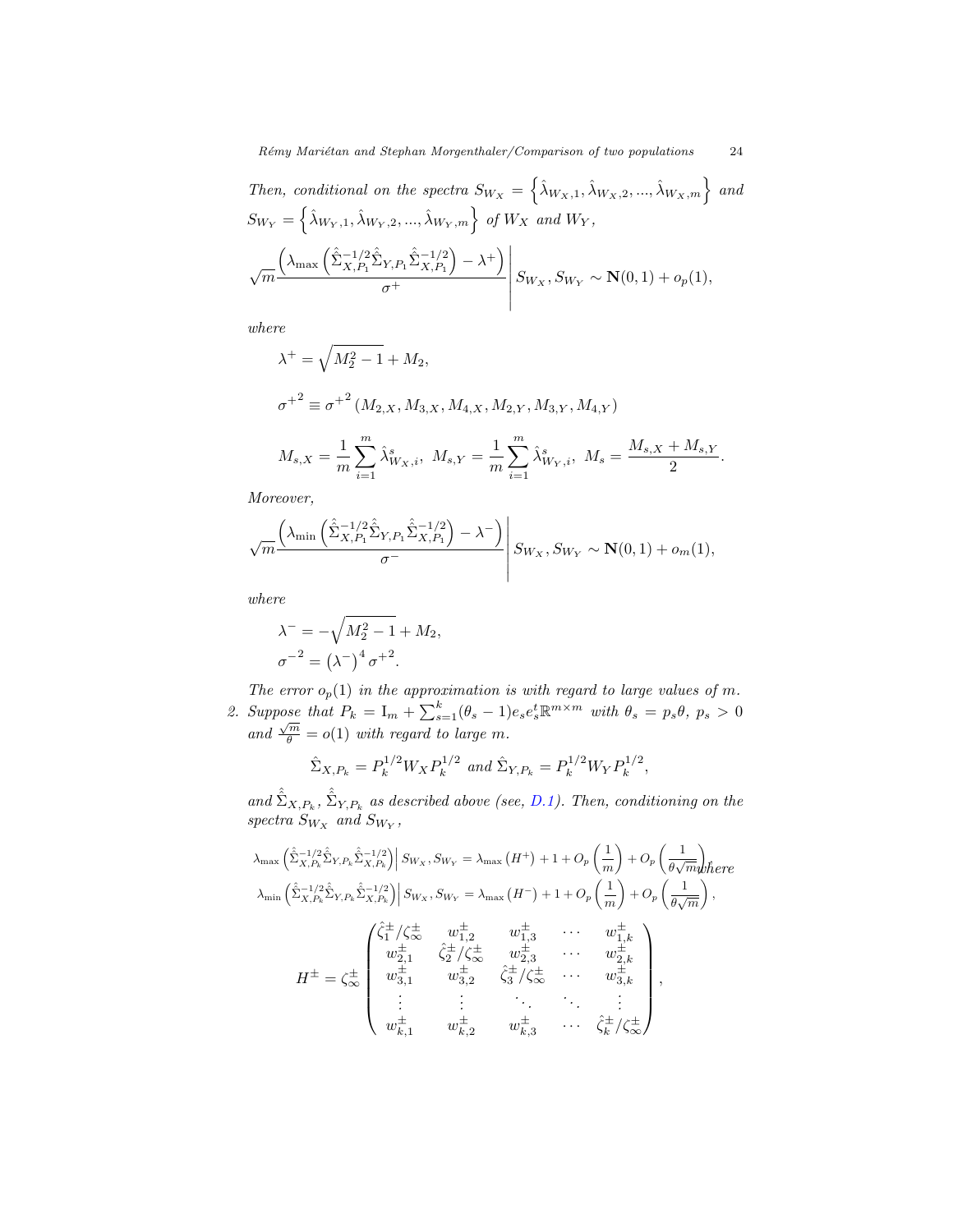and

$$
\hat{\zeta}_{i}^{+} = \lambda_{\max} \left( \hat{\Sigma}_{X,\tilde{P}_{i}}^{1/2} \hat{\Sigma}_{Y,\tilde{P}_{i}} \hat{\Sigma}_{X,\tilde{P}_{i}}^{1/2} \right) - 1 \Big| S_{W_{X}}, S_{W_{Y}},
$$
\n
$$
\hat{\zeta}_{i}^{-} = \lambda_{\min} \left( \hat{\Sigma}_{X,\tilde{P}_{i}}^{1/2} \hat{\Sigma}_{Y,\tilde{P}_{i}} \hat{\Sigma}_{X,\tilde{P}_{i}}^{1/2} \right) - 1 \Big| S_{W_{X}}, S_{W_{Y}},
$$
\n
$$
\zeta_{\infty}^{\pm} = \lim_{m \to \infty} \hat{\zeta}_{i}^{\pm} = \lambda^{\pm} - 1,
$$
\n
$$
w_{i,j}^{\pm} \sim \mathbf{N} \left( 0, \frac{1}{m} \frac{2(M_{2,X} - 1)(M_{2,Y} - 1) + B_{X}^{\pm} + B_{Y}^{\pm}}{((\zeta_{\infty}^{\pm} - 2M_{2} + 1)^{2} + 2(M_{2} - 1))^{2}} \right) + o_{p} \left( \frac{1}{\sqrt{m}} \right),
$$
\n
$$
B_{X}^{+} = \left( 1 - M_{2} + 2M_{2,X} + \sqrt{M_{2}^{2} - 1} \right)^{2} (M_{2,X} - 1)
$$
\n
$$
+ 2 \left( -1 + M_{2} - 2M_{2,x} - \sqrt{M_{2}^{2} - 1} \right) (M_{3,X} - M_{2,X}) + (M_{4,X} - M_{2,X}^{2}),
$$
\n
$$
B_{Y}^{+} = \left( 1 + M_{2} + M_{2,Y} - M_{2,X} - \sqrt{M_{2}^{2} - 1} \right)^{2} (M_{2,Y} - 1)
$$
\n
$$
+ 2 \left( -1 - M_{2} - M_{2,Y} - M_{2,X} - \sqrt{M_{2}^{2} - 1} \right) (M_{3,Y} - M_{2,Y}) + (M_{4,Y} - M_{2,Y}^{2}),
$$
\n
$$
B_{X}^{-} = \left( 1 - M_{2} + 2M_{2,X} - \sqrt{M_{2}^{2} - 1} \right)^{2} (M_{2,X} - 1)
$$
\n<

The matrices  $H^+$  and  $H^-$  are strongly correlated. However, within a matrix, all the entries are uncorrelated.

# D.3. Proof

Results necessary to prove the Main Theorem [D.1](#page-22-3) are separated into subsection. First, we present a sketch of the proof without detail to explain the main idea. Then, we prove some useful lemmas from linear algebra and finally, we put the things together.

# <span id="page-24-0"></span>D.3.1. Rough sketch of the idea behind the proof

Residual spike for a perturbation of order 1 The first part of Theorem [D.1](#page-22-3) concerns perturbations of order 1 and is proved in Mariétan and Morgen[thaler](#page-42-0) [\(2020a\)](#page-42-0).

Decomposition of the matrix The generalisation of the previous result to perturbations of order  $k > 1$  is not straightforward. We want to study the largest eigenvalue of

$$
\hat{\hat{\Sigma}}^{-1/2}_{P_k, X} \hat{\hat{\Sigma}}_{P_k, Y} \hat{\hat{\Sigma}}^{-1/2}_{P_k, X},
$$

where  $\hat{\hat{\Sigma}}_{P_k,X}$  is the filtered estimator of the random covariance matrix  $\hat{\Sigma}_{P_k,X}$  =  $P_k^{1/2} W_X P_k^{1/2}$  $\hat{\mathcal{U}}_{k}^{1/2}$  defined in Def. [D.1.](#page-22-2) First, we define a rotation matrix  $\hat{U}_{P_k,X}$  such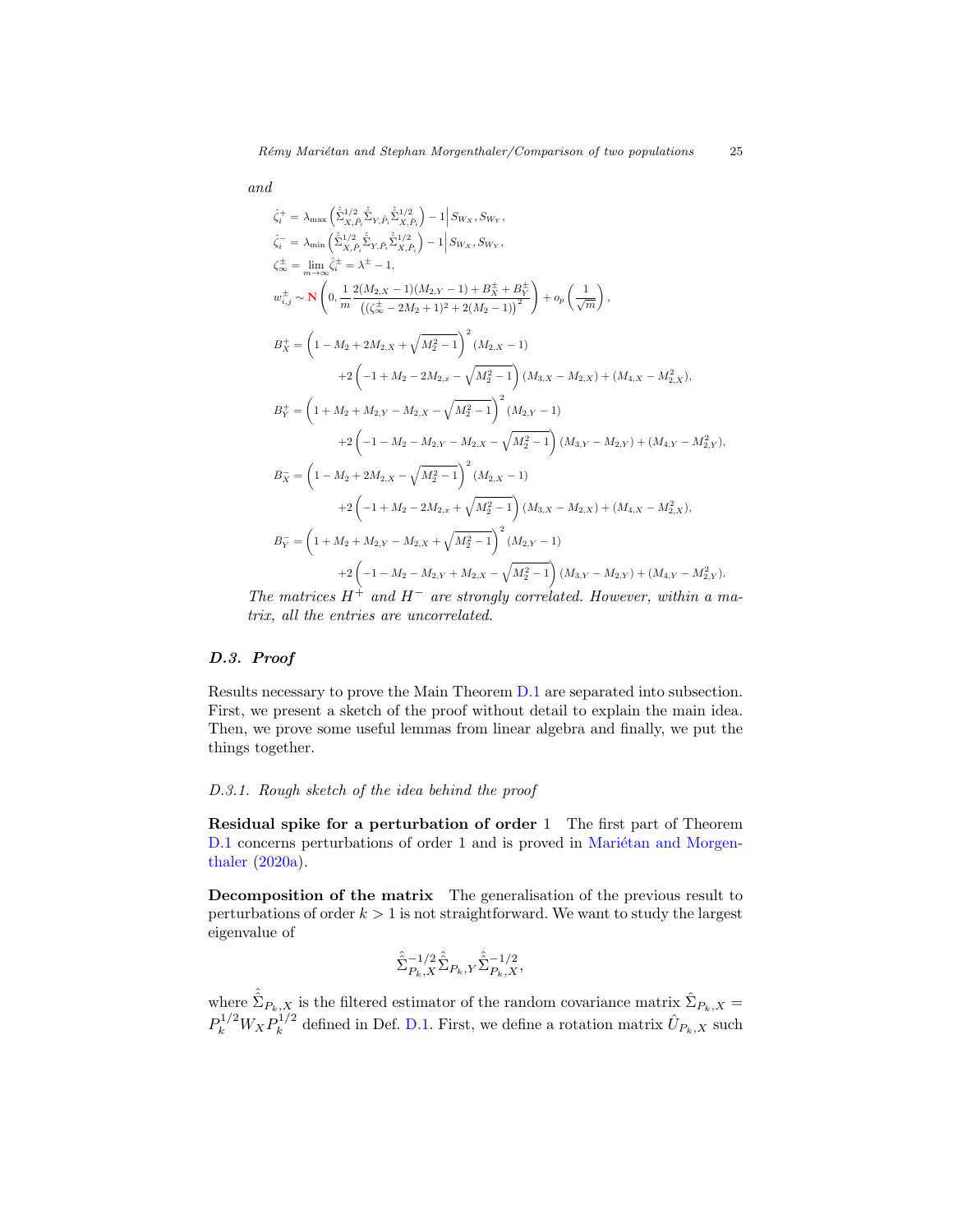that  $\hat{U}_{P_k,X}^t \hat{u}_{P_k,X,i} = e_i$  for  $i = 1,2,...,k$  and  $\hat{U}_{P_k,X}^t \hat{u}_{P_k,Y,i} = \tilde{u}_{P_k}$ . Then, we study the transformed matrices which retains the same eigenvalues,

$$
\Sigma_{P_k, X}^{-1/2} \tilde{\Sigma}_{P_k, Y} \Sigma_{P_k, X}^{-1/2} = I_m + \sum_{i=1}^k \left[ \Sigma_{P_k, X}^{-1/2} \left( \hat{\hat{\theta}}_{P_k, Y, i} - 1 \right) \tilde{u}_{P_k, i} \tilde{u}_{P_k, i}^t \Sigma_{P_k, X}^{-1/2} + \left( \frac{1}{\hat{\hat{\theta}}_{P_k, X, i}} - 1 \right) e_i e_i^t \right],
$$

where  $\Sigma_{P_k,X}$  =  $I_m$  +  $\sum_{i=1}^k \left(\hat{\hat{\theta}}_{P_k,X,i}-1\right) e_i e_i^t$  and  $\tilde{\Sigma}_{P_k,Y} = I_m + \sum_{i=1}^k \left( \hat{\hat{\theta}}_{P_k,Y,i} - 1 \right) \tilde{u}_i \tilde{u}_i^t$ . The details are presented in Section [D.3.4.](#page-30-0)

**Pseudo Invariance of the residual spike** When  $k$  grows, the residual spike is not invariant in the sense of Def. [D.2.](#page-22-4) We define for  $i = 1, 2, ..., k$ ,  $\hat{\Sigma}_{\tilde{P}_i, X}$  $\tilde{P}_i^{1/2} W_X \tilde{P}_i^{1/2}$ , where  $\tilde{P}_i = I_m + (\theta_i - 1)e_i e_i^t$  is a perturbation of order 1. The following invariance then holds,

$$
\lambda\left(\Sigma_{P_{k},X}^{-1/2}\left(\hat{\hat{\theta}}_{P_{k},Y,i}-1\right)\tilde{u}_{P_{k},i}\tilde{u}_{P_{k},i}^{t}\Sigma_{P_{k},X}^{-1/2}+\left(\frac{1}{\hat{\hat{\theta}}_{P_{k},X,i}}-1\right)e_{i}e_{i}^{t}\right)=\lambda\left(\hat{\hat{\Sigma}}_{\tilde{P}_{i},X}^{-1/2}\hat{\hat{\Sigma}}_{\tilde{P}_{i},Y}\hat{\hat{\Sigma}}_{\tilde{P}_{i},X}^{-1/2}\right)-1+O_{p}\left(\frac{1}{m}\right).
$$

where  $\lambda$ () provides the non null eigenvalues. This result is proven assuming either that  $\theta_i$  is large or that the two non-trivial residual spikes of the perturbation of order 1 are distinct. The second condition is easy to show, because dot products between eigenvectors do not tend to 1. However, when  $n_X, n_Y >> m$ , this could create some imprecision. The details are presented in Section [D.3.5.](#page-30-1)

Pseudo residual eigenvectors The previous part demonstrates an invariance property for some eigenvalues related to the residual spike. The next step studies eigenvectors corresponding to these eigenvalues. For  $s = 1, 2, ..., k$ , we set

$$
\hat{\zeta}_{s}^{\pm} = \lambda \left( \Sigma_{P_{k},X}^{-1/2} \left( \hat{\hat{\theta}}_{P_{k},Y,s} - 1 \right) \tilde{u}_{P_{k},s} \tilde{u}_{P_{k},s}^{t} \Sigma_{P_{k},X}^{-1/2} + \left( \frac{1}{\hat{\hat{\theta}}_{P_{k},X,s}} - 1 \right) e_{s} e_{s}^{t} \right)
$$

and

$$
w_s^{\pm} = u \left( \Sigma_{P_k,X}^{-1/2} \left( (\hat{\theta}_{P_k,Y,s} - 1) \tilde{u}_{P_k,s} \tilde{u}_{P_k,Y,s}^t \right) \Sigma_{P_k,X}^{-1/2} + \left( \frac{1}{\hat{\theta}_{P_k,X,s}} - 1 \right) e_s e_s^t \right),
$$

its corresponding eigenvector. The notation  $\pm$  allows  $\hat{\zeta}_s^-$  and  $\hat{\zeta}_s^+$  to be distinguished. We define for  $s = 1, 2, ..., k$ ,

$$
\zeta_{\infty}^{\pm}(\theta_s) = \lim_{m \to \infty} \hat{\zeta}_s^{\pm} \text{ and } \zeta_{\infty}^{\pm} = \lim_{m, \theta_s \to \infty} \hat{\zeta}_s^{\pm}.
$$

Then,

$$
w_{s,s}^{\pm} = \frac{(\zeta_{\infty}^{\pm} - 2(M_2 - 1))}{\sqrt{(\zeta_{\infty}^{\pm} - 2(M_2 - 1))^{2} + 2(M_2 - 1)}} + O_{p}\left(\frac{1}{\sqrt{m}}\right) + o_{p;\theta}(1),
$$

,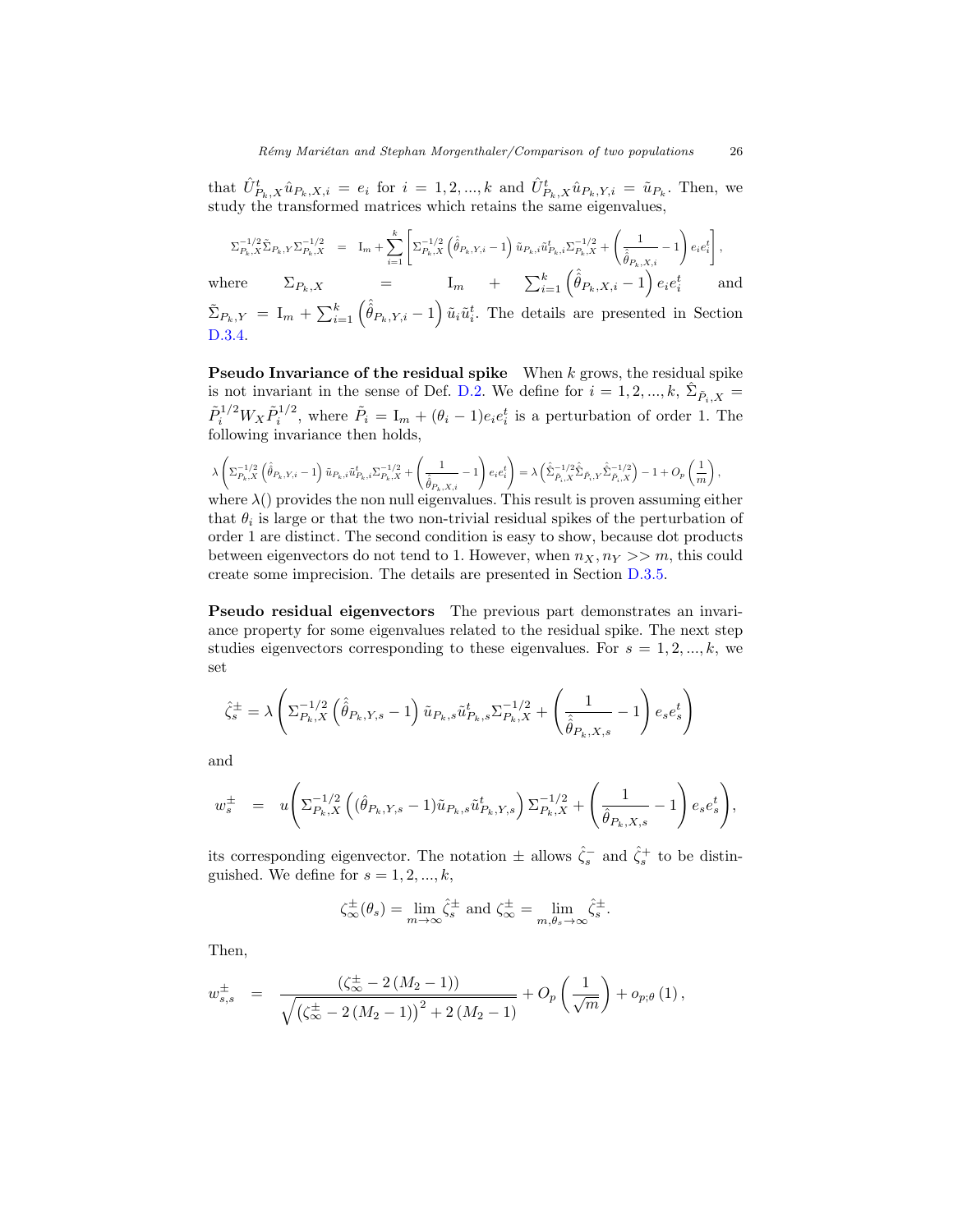Rémy Mariétan and Stephan Morgenthaler/Comparison of two populations 27

,

$$
w_{s,2;m\backslash s}^{\pm}\quad=\quad\frac{\sqrt{\hat{\theta}_{P_k,Y,1}-1}\left(\frac{\ddot{u}_{P_k,s,1}}{\sqrt{\hat{\theta}_{P_k,X,1}},...,\frac{\ddot{u}_{P_k,s,s-1}}{\sqrt{\hat{\theta}_{P_k,X,s+1}}},\frac{\ddot{u}_{P_k,s,s+1}}{\sqrt{\hat{\theta}_{P_k,X,s+1}}},...,\frac{\ddot{u}_{P_k,s,k}}{\sqrt{\hat{\theta}_{P_k,X,k}}},\tilde{u}_{P_k,s,k+1},...,\tilde{u}_{P_k,s,m}\right)}{\sqrt{\left(\zeta_{\infty}^{\pm}-2\left(M_2-1\right)\right)^2+2\left(M_2-1\right)}+O_p\left(\frac{1}{\sqrt{m}}\right)+o_{p;\theta}(1)},
$$

The details of the proof are presented in Section [D.3.6.](#page-34-0)

Remark D.1. These results concerning pseudo residual structure are valid for large  $\theta$ . The paper is based on extracts from the Thesis [Maritan](#page-42-12) [\(2019\)](#page-42-12) that prove similar formulas for all  $\theta$ .

Dimension reduction The three previous parts showed that

$$
\lambda\left(\hat{\hat{\Sigma}}_{P_k,X}^{-1/2}\hat{\hat{\Sigma}}_{P_k,Y}\hat{\hat{\Sigma}}_{P_k,X}^{-1/2}\right) \;\; = \;\; \lambda\left(\mathbf{I}_m + \sum_{i=1}^k \left[\Sigma_{P_k,X}^{-1/2}\left(\hat{\hat{\theta}}_{P_k,Y,i}-1\right)\tilde{u}_{P_k,i}\tilde{u}_{P_k,i}^t\Sigma_{P_k,X}^{-1/2} + \left(\frac{1}{\hat{\hat{\theta}}_{P_k,X,i}}-1\right)e_ie_i^t\right]\right)
$$

and for  $i = 1, 2, ..., k$ ,

$$
\hat{\zeta}_i^+ w_i^+ w_i^{+\,t} + \hat{\zeta}_i^- w_i^- w_i^{-\,t} = \left[ \Sigma_{P_k, X}^{-1/2} \left( \hat{\hat{\theta}}_{P_k, Y, i} - 1 \right) \tilde{u}_{P_k, i} \tilde{u}_{P_k, i}^t \Sigma_{P_k, X}^{-1/2} + \left( \frac{1}{\hat{\hat{\theta}}_{P_k, X, i}} - 1 \right) e_i e_i^t \right],
$$

where  $\pm$  allows the distinction of the pseudo eigenvalues and eigenvectors such that  $+$  is the largest and  $-$  is the smallest. Easy arguments from linear algebra lead to

$$
\lambda_{\max} \left( \hat{\hat{\Sigma}}_{P_k, X}^{-1/2} \hat{\hat{\Sigma}}_{P_k, Y} \hat{\hat{\Sigma}}_{P_k, X}^{-1/2} \right) = \lambda_{\max} (H^+) + 1 + O_p \left( \frac{1}{m} \right),
$$
  

$$
\lambda_{\min} \left( \hat{\hat{\Sigma}}_{P_k, X}^{-1/2} \hat{\hat{\Sigma}}_{P_k, Y} \hat{\hat{\Sigma}}_{P_k, X}^{-1/2} \right) = \lambda_{\min} (H^-) + 1 + O_p \left( \frac{1}{m} \right),
$$

where  $H^{\pm}$  are matrices of dimension k such that

$$
H^{\pm} = \begin{pmatrix} \hat{\zeta}_{1}^{\pm} & \sqrt{\hat{\zeta}_{1}^{\pm} \hat{\zeta}_{2}^{\pm}} \langle w_{1}^{\pm}, w_{2}^{\pm} \rangle & \sqrt{\hat{\zeta}_{1}^{\pm} \hat{\zeta}_{2}^{\pm}} \langle w_{1}^{\pm}, w_{3}^{\pm} \rangle & \cdots & \sqrt{\hat{\zeta}_{k}^{\pm} \hat{\zeta}_{2}^{\pm}} \langle w_{1}^{\pm}, w_{k}^{\pm} \rangle \\ \sqrt{\hat{\zeta}_{2}^{\pm} \hat{\zeta}_{1}^{\pm}} \langle w_{2}^{\pm}, w_{1}^{\pm} \rangle & \sqrt{\hat{\zeta}_{2}^{\pm} \hat{\zeta}_{2}^{\pm}} \langle w_{3}^{\pm}, w_{1}^{\pm} \rangle & \sqrt{\hat{\zeta}_{3}^{\pm} \hat{\zeta}_{2}^{\pm}} \langle w_{3}^{\pm}, w_{2}^{\pm} \rangle & \hat{\zeta}_{3}^{\pm} \\ \sqrt{\hat{\zeta}_{3}^{\pm} \hat{\zeta}_{1}^{\pm}} \langle w_{3}^{\pm}, w_{1}^{\pm} \rangle & \sqrt{\hat{\zeta}_{3}^{\pm} \hat{\zeta}_{2}^{\pm}} \langle w_{3}^{\pm}, w_{2}^{\pm} \rangle & \hat{\zeta}_{3}^{\pm} & \cdots & \sqrt{\hat{\zeta}_{3}^{\pm} \hat{\zeta}_{k}^{\pm}} \langle w_{3}^{\pm}, w_{k}^{\pm} \rangle \\ \vdots & \vdots & \ddots & \vdots \\ \sqrt{\hat{\zeta}_{k}^{\pm} \hat{\zeta}_{1}^{\pm}} \langle w_{k}^{\pm}, w_{1}^{\pm} \rangle & \sqrt{\hat{\zeta}_{k}^{\pm} \hat{\zeta}_{2}^{\pm}} \langle w_{k}^{\pm}, w_{2}^{\pm} \rangle & \sqrt{\hat{\zeta}_{k}^{\pm} \hat{\zeta}_{3}^{\pm}} \langle w_{k}^{\pm}, w_{3}^{\pm} \rangle & \cdots & \hat{\zeta}_{k}^{\pm} \\ \end{pmatrix}.
$$

The details are explained in Section [D.3.7.](#page-35-0)

**Elements of** H The matrices  $H^{\pm}$  are functions of  $\hat{\zeta}_i^{\pm}$  and  $\langle w_i^{\pm}, w_j^{\pm} \rangle$  for  $i, j =$ 1, 2, ..., k. By the pseudo invariance of the residual spike, we know that  $\hat{\zeta}_i^{\pm}$ behaves like residual spikes of a perturbation of order 1. Using a theorem of Mariétan and Morgenthaler [\(2020b\)](#page-42-1), we can express  $\langle w_i^{\pm}, w_j^{\pm} \rangle$  as a function of well-known statistics. We directly see that  $\langle w_s^{\pm}, w_s^{\pm} \rangle = 1$ . Moreover, for  $s \neq t$ ,

$$
\langle w_i^{\pm}, w_j^{\pm} \rangle \sim \text{RV}\left(0, \frac{1}{m} \frac{2(M_{2,X} - 1)(M_{2,Y} - 1) + B_X^{\pm} + B_Y^{\pm}}{\left((\zeta_{\infty}^{\pm} - 2M_2 + 1)^2 + 2(M_2 - 1)\right)^2}\right)
$$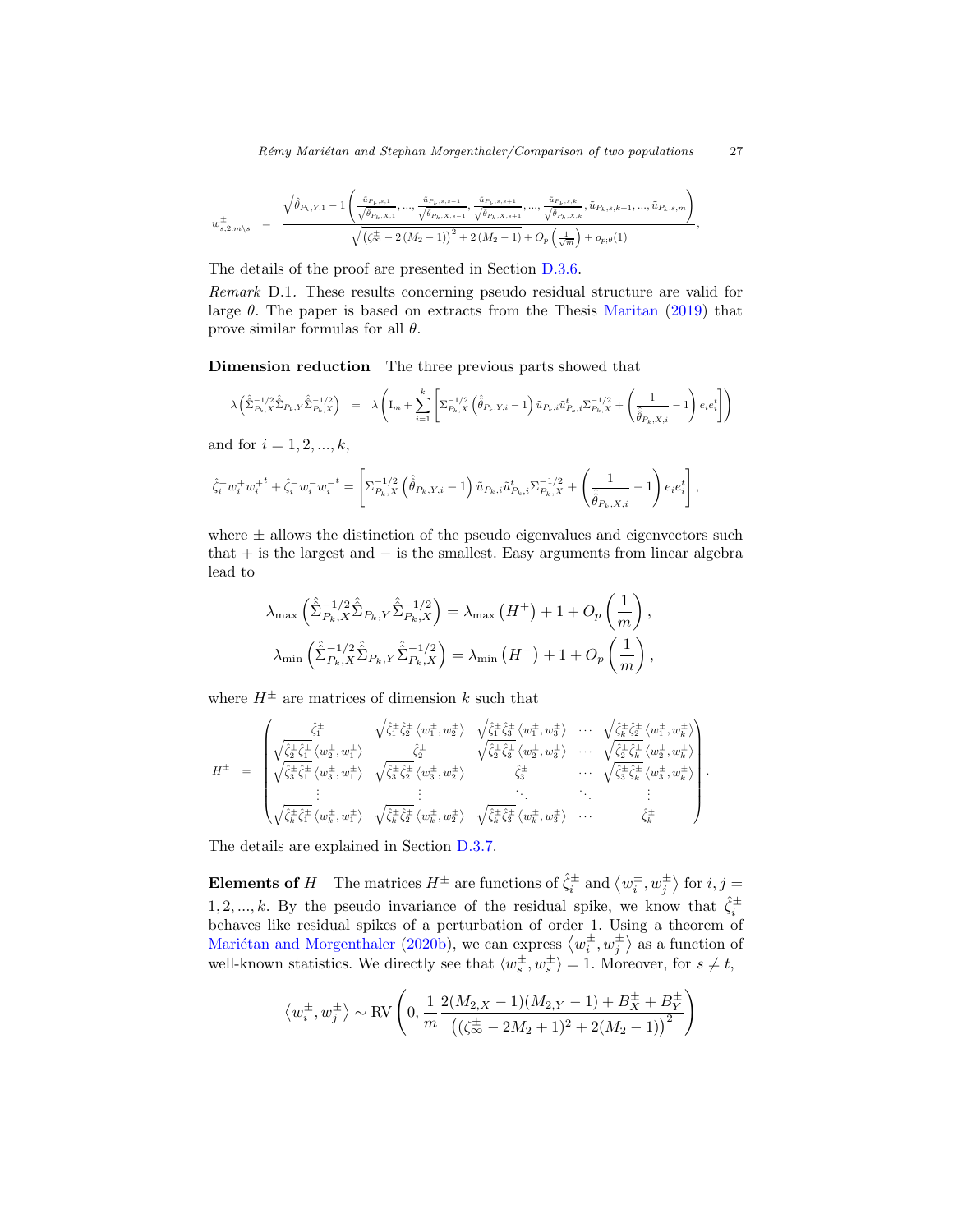where  $B_X^{\pm}$  and  $B_Y^{\pm}$  are defined in the Theorem [D.1.](#page-22-3) The details of the computation are presented in Section [D.3.8.](#page-36-0)

# Normality discussion

When the perturbation is of order 1, we have already proved the normality in Mariétan and Morgenthaler [\(2020a\)](#page-42-0). When the perturbation is of order  $k$  and  $n_X \gg n_Y$ , then the joint normality is a straightforward consequence of the unit statistic Theorem of Mariétan and Morgenthaler [\(2020a\)](#page-42-0). In the general case we can only express the entries of  $H^{\pm}$  as a function of marginally Normal statistics. The details of the computations are presented in Section [D.3.9.](#page-41-0)

## D.3.2. Prerequisite Lemmas

In order to prove the Main Theorem [D.1](#page-22-3) we need some preliminary results, which we present in the form of lemmas.

<span id="page-27-0"></span>**Lemma D.1.** Suppose  $w_1, ..., w_k \in \mathbb{R}^m$  and  $\lambda_1, ..., \lambda_k \in \mathbb{R}^*$ , then if the function  $\lambda()$  provides the non-trivial eigenvalues,

$$
\lambda \bigg(\sum_{i=1}^k \lambda_i w_i w_i^t\bigg) = \lambda \bigg(H\bigg),\,
$$

where

$$
H = \begin{pmatrix} \lambda_1 & \sqrt{\lambda_1 \lambda_2} \langle w_1, w_2 \rangle & \sqrt{\lambda_1 \lambda_3} \langle w_1, w_3 \rangle & \cdots & \sqrt{\lambda_k \lambda_2} \langle w_1, w_k \rangle \\ \sqrt{\lambda_2 \lambda_1} \langle w_2, w_1 \rangle & \lambda_2 & \sqrt{\lambda_2 \lambda_3} \langle w_2, w_3 \rangle & \cdots & \sqrt{\lambda_2 \lambda_k} \langle w_2, w_k \rangle \\ \sqrt{\lambda_3 \lambda_1} \langle w_3, w_1 \rangle & \sqrt{\lambda_3 \lambda_2} \langle w_3, w_2 \rangle & \lambda_3 & \cdots & \sqrt{\lambda_3 \lambda_k} \langle w_3, w_k \rangle \\ \vdots & \vdots & \ddots & \vdots & \vdots \\ \sqrt{\lambda_k \lambda_1} \langle w_k, w_1 \rangle & \sqrt{\lambda_k \lambda_2} \langle w_k, w_2 \rangle & \sqrt{\lambda_k \lambda_3} \langle w_k, w_3 \rangle & \cdots & \lambda_k \end{pmatrix}.
$$

Proof. We define

$$
\Lambda = \begin{pmatrix} \lambda_1 & 0 & \cdots & 0 \\ 0 & \lambda_2 & & 0 \\ \vdots & & \ddots & \vdots \\ 0 & 0 & \cdots & \lambda_k \end{pmatrix}, \ W = (w_1, w_2, \dots, w_k) \in \mathbb{R}^{m \times k},
$$

then

$$
\lambda \left( \sum_{i=1}^{k} \lambda_i w_i w_i^t \right) = \lambda \left( W \Lambda W^t \right) = \lambda \left( \left( W \Lambda^{1/2} \right) \left( W \Lambda^{1/2} \right)^t \right)
$$
  
= 
$$
\lambda \left( \left( W \Lambda^{1/2} \right)^t \left( W \Lambda^{1/2} \right) \right) \text{ (for nonzero eigenvalues)}
$$
  
= 
$$
\lambda \left( \Lambda^{1/2} W^t W \Lambda^{1/2} \right) = \lambda \left( H \right).
$$

 $\Box$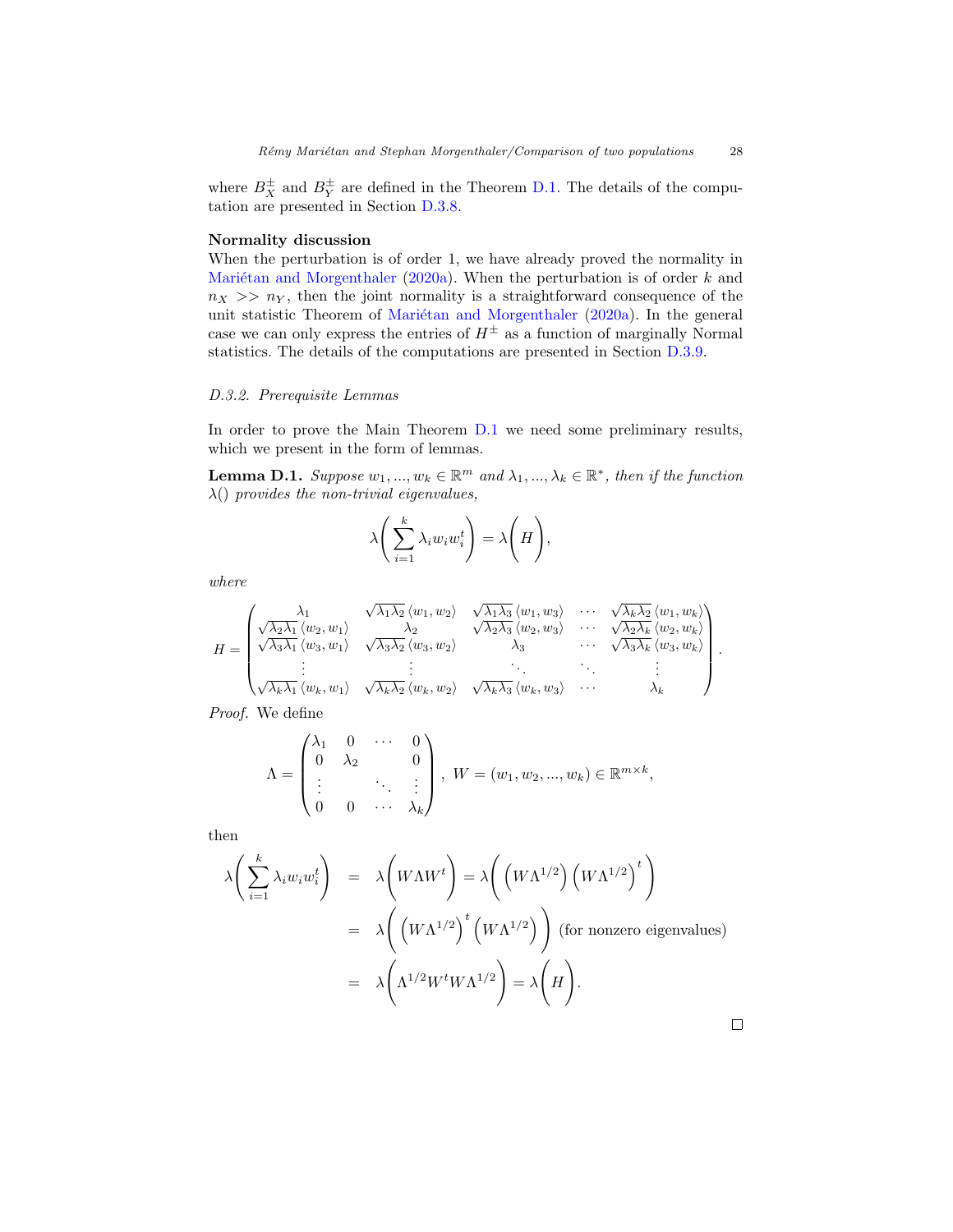<span id="page-28-0"></span>**Lemma D.2.** Suppose  $e_1, w \in \mathbb{R}^m$  and  $a, b \in \mathbb{R}$ . Then, if  $||w|| = 1$ , the two  $(\pm)$  non-trivial eigenvalues and eigenvectors are

$$
\lambda^{\pm} \left( a e_1 e_1^t + b w w^t \right) = \frac{1}{2} \left( a + b \pm \sqrt{4 a b w_1^2 + (a - b)^2} \right),
$$
  

$$
u^{\pm} \left( a e_1 e_1^t + b w w^t \right) = \frac{1}{\text{Norm}^{\pm}} \left( \frac{\lambda^{\pm} \left( a e_1 e_1^t + b w w^t \right) + b (w 1^2 - 1)}{b w_1}, w_2, w_3, w_4, ..., w_m \right),
$$
  

$$
\left( \text{Norm}^{\pm} \right)^2 = \frac{\left( \lambda^{\pm} \left( a e_1 e_1^t + b w w^t \right) + b (w 1^2 - 1) \right)^2}{b^2 w_1^2} + 1 - w_1^2.
$$

If  $||w|| \neq 1$ ,

$$
\lambda^{\pm} \left( a e_1 e_1^t + w w^t \right) = \frac{1}{2} \left( \pm \sqrt{\left( a + ||w||^2 \right)^2 - 4a \left( ||w||^2 - w_1^2 \right)} + a + ||w||^2 \right),
$$
  

$$
u^{\pm} \left( a e_1 e_1^t + w w^t \right) = \frac{1}{\text{Norm}^{\pm}} \left( \frac{\lambda^{\pm} \left( a e_1 e_1^t + w w^t \right) - ||w||^2 + w_1^2}{w_1}, w_2, w_3, w_4, ..., w_m \right),
$$
  

$$
\left( \text{Norm}^{\pm} \right)^2 = \frac{\left( \lambda^{\pm} \left( a e_1 e_1^t + w w^t \right) - ||w||^2 + w_1^2 \right)^2}{w_1^2} + ||w||^2 - w_1^2.
$$

Proof. These results were computed with Wolfram Mathematica 11.1.1. and we invite the reader to check that

$$
(ae_1e_1^t + bww^t) u^{\pm} = \lambda^{\pm} u^{\pm}.
$$

 $\Box$ 

<span id="page-28-1"></span>**Lemma D.3.** Suppose  $u_1, ..., u_k \in \mathbb{R}^m$  are orthonormal and  $\lambda_1 > ... > \lambda_k \in \mathbb{R}^+$ **Lemma D.S.** Suppose  $u_1, ..., u_k \in \mathbb{R}^m$  and  $\mu \in \mathbb{R}^+$  such that  $\langle u_i, v \rangle = O_p(1/\sqrt{m})$  and  $v_i \in \mathbb{R}^m$  $\mu - \lambda_1 < d < 0$  for a fixed d, then

$$
\lambda_{\max}\left(\sum_{i=1}^k \lambda_i u_i u_i^t + \mu v v^t\right) = \lambda_1 + O_p\left(\frac{1}{m}\right).
$$

Moreover, if  $\mu - \lambda_k > d_2 > 0$  for a fixed  $d_2$ ,

$$
\lambda_{\min}\left(\sum_{i=1}^k \lambda_i u_i u_i^t + \mu v v^t\right) = \lambda_k + O_p\left(\frac{1}{m}\right).
$$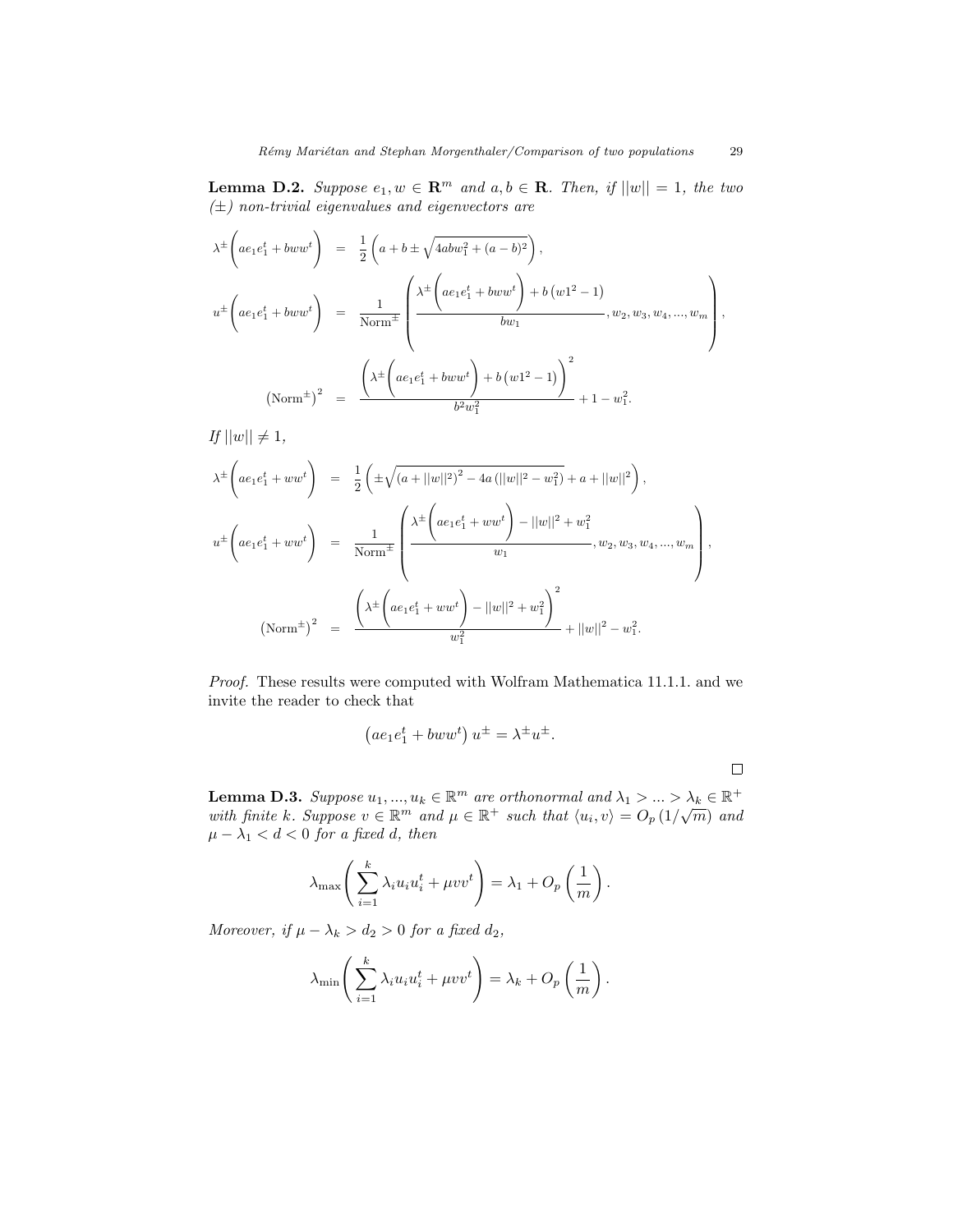*Proof.* Suppose w is the maximum unit eigenvector of  $\sum_{i=1}^{k} \lambda_i u_i u_i^t + \mu v v^t$ . Then,

$$
w = \sum_{i=1}^{k} \alpha_i u_i + \beta v,
$$

where

$$
\sum_{i=1}^{k} \alpha_i^2 + \beta^2 + 2 \sum_{i=1}^{k} \alpha_i \beta \langle u_i, v \rangle = 1.
$$

If  $\beta = O_p(1/\sqrt{m})$ , then

$$
w^{t} \left( \sum_{i=1}^{k} \lambda_{i} u_{i} u_{i}^{t} + \mu v v^{t} \right) w = \sum_{i=1}^{k} \lambda_{i} (\alpha_{i} + \beta \langle v, u_{i} \rangle)^{2} + \mu \left( \sum_{i=1}^{k} \alpha_{i} \langle u_{i}, v \rangle + \beta \right)^{2}
$$

$$
= \sum_{i=1}^{k} \lambda_{i} \alpha_{i}^{2} + O_{p} \left( \frac{1}{m} \right)
$$

$$
\leq \lambda_{1} + O_{p} \left( \frac{1}{m} \right).
$$

If  $\beta$  is larger than  $O_p(1/\sqrt{m})$ ,

$$
w^{t}\left(\sum_{i=1}^{k}\lambda_{i}u_{i}u_{i}^{t} + \mu vv^{t}\right)w = \sum_{i=1}^{k}\lambda_{i}(\alpha_{i} + \beta \langle v, u_{i} \rangle)^{2} + \mu \left(\sum_{i=1}^{k}\alpha_{i} \langle u_{i}, v \rangle + \beta\right)^{2}
$$
  

$$
\leq \lambda_{1}\left(\sum_{i=1}^{k}(\alpha_{i} + \beta \langle v, u_{i} \rangle)^{2}\right) + \mu \left(\sum_{i=1}^{k}\alpha_{i} \langle u_{i}, v \rangle + \beta\right)^{2}
$$
  

$$
= \lambda_{1}\left(\sum_{i=1}^{k}\alpha_{i}^{2} + 2\sum_{i=1}^{k}\alpha_{i}\beta \langle v, u_{i} \rangle\right) + \mu \left(2\beta \sum_{i=1}^{k}\alpha_{i} \langle u_{i}, v \rangle + \beta^{2}\right) + O_{p}\left(\frac{1}{m}\right)
$$
  

$$
= \lambda_{1} + (\mu - \lambda_{1})\beta^{2} + 2\mu\beta \sum_{i=1}^{k}\alpha_{i} \langle u_{i}, v \rangle + O_{p}\left(\frac{1}{m}\right)
$$
  

$$
\leq \lambda_{1} + O_{p}\left(\frac{1}{m}\right),
$$

where the last two lines are obtained using  $\sum_{i=1}^{k} \alpha_i^2 + 2 \sum_{i=1}^{k} \alpha_i \beta \langle u_i, v \rangle = 1 - \beta^2$ and because

$$
P\left\{(\mu-\lambda_1)\beta^2+2\mu\beta\sum_{i=1}^k\alpha_i\,\langle u_i,v\rangle<0\right\}\underset{m\to\infty}{\to}1.
$$

On the other hand,

$$
\lambda_{\max}\left(\sum_{i=1}^k \lambda_i u_i u_i^t + \mu v v^t\right) \geq u_1^t \left(\sum_{i=1}^k \lambda_i u_i u_i^t + \mu v v^t\right) u_1 = \lambda_1 + O_p\left(\frac{1}{m}\right).
$$

This concludes the proof.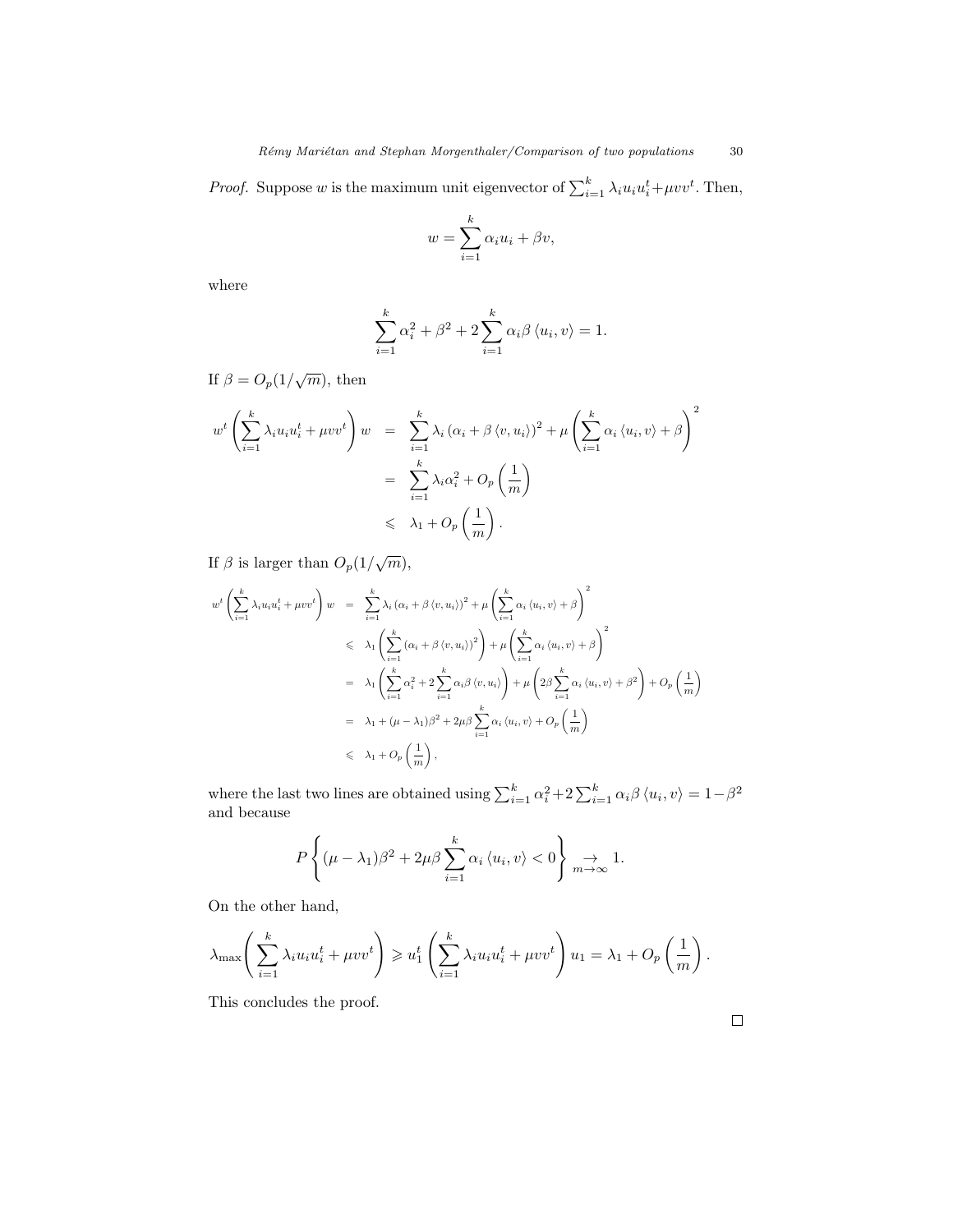## <span id="page-30-2"></span>D.3.3. Residual spike for perturbations of order 1

The proof of the first part of the Main Theorem [D.1](#page-22-3) is in Mariétan and Mor[genthaler](#page-42-0) [\(2020a\)](#page-42-0).

## <span id="page-30-0"></span>D.3.4. Decomposition of the difference matrix

As proposed in the Section [D.3.1,](#page-24-0) we can decompose the matrix  $\hat{\hat{\Sigma}}_{P_k,X}^{-1/2} \hat{\hat{\Sigma}}_{P_k,X} \hat{\hat{\Sigma}}_{P_k,X}^{-1/2}$ into a sum

$$
\label{eq:4.13} \begin{array}{lll} \hat{\hat{\Sigma}}_{P_k,X}^{-1/2}\hat{\hat{\Sigma}}_{P_k,Y}\hat{\hat{\Sigma}}_{P_k,X}^{-1/2} & = & \mathrm{I}_m + \sum_{i=1}^k \left[ \hat{\hat{\Sigma}}_{P_k,X}^{-1/2}\left( \hat{\hat{\theta}}_{P_k,Y,i} - 1 \right) \hat{u}_{P_k,Y,i} \hat{u}_{P_k,Y,i}^t \hat{\hat{\Sigma}}_{P_k,X}^{-1/2} + \left( \frac{1}{\hat{\hat{\theta}}_{P_k,X,i}} - 1 \right) \hat{u}_{P_k,X,i} \hat{u}_{P_k,X,i}^t \right]. \end{array}
$$

Next, we define a rotation matrix  $\hat{U}_{P_k,X}$  such that  $\hat{U}_{P_k,X}^t \hat{u}_{P_k,X,i} = e_i$  and  $\hat{U}_{P_k,X}^t \hat{u}_{P_k,Y,i} = \tilde{u}_{P_k}$  as in (Mariétan and Morgenthaler, [2020b,](#page-42-1) Theorem 4.2) of Mariétan and Morgenthaler [\(2020b\)](#page-42-1). Because this rotation does not affect the eigenvalues,

$$
\begin{array}{rcl} \lambda\left(\hat{\Sigma}_{P_{k},X}^{-1/2}\hat{\Sigma}_{P_{k},Y}\hat{\Sigma}_{P_{k},X}^{-1/2}\right) & = & \lambda\left(\hat{U}_{P_{k},X}\hat{\Sigma}_{P_{k},X}^{-1/2}\hat{U}_{P_{k},X}^t\hat{U}_{P_{k},X}\hat{\Sigma}_{P_{k},Y}\hat{U}_{P_{k},X}^t\hat{\Sigma}_{P_{k},X}^{-1/2}\hat{U}_{P_{k},X}^t\right) \\ \\ & = & \lambda\left(\text{I}_m+\sum_{i=1}^k\left[\Sigma_{P_{k},X}^{-1/2}\left(\hat{\theta}_{P_{k},Y,i}-1\right)\tilde{u}_{P_{k},i}\tilde{u}_{P_{k},i}^t\Sigma_{P_{k},X}^{-1/2}+\left(\frac{1}{\hat{\theta}_{P_{k},X,i}}-1\right)e_ie_i^t\right]\right), \end{array}
$$

where  $\Sigma_{P_k,X} = \hat{U}_{P_k,X}^t \hat{\hat{\Sigma}}_{P_k,X} \hat{U}_{P_k,X} = I_m + \sum_{i=1}^k \left( \hat{\hat{\theta}}_{P_k,X,i} - 1 \right) e_i e_i^t$  and  $\lambda()$  provides the eigenvalues of the matrices.

### <span id="page-30-1"></span>D.3.5. Pseudo invariant residual spike

With  $\hat{\Sigma}_{P_k, X} = P_k^{1/2} W_X P_k^{1/2}$  $k^{1/2}$  and  $\hat{\Sigma}_{P_k,Y} = P_k^{1/2} W_Y P_k^{1/2}$  $\hat{\Sigma}_{\tilde{P}_i, X}^{1/2}$ , we can define  $\hat{\Sigma}_{\tilde{P}_i, X}$  =  $\tilde{P}_i^{1/2} W_X \tilde{P}_i^{1/2}$ , where  $\tilde{P}_i = I_m + (\theta_i - 1)e_i e_i^t$ , and we can show that if  $\theta_i$  is large or if we assume that the residual spikes of the perturbations of order 1 are distinct,

$$
\lambda\left(\Sigma_{P_k,X}^{-1/2}\left(\hat{\hat{\theta}}_{P_k,Y,i}-1\right)\tilde{u}_{P_k,i}\tilde{u}_{P_k,i}^t\Sigma_{P_k,X}^{-1/2}+\left(\frac{1}{\hat{\hat{\theta}}_{P_k,X,i}}-1\right)e_ie_i^t\right)=\lambda\left(\hat{\hat{\Sigma}}_{\tilde{P}_i,X}^{-1/2}\hat{\hat{\Sigma}}_{\tilde{P}_i,Y}\hat{\hat{\Sigma}}_{\tilde{P}_i,X}^{-1/2}\right)-1+O_p\left(\frac{1}{m}\right).
$$

The proof of this equality is computed in two steps.

1. First we compute the non trivial eigenvalues and eigenvectors of

$$
\Sigma_{P_k, X}^{-1/2} \left( \hat{\hat{\theta}}_{P_k, Y, i} - 1 \right) \tilde{u}_{P_k, i} \tilde{u}_{P_k, i}^t \Sigma_{P_k, X}^{-1/2}.
$$

- 2. Then, using the Lemma [D.2,](#page-28-0) we establish the equality.
- 1. We define

$$
\tilde{\Sigma}_X = I + \sum_{i=1}^k (\hat{\theta}_{X,i} - 1) \tilde{\tilde{u}}_i \tilde{\tilde{u}}_i^t,
$$
  

$$
\tilde{\tilde{u}}_{i,1} = \tilde{u}_{1,i}.
$$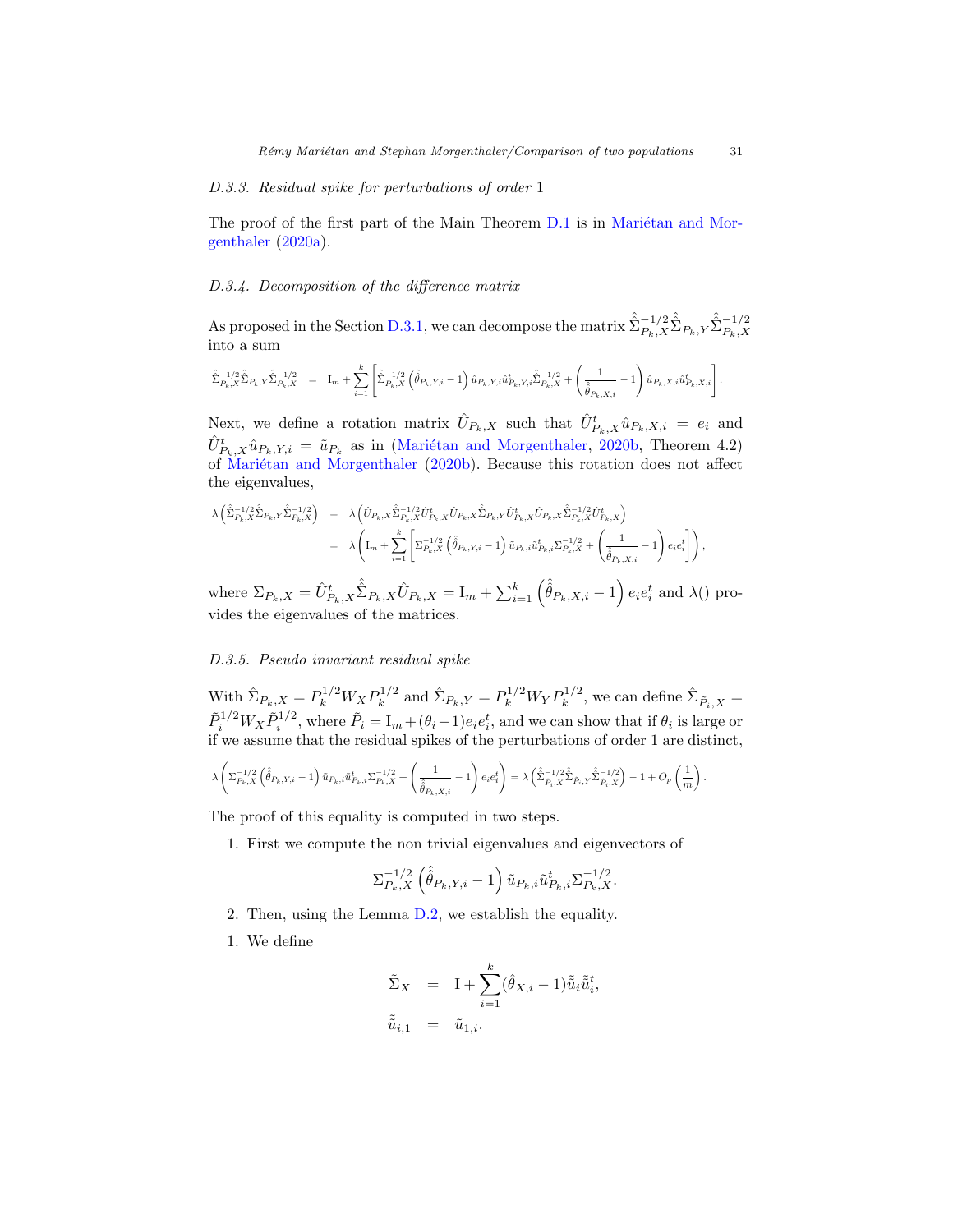The vector  $\tilde{\tilde{u}}_i$  is just  $\hat{U}_Y^t \hat{u}_{X,i}$  or  $\tilde{U}e_i$ . Using the fact that for a matrix  $M$ , the non trivial eigenvector of  $e_1e_1^tM$  is  $e_1$ ,

$$
\lambda \left( \Sigma_X^{-1/2} \left( (\hat{\theta}_{Y,1} - 1) \tilde{u}_1 \tilde{u}_1^t \right) \Sigma_X^{-1/2} \right) = \lambda \left( \tilde{\Sigma}_X^{-1/2} \left( (\hat{\theta}_{Y,1} - 1) e_1 e_1^t \right) \tilde{\Sigma}_X^{-1/2} \right)
$$
  
\n
$$
= \lambda \left( \left( (\hat{\theta}_{Y,1} - 1) e_1 e_1^t \right) \tilde{\Sigma}_X^{-1} \right)
$$
  
\n
$$
= e_1^t \left( (\hat{\theta}_{Y,1} - 1) e_1 e_1^t \right) \tilde{\Sigma}_X^{-1} e_1
$$
  
\n
$$
= e_1^t (\hat{\theta}_{Y,1} - 1) \left( (e_1 e_1^t) + \sum_{i=1}^k \left( \frac{1}{\hat{\theta}_{X,i}} - 1 \right) \tilde{u}_{i,1} e_1 \tilde{u}_i^t \right) e_1
$$
  
\n
$$
= (\hat{\theta}_{Y,1} - 1) \left( 1 + \sum_{i=1}^k \left( \frac{1}{\hat{\theta}_{X,i}} - 1 \right) \tilde{u}_{i,1}^2 \right)
$$
  
\n
$$
= (\hat{\theta}_{Y,1} - 1) \left( 1 + \sum_{i=1}^k \left( \frac{1}{\hat{\theta}_{X,i}} - 1 \right) \tilde{u}_{1,i}^2 \right).
$$

The computation of the eigenvector leads to

$$
u\left(\Sigma_X^{-1/2}\left((\hat{\theta}_{Y,1}-1)\tilde{u}_1\tilde{u}_1^t\right)\Sigma_X^{-1/2}\right) \propto \Sigma_X^{-1/2}u\left(\left((\hat{\theta}_{Y,1}-1)\tilde{u}_1\tilde{u}_1^t\right)\Sigma_X^{-1}\right) \propto \Sigma_X^{-1/2}\tilde{u}_1 \propto \left(\frac{\tilde{u}_{1,1}}{\sqrt{\hat{\theta}_{X,1}}},\frac{\tilde{u}_{1,2}}{\sqrt{\hat{\theta}_{X,2}}},...,\frac{\tilde{u}_{1,k}}{\sqrt{\hat{\theta}_{X,k}}},\tilde{u}_{1,k+1},...,\tilde{u}_{1,m}\right).
$$

Because the previous eigenvector is not standardised, we compute its norm,

$$
\left\| \left( \frac{\tilde{u}_{1,1}}{\sqrt{\hat{\theta}_{X,1}}}, \frac{\tilde{u}_{1,2}}{\sqrt{\hat{\theta}_{X,2}}}, \dots, \frac{\tilde{u}_{1,k}}{\sqrt{\hat{\theta}_{X,k}}}, \tilde{u}_{1,k+1}, \dots, \tilde{u}_{1,m} \right) \right\|^2 = \frac{\tilde{u}_{1,1}^2}{\hat{\theta}_{X,1}} + \frac{\tilde{u}_{1,2}^2}{\hat{\theta}_{X,2}} + \dots + \frac{\tilde{u}_{1,k}^2}{\hat{\theta}_{X,k}} + \tilde{u}_{1,k+1}^2 + \dots + \tilde{u}_{1,m}^2
$$

$$
= 1 + \sum_{i=1}^k \left( \frac{1}{\hat{\theta}_{X,i}} - 1 \right) \tilde{u}_{1,i}^2
$$

$$
= \frac{\lambda \left( \hat{\Sigma}_X^{-1/2} \left( \left( \hat{\theta}_{Y,1} - 1 \right) \hat{u}_{Y,1} \hat{u}_{Y,1}^t \right) \hat{\Sigma}_X^{-1/2} \right)}{\hat{\theta}_{Y,1} - 1}.
$$

We conclude the first part with the two formulas:

$$
\lambda \bigg(\Sigma_X^{-1/2} \left( (\hat{\theta}_{Y,1} - 1) \tilde{u}_1 \tilde{u}_1^t \right) \Sigma_X^{-1/2} \bigg) = \left( \hat{\theta}_{Y,1} - 1 \right) \left( \sum_{i=1}^k \left( \frac{1}{\hat{\theta}_{X,i}} - 1 \right) \tilde{u}_{1,i}^2 + 1 \right)
$$

and

$$
\begin{split} & u\Bigg(\Sigma^{-1/2}_X\left((\hat{\theta}_{Y,1}-1)\tilde{u}_1\tilde{u}_1^t\right)\Sigma^{-1/2}_X\right) \\ & \qquad \qquad = \frac{\sqrt{\hat{\theta}_{Y,1}-1}}{\sqrt{\lambda\Bigg(\hat{\Sigma}^{-1/2}_X\left((\hat{\theta}_{Y,1}-1)\hat{u}_{Y,1}\hat{u}_{Y,1}^t\right)\hat{\Sigma}^{-1/2}_X\Bigg)}}\left(\frac{\tilde{u}_{1,1}}{\sqrt{\hat{\theta}_{X,1}}},\frac{\tilde{u}_{1,2}}{\sqrt{\hat{\theta}_{X,2}}},...,\frac{\tilde{u}_{1,k}}{\sqrt{\hat{\theta}_{X,k}}},\tilde{u}_{1,k+1},...,\tilde{u}_{1,m}\Bigg)}\,. \end{split}
$$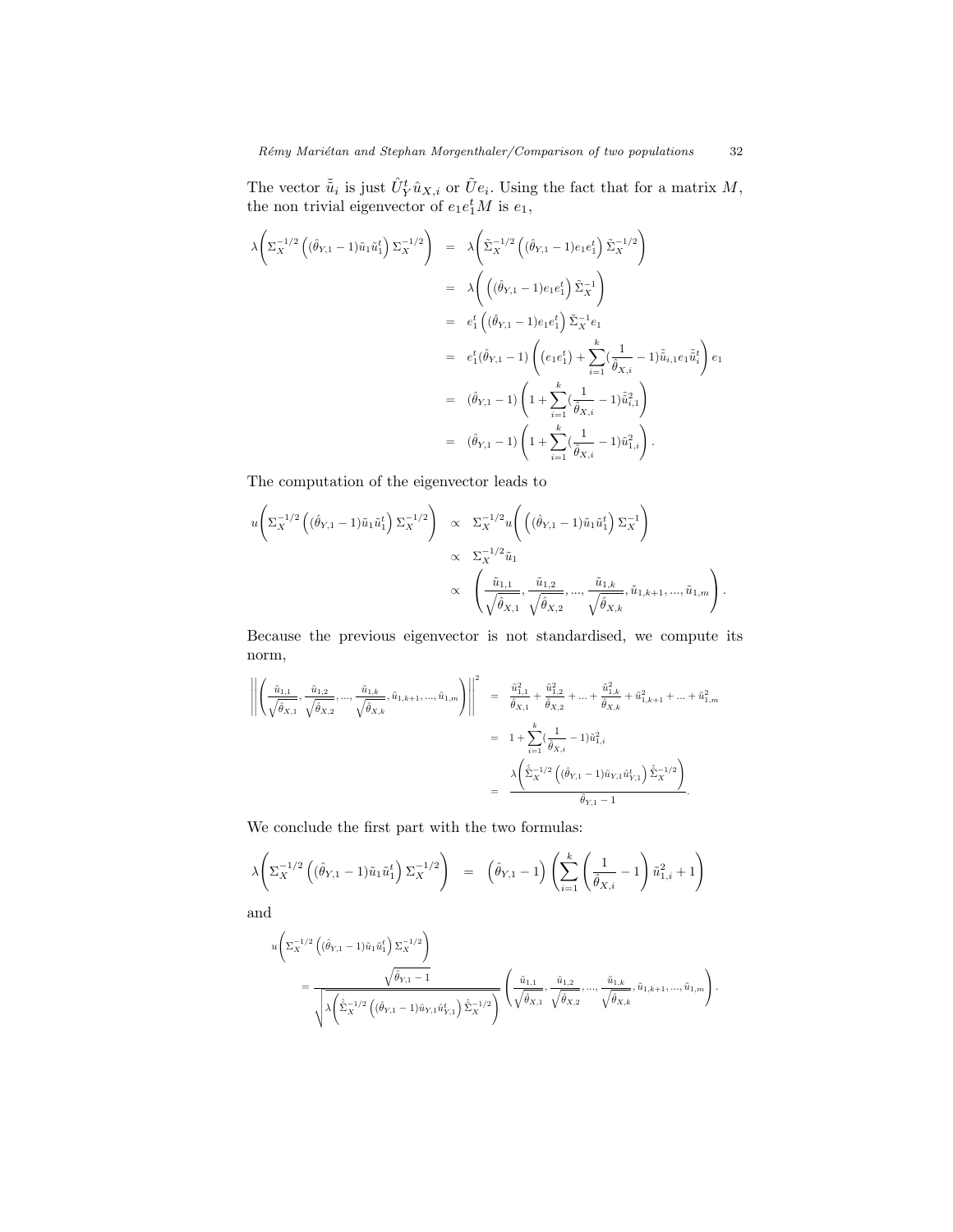2. The second part uses the Lemma [D.2](#page-28-0) to establish the following relation

$$
\Sigma_{P_k,X}^{-1/2} (\hat{\hat{\theta}}_{P_k,Y,1} - 1) \tilde{u}_{P_k,1} \tilde{u}_{P_k,1}^t \Sigma_{P_k,X}^{-1/2} + \left(\frac{1}{\hat{\hat{\theta}}_{P_k,X,1}} - 1\right) e_1 e_1^t
$$
  
=  $\lambda \left(\hat{\Sigma}_{P_1,X}^{-1/2} \hat{\Sigma}_{P_1,X} \hat{\Sigma}_{P_1,X}^{-1/2}\right) - 1 + O_p\left(\frac{1}{m}\right).$ 

(a) We start with the order 1,

$$
\begin{array}{lcl} \lambda\left(\hat{\Sigma}_{P_1,X}^{-1/2}\hat{\Sigma}_{P_1,X}\hat{\Sigma}_{P_1,X}^{-1/2}\right) & = & \lambda\Bigg(\Sigma_{P_1,X}^{-1/2}\left((\hat{\theta}_{P_1,Y,1}-1)\tilde{u}_{P_1,1}\tilde{u}_{P_1,1}^t\right)\Sigma_{P_1,X}^{-1/2} + \left(\frac{1}{\hat{\theta}_{P_1,X,1}}-1\right)e_1e_1^t + \mathrm{I}\Bigg) \\ \\ & = & \lambda\Bigg(\hat{\eta}_{P_1}u_{\hat{\eta}_{P_1}}u_{\hat{\eta}_{P_1}}^t + \left(\frac{1}{\hat{\theta}_{P_1,X,1}}-1\right)e_1e_1^t\Bigg) + 1, \end{array}
$$

where,

$$
\begin{array}{rcl} \hat{\eta}_{P_1} & = & \displaystyle \lambda \Bigg( \Sigma_{X}^{-1/2} \left( (\hat{\theta}_{Y,1} - 1) \tilde{u}_1 \tilde{u}_1^t \right) \Sigma_{X}^{-1/2} \Bigg) = \dfrac{\hat{\theta}_{P_1,Y,1} - 1}{\hat{\theta}_{P_1,X,1}} \tilde{u}_{P_1,1,1}^2 + \left( \hat{\theta}_{P_1,Y,1} - 1 \right) \left( 1 - \tilde{u}_{P_1,1,1}^2 \right), \\ u_{\hat{\eta}_{P_1}} & = & \displaystyle u \Bigg( \Sigma_{X}^{-1/2} \left( (\hat{\theta}_{Y,1} - 1) \tilde{u}_1 \tilde{u}_1^t \right) \Sigma_{X}^{-1/2} \Bigg) = \dfrac{\sqrt{\hat{\theta}_{P_1,Y,1} - 1} \left( \dfrac{\tilde{u}_{P_1,1,1}}{\sqrt{\hat{\theta}_{P_1,X,1}}}, \tilde{u}_{P_1,1,2}, ..., \tilde{u}_{P_1,1,m} \right)}{\sqrt{\lambda \Bigg( \Sigma_{X}^{-1/2} \left( (\hat{\theta}_{Y,1} - 1) \tilde{u}_1 \tilde{u}_1^t \right) \Sigma_{X}^{-1/2} \Bigg)}}. \end{array}
$$

By the Lemma [D.2,](#page-28-0) the non trivial eigenvalues are functions of different parameters. Using a similar notation to the Lemma we set

$$
a_{P_1} = \frac{1}{\hat{\theta}_{P_1, X, 1}} - 1,
$$
  
\n
$$
b_{P_1} = \frac{\hat{\theta}_{P_1, X, 1} - 1}{\hat{\theta}_{P_1, X, 1}} \tilde{u}_{P_1, 1, 1}^2 + (\hat{\theta}_{P_1, Y, 1} - 1) (1 - \tilde{u}_{P_1, 1, 1}^2),
$$
  
\n
$$
b_{P_1} w_{P_1}^2 = (\hat{\theta}_{P_1, Y, 1} - 1) \frac{\tilde{u}_{P_1, 1, 1}^2}{\hat{\theta}_{P_1, X, 1}}.
$$

The Lemma  $D.2$  provides a function  $g$  such that

$$
\lambda \left( \hat{\eta}_{P_1} u_{\hat{\eta}_{P_1}} u_{\hat{\eta}_{P_1}}^t + \left( \frac{1}{\hat{\theta}_{P_1, X, 1}} - 1 \right) e_1 e_1^t \right) = g^{\pm}(a_{P_1}, b_{P_1}, b_{P_1} w_{P_1}^2).
$$

Therefore

$$
\lambda\left(\hat{\hat{\Sigma}}_{P_1,X}^{-1/2}\hat{\hat{\Sigma}}_{P_1,X}\hat{\hat{\Sigma}}_{P_1,X}^{-1/2}\right) = g^{\pm}(a_{P_1},b_{P_1},b_{P_1}w_{P_1}^2).
$$

(b) For perturbations of order  $k$ ,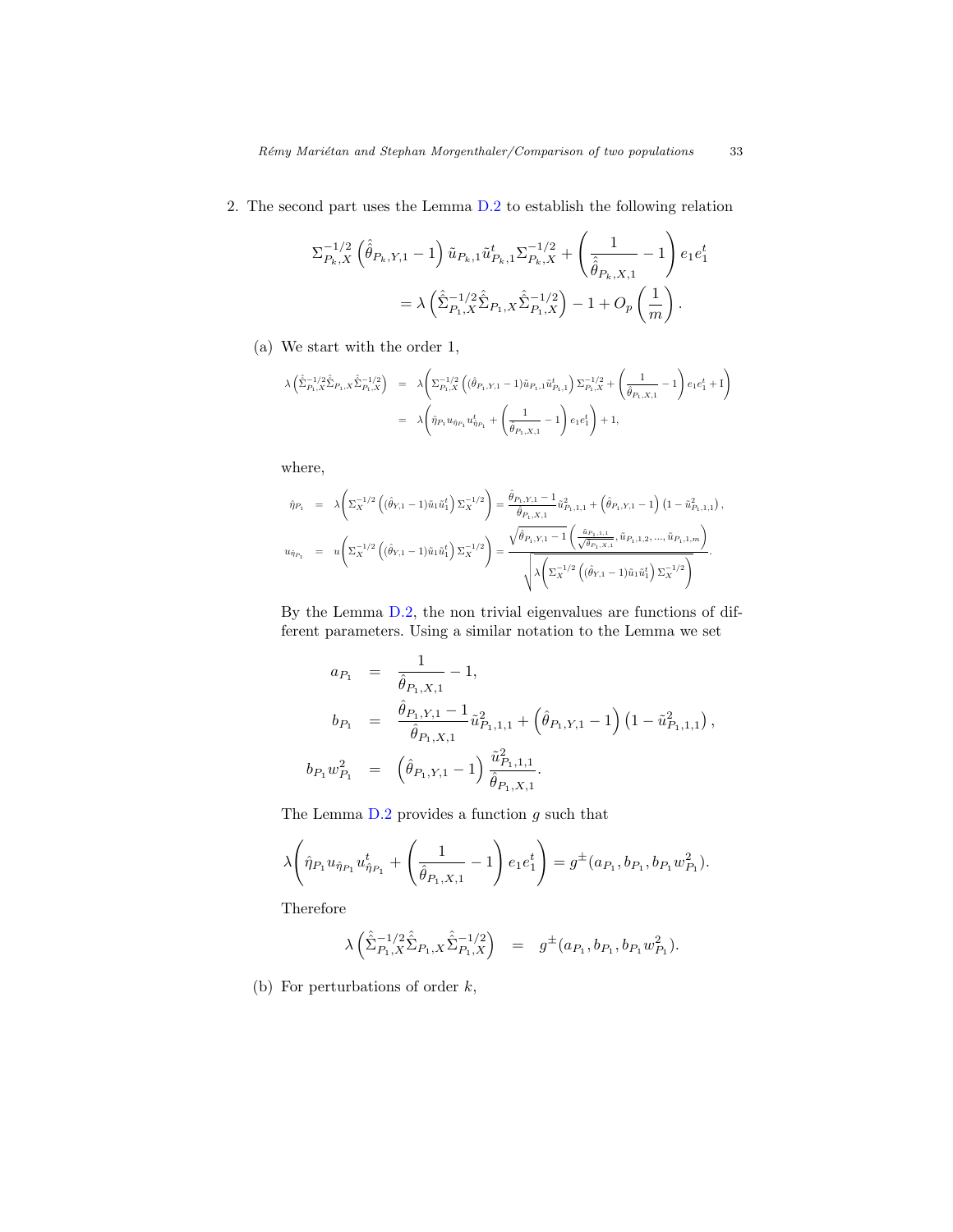$$
\begin{split} \lambda & \Bigg( \hat{\hat{\Sigma}}^{-1/2}_{P_k,X} \left( (\hat{\theta}_{P_k,Y,1}-1) \hat{u}_{P_k,Y,1} \hat{u}^t_{P_k,Y,1} \right) \hat{\hat{\Sigma}}^{-1/2}_{P_k,X} + \left( \frac{1}{\hat{\theta}_{P_k,X,1}} - 1 \right) \hat{u}_{P_k,X,1} \hat{u}^t_{P_k,X,1} \Bigg) \\ & = \lambda \Bigg( \Sigma^{-1/2}_{P_k,X} \left( (\hat{\theta}_{P_k,Y,1}-1) \tilde{u}_{P_k,1} \tilde{u}^t_{P_k,1} \right) \Sigma^{-1/2}_{P_k,X} + \left( \frac{1}{\hat{\theta}_{P_k,X,1}} - 1 \right) e_1 e_1^t \Bigg) \\ & = \lambda \Bigg( \hat{\eta}_{P_k} u_{\hat{\eta}_{P_k}} u^t_{\hat{\eta}_{P_k}} + \left( \frac{1}{\hat{\theta}_{P_k,X,1}} - 1 \right) e_1 e_1^t \Bigg), \end{split}
$$

where

$$
\begin{array}{rcl} \hat{\eta}_{P_k,1} & = & \displaystyle \left(\hat{\theta}_{P_k,Y,1}-1\right) \left(\sum_{i=1}^k \left(\frac{1}{\hat{\theta}_{P_k,X,i}}-1\right) \tilde{u}_{P_k,1,i}^2+1\right) \\ \\ & = & \displaystyle \frac{\hat{\theta}_{P_k,Y,1}-1}{\hat{\theta}_{P_k,X,1}} \left(\sum_{i=1}^k \tilde{u}_{P_k,1,i}^2\right) + \left(\hat{\theta}_{P_k,Y,1}-1\right) \left(1-\sum_{i=1}^k \tilde{u}_{P_k,1,i}^2\right) + O_p\left(\frac{1}{m}\right), \\ \\ u_{\hat{\eta}_{P_k,1}} & = & \displaystyle \frac{\sqrt{\hat{\theta}_{P_k,Y,1}-1} \left(\frac{\tilde{u}_{P_k,1,1}}{\sqrt{\hat{\theta}_{P_k,X,1}},\frac{\tilde{u}_{P_k,1,2}}{\sqrt{\hat{\theta}_{P_k,X,2}},...,\frac{\tilde{u}_{P_k,1,k}}{\sqrt{\hat{\theta}_{P_k,X,k}},\tilde{u}_{P_k,1,k+1},..., \tilde{u}_{P_k,1,m}}\right)}{\sqrt{\lambda \left(\hat{\Sigma}_{P_k,X}^{-1/2} \left((\hat{\theta}_{P_k,Y,1}-1)\hat{u}_{P_k,Y,1}\hat{u}_{P_k,Y,1}^t\right)\hat{\Sigma}_{P_k,X}^{-1/2}\right)}}.\end{array}
$$

As previously by the Lemma [D.2,](#page-28-0) the non-trivial eigenvalues are functions of different parameters. Using a similar notation to the Lemma we set

$$
a_{P_k} = \frac{1}{\hat{\theta}_{P_k, X, 1}} - 1,
$$
  
\n
$$
b_{P_k} = \frac{\hat{\theta}_{P_k, X, 1} - 1}{\hat{\theta}_{P_k, X, 1}} \left( \sum_{i=1}^k \tilde{u}_{P_k, 1, i}^2 \right) + \left( \hat{\theta}_{P_k, Y, 1} - 1 \right) \left( 1 - \sum_{i=1}^k \tilde{u}_{P_k, 1, i}^2 \right) + O_p\left( \frac{1}{m} \right),
$$
  
\n
$$
b_{P_k} w_{P_k, 1}^2 = \left( \hat{\theta}_{P_k, Y, 1} - 1 \right) \frac{\tilde{u}_{P_k, 1, 1}^2}{\hat{\theta}_{P_k, X, 1}} = \left( \hat{\theta}_{P_k, Y, 1} - 1 \right) \frac{\sum_{i=1}^k \tilde{u}_{P_k, 1, i}^2}{\hat{\theta}_{P_k, X, 1}} + O_p\left( \frac{1}{m} \right).
$$

The Lemma  $D.2$  provides the function  $g$  such that

$$
\lambda \left( \hat{\eta}_{P_k} u_{\hat{\eta}_{P_k}} u_{\hat{\eta}_{P_k}}^t + \left( \frac{1}{\hat{\theta}_{P_k, X, 1}} - 1 \right) e_1 e_1^t \right) = g^{\pm}(a_{P_k}, b_{P_k}, b_{P_k} w_{P_k, 1}^2).
$$

(c) Finally we show that

$$
g^{\pm}(a_{P_k},b_{P_k},b_{P_k}w_{P_k,1}^2)=g^{\pm}(a_{P_1},b_{P_1},b_{P_1}w_{P_1,1}^2)+O_p\left(\frac{1}{m}\right).
$$

By the Invariance Theorems,

$$
a_{P_k} = a_{P_1} + O_p\left(\frac{1}{\theta m}\right),
$$
  
\n
$$
b_{P_k} = b_{P_1} + O_p\left(\frac{1}{m}\right),
$$
  
\n
$$
b_{P_k} w_{P_k,1}^2 = b_{P_1} w_{P_1}^2 + O_p\left(\frac{1}{m}\right).
$$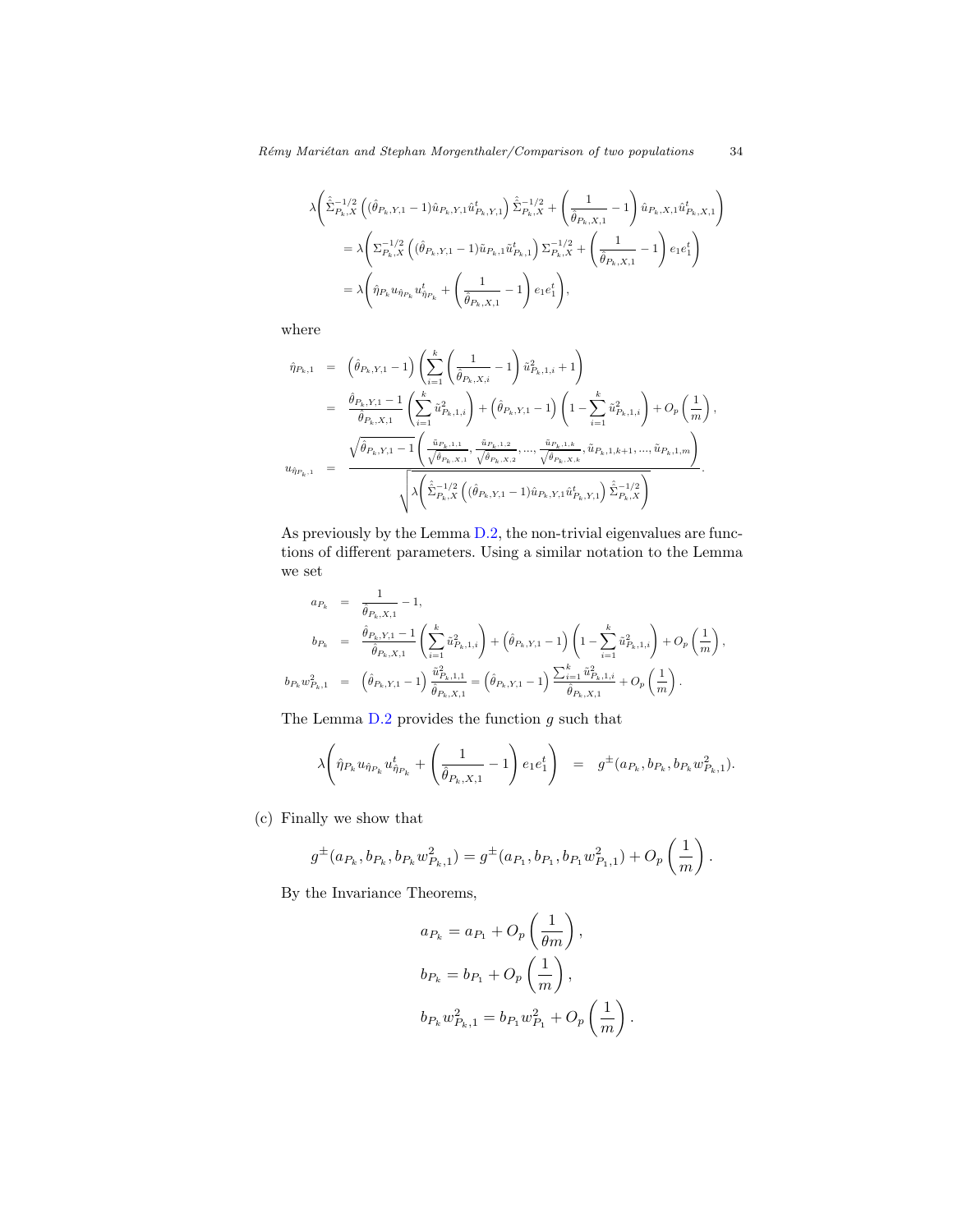Moreover, the three values do not converge to 0. Because we know from Lemma  $D.2$  that g is continuous,

$$
g^{\pm}(x, y, z) = \frac{1}{2} \left( x + y \pm \sqrt{4xz + (x - y)^2} \right).
$$

This function is Lipschitz if  $4xz+(x-y)^2$  is not closed to 0. The reader can show that the perturbation creates two residual spikes different from 1 when  $\theta_1$  is detectable. (In other cases the covariance matrices are the same (CANNOT BE DISTINGUISHED?).) In particular we can show that when  $\theta_1$  is large, the pseudo residual spike is distinct from 1.

Therefore, using this property we conclude,

$$
\begin{split} \left| \left( \lambda \left( \hat{\hat{\Sigma}}_{P_1,X}^{-1/2} \hat{\hat{\Sigma}}_{P_1,X} \hat{\hat{\Sigma}}_{P_1,X}^{-1/2} \right) - 1 \right) - \left( \lambda \left( \hat{\eta}_{P_k,1} u_{\hat{\eta}_{P_k,1}} u_{\hat{\eta}_{P_k,1}}^\dagger + \left( \frac{1}{\hat{\theta}_{P_k,X,1}} - 1 \right) e_1 e_1^t \right) \right) \right| \\ = \left| g^\pm (a_{P_1},b_{P_1},b_{P_1}w_{P_1,1}^2) - g^\pm (a_{P_k},b_{P_k},b_{P_k}w_{P_k,1}^2) \right| \\ = O_p \left( \frac{1}{m} \right) \end{split}
$$

Remark D.2. The hypothesis assuming that  $\lambda^+ - \lambda^- \neq 0$  is evident, except when  $n_X, n_Y \gg m$ . Nevertheless, the Main Theorem [D.1](#page-22-3) assumes proportional values and so avoids this critical case.

# <span id="page-34-0"></span>D.3.6. Pseudo residual eigenvectors

Knowing the pseudo residual spike, it is not difficult to find the corresponding pseudo residual eigenvector. For  $s = 1, 2, ..., k$ , suppose

$$
w_s^{\pm} = u \left( \Sigma_{P_k, X}^{-1/2} \left( (\hat{\theta}_{P_k, Y, s} - 1) \tilde{u}_{P_k, s} \tilde{u}_{P_k, Y, s}^t \right) \Sigma_{P_k, X}^{-1/2} + \left( \frac{1}{\hat{\theta}_{P_k, X, s}} - 1 \right) e_s e_s^t \right)
$$

are the pseudo residual eigenvectors corresponding to the eigenvalues

$$
\hat{\zeta}_s^{\pm} = \lambda \Biggl( \Sigma_{P_k, X}^{-1/2} \left( (\hat{\theta}_{P_k, Y, s} - 1) \tilde{u}_{P_k, s} \tilde{u}_{P_k, Y, s}^t \right) \Sigma_{P_k, X}^{-1/2} + \left( \frac{1}{\hat{\theta}_{P_k, X, s}} - 1 \right) e_s e_s^t \Biggr).
$$

We define

$$
\begin{array}{rcl}\n\zeta_{\infty}^{\pm}(\theta_s) & = & \lim_{m \to \infty} \hat{\zeta}_s^{\pm}, \\
\zeta_{\infty}^{\pm} & = & \lim_{\theta_s, m \to \infty} \hat{\zeta}_s^{\pm}.\n\end{array}
$$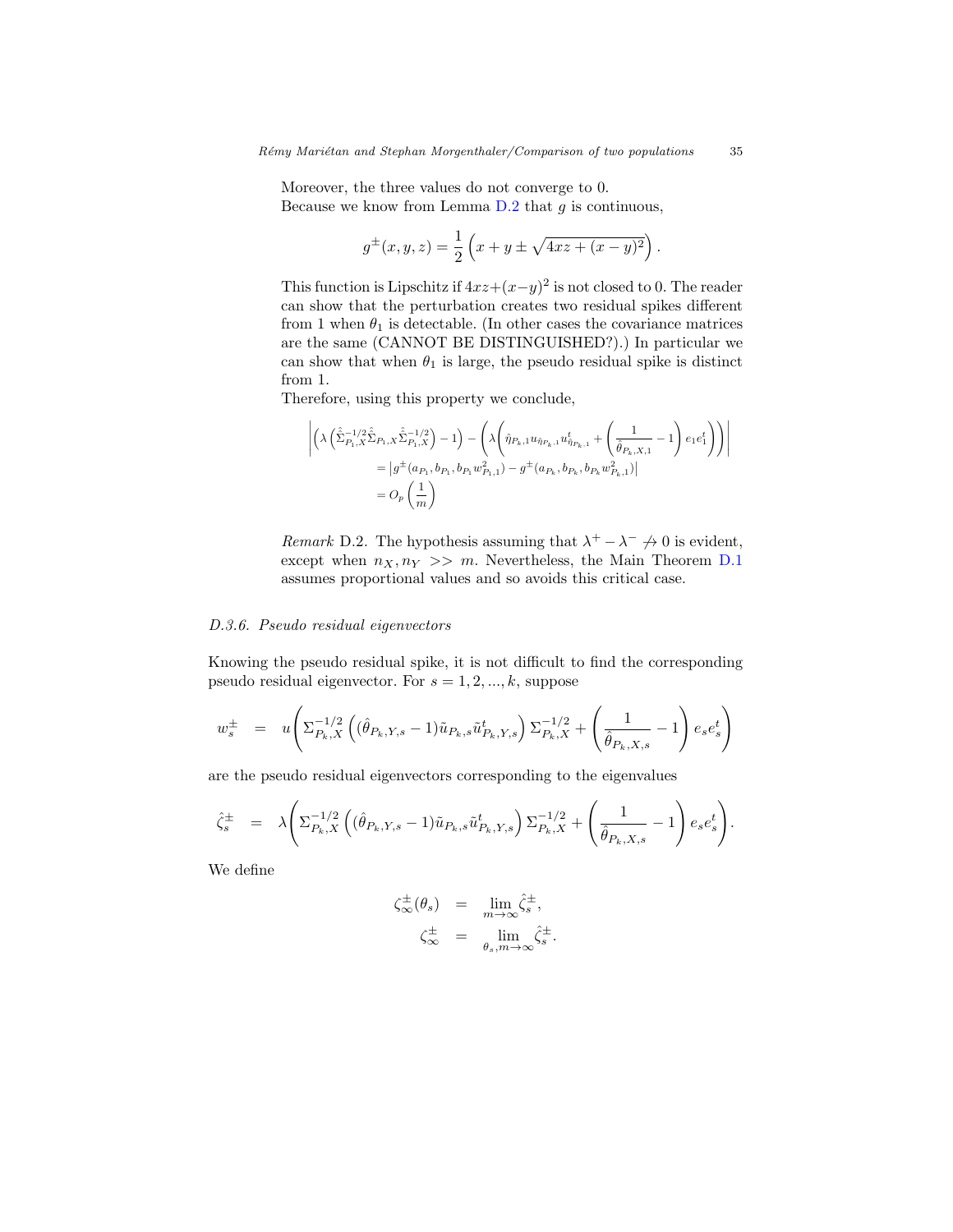Then,

$$
w_{s,s}^{\pm} = \frac{\sqrt{\hat{\theta}_{P_k,X,s}}}{\text{Norm}_{s}^{\pm}\sqrt{\hat{\theta}_{P_k,Y,s} - 1}\tilde{u}_{P_k,s,s}} \left(\hat{\zeta}_{s}^{\pm} - \left(\hat{\theta}_{P_k,Y,s} - 1\right) \left(1 - \hat{\alpha}_{P_k,s}^{2}\right)\right) + O_p\left(\frac{1}{m}\right)
$$
  
\n
$$
= \frac{\sqrt{\theta_{s}}}{\text{Norm}_{s}^{\pm}\sqrt{\theta_{s} - 1}\alpha_{s}} \left(\zeta_{\infty}^{\pm}(\theta_{s}) - (\theta_{s} - 1) \left(1 - \alpha_{s}^{2}\right)\right) + O_p\left(\frac{1}{\sqrt{m}}\right)
$$
  
\n
$$
= \frac{\left(\zeta_{\infty}^{\pm} - 2\left(M_{2} - 1\right)\right)}{\sqrt{\left(\zeta_{\infty}^{\pm} - 2\left(M_{2} - 1\right)\right)^{2} + 2\left(M_{2} - 1\right)}} + O_p\left(\frac{1}{\sqrt{m}}\right) + o_{p;\theta_{s}}(1),
$$

$$
w_{s,2:m \backslash s}^{\pm} = \frac{\sqrt{\hat{\theta}_{P_k,Y,s}-1}\left(\frac{\tilde{u}_{P_k,s,1}}{\sqrt{\hat{\theta}_{P_k,X,1}}},...,\frac{\tilde{u}_{P_k,s,s-1}}{\sqrt{\hat{\theta}_{P_k,X,s+1}}}\frac{\tilde{u}_{P_k,s,s+1}}{\sqrt{\hat{\theta}_{P_k,X,s+1}}},...,\frac{\tilde{u}_{P_k,s,k}}{\sqrt{\hat{\theta}_{P_k,X,k}}},\tilde{u}_{P_k,s,k+1},...,\tilde{u}_{P_k,s,m}\right)}{\text{Norm}_{s}^{\pm}},
$$

$$
= \frac{\sqrt{\hat{\theta}_{P_k,Y,1}-1}\left(\frac{\tilde{u}_{P_k,s,1}}{\sqrt{\hat{\theta}_{P_k,X,1}}},...,\frac{\tilde{u}_{P_k,s,s-1}}{\sqrt{\hat{\theta}_{P_k,X,s-1}}},\frac{\tilde{u}_{P_k,s,k}}{\sqrt{\hat{\theta}_{P_k,X,s+1}}},...,\frac{\tilde{u}_{P_k,s,k}}{\sqrt{\hat{\theta}_{P_k,X,k}}},\tilde{u}_{P_k,s,k+1},...,\tilde{u}_{P_k,s,m}\right)}{\sqrt{\left(\zeta_{\infty}^{\pm}-2\left(M_{2}-1\right)\right)^{2}+2\left(M_{2}-1\right)}+O_{p}\left(\frac{1}{\sqrt{m}}\right)+o_{p,\theta_{s}}(1)},
$$

$$
\begin{split} \left(\text{Norm}_{s}^{\pm}\right)^{2} &= \frac{\hat{\theta}_{P_{k},X,s}\left(\hat{\zeta}_{s}^{\pm}-\left(\hat{\theta}_{P_{k},Y,s}-1\right)\left(1-\hat{\alpha}_{P_{k},s}^{2}\right)\right)^{2}}{\left(\hat{\theta}_{P_{k},Y,s}-1\right)\hat{u}_{P_{k},s,s}^{2}}+\left(\hat{\theta}_{P_{k},Y,s}-1\right)\left(1-\hat{\alpha}_{P_{k},s}^{2}\right)+O_{p}\left(\frac{1}{m}\right) \\ &= \frac{\theta_{s}}{\left(\theta_{s}-1\right)\alpha_{s}^{2}}\left(\zeta_{\infty}^{\pm}\left(\theta_{s}\right)-\left(\theta_{s}-1\right)\left(1-\alpha_{s}^{2}\right)\right)^{2}+\left(\theta_{s}-1\right)\left(1-\alpha_{s}^{2}\right)+O_{p}\left(\frac{1}{\sqrt{m}}\right). \end{split}
$$

We used the fact that the rate convergence of  $\hat{\theta}_{P_k,X,s}$ ,  $\hat{\theta}_{P_k,Y,s}$  and  $\hat{\alpha}_{P_k,s}^2$  is in  $1/\sqrt{m}$ .

Moreover, when  $\theta$  is large,  $(1 - \alpha_s^2) = \frac{2(M_2 - 1)}{\theta_s}$  $\frac{q_2-1)}{\theta_s}+O_p\left(1/\theta_s^2\right).$ 

# <span id="page-35-0"></span>D.3.7. Dimension reduction

The previous parts showed that the non-trivial eigenvalues of

$$
\hat{\hat{\Sigma}}^{-1/2}_{P_k, X} \hat{\hat{\Sigma}}_{P_k, Y} \hat{\hat{\Sigma}}^{-1/2}_{P_k, X} - \mathbf{I}_m
$$

are the same as the eigenvalues of

$$
\sum_{i=1}^{k} \hat{\zeta}_i^+ w_i^+ w_i^{+t} + \sum_{i=1}^{k} \hat{\zeta}_i^- w_i^- w_i^{-t} \in \mathbf{R}^m \times \mathbf{R}^m.
$$

We can use  $D.1$  to show that for all non null eigenvalues,

$$
\lambda_i \left( \sum_{i=1}^k \hat{\zeta}_i^+ w_i^+ w_i^{+t} + \sum_{i=1}^k \hat{\zeta}_i^- w_i^- w_i^{-t} \right) = \lambda_i(H),
$$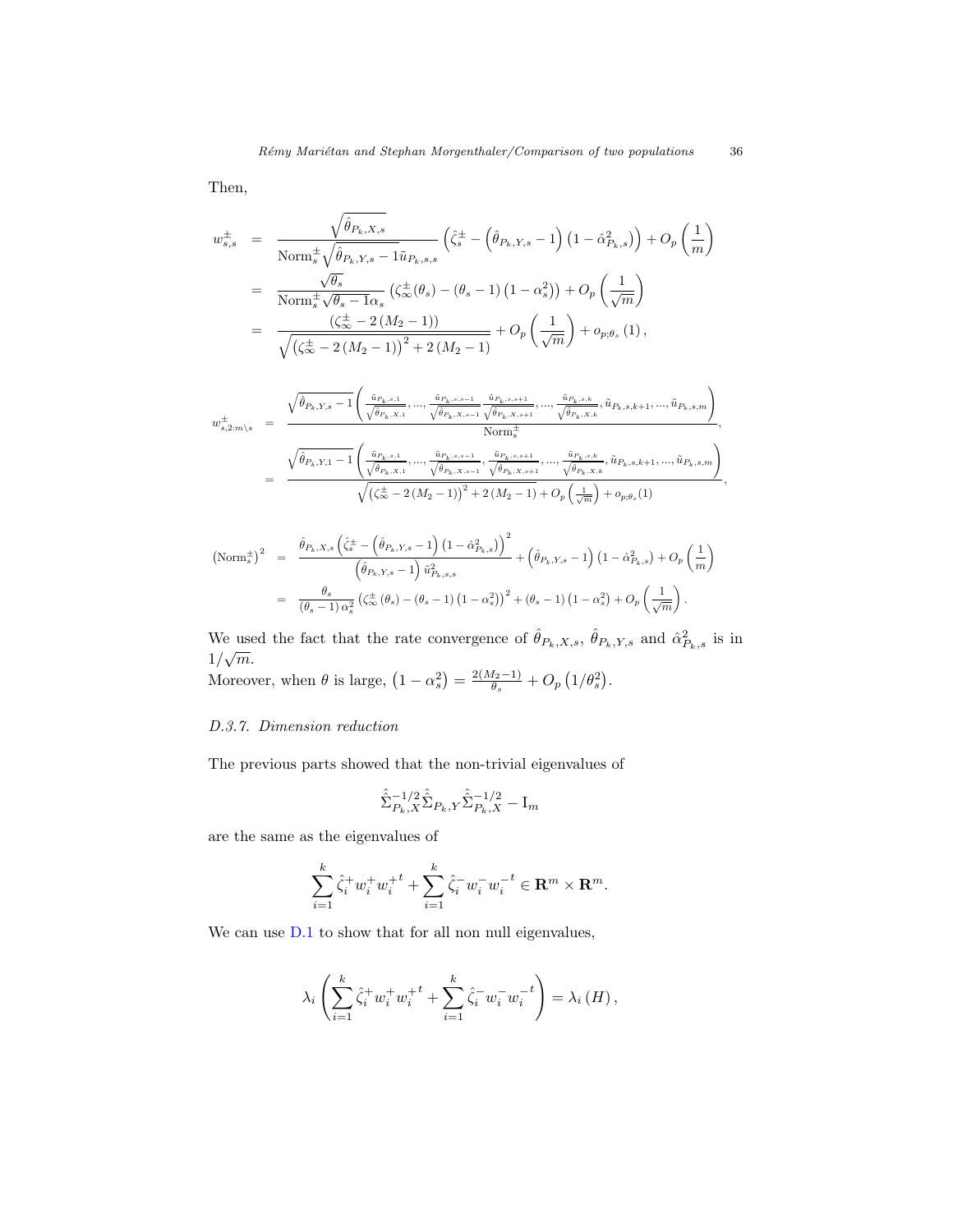where

$$
H = \begin{pmatrix} H^+ & H^b \\ H^{b^t} & H^- \end{pmatrix},
$$
\n
$$
H^{\pm} = \begin{pmatrix} \frac{\hat{\zeta}_{1}^{\pm}}{\hat{\zeta}_{1}^{\pm} \hat{\zeta}_{1}^{\pm}} \langle w_{1}^{\pm}, w_{2}^{\pm} \rangle & \sqrt{\hat{\zeta}_{1}^{\pm} \hat{\zeta}_{2}^{\pm}} \langle w_{1}^{\pm}, w_{3}^{\pm} \rangle & \cdots & \sqrt{\hat{\zeta}_{k}^{\pm} \hat{\zeta}_{2}^{\pm}} \langle w_{1}^{\pm}, w_{k}^{\pm} \rangle \\ \sqrt{\hat{\zeta}_{2}^{\pm} \hat{\zeta}_{1}^{\pm}} \langle w_{2}^{\pm}, w_{1}^{\pm} \rangle & \frac{\hat{\zeta}_{2}^{\pm}}{\hat{\zeta}_{2}^{\pm}} \langle w_{3}^{\pm}, w_{2}^{\pm} \rangle & \sqrt{\hat{\zeta}_{2}^{\pm} \hat{\zeta}_{3}^{\pm}} \langle w_{2}^{\pm}, w_{3}^{\pm} \rangle & \cdots & \sqrt{\hat{\zeta}_{k}^{\pm} \hat{\zeta}_{k}^{\pm}} \langle w_{2}^{\pm}, w_{k}^{\pm} \rangle \\ \sqrt{\hat{\zeta}_{3}^{\pm} \hat{\zeta}_{1}^{\pm}} \langle w_{3}^{\pm}, w_{1}^{\pm} \rangle & \sqrt{\hat{\zeta}_{3}^{\pm} \hat{\zeta}_{2}^{\pm}} \langle w_{3}^{\pm}, w_{2}^{\pm} \rangle & \hat{\zeta}_{3}^{\pm} & \cdots & \sqrt{\hat{\zeta}_{3}^{\pm} \hat{\zeta}_{k}^{\pm}} \langle w_{3}^{\pm}, w_{k}^{\pm} \rangle \\ \vdots & \vdots & \vdots & \vdots & \vdots & \vdots \\ \sqrt{\hat{\zeta}_{k}^{\pm} \hat{\zeta}_{1}^{\pm}} \langle w_{k}^{\pm}, w_{1}^{\pm} \rangle & \sqrt{\hat{\zeta}_{k}^{\pm} \hat{\zeta}_{2}^{\pm}} \langle w_{k}^{\pm}, w_{2}^{\pm} \rangle & \sqrt{\hat{\zeta}_{k}^{\pm} \hat{\zeta}_{3}^{\pm}} \langle w_{k}^{\pm}, w_{3}^{\pm} \rangle & \cdots & \sqrt{\hat{\zeta}_{k}^{\pm} \hat{\zeta}_{k}^{\pm}} \langle w_{
$$

Then, we can use Lemma [D.3](#page-28-1) to argue that

$$
\lambda_{\max}(H) = \lambda_{\max}(H^+) + O_p\left(\frac{1}{m}\right),
$$
  

$$
\lambda_{\min}(H) = \lambda_{\max}(H^-) + O_p\left(\frac{1}{m}\right).
$$

We will see that the covariance between all the entries of  $H^+$  is null. However, the entries of  $H^+$  and  $H^-$  are correlated. This step is very useful to avoid the need to study this correlation.

## <span id="page-36-0"></span>D.3.8. Elements of H

Computation of the distribution of the entries of  $H$  requires the distributions of  $\hat{\zeta}_i^{\pm}$  and  $\langle w_i^{\pm}, w_j^{\pm} \rangle$ , for  $i, j = 1, 2, ..., k$  with  $j \neq i$ . By the pseudo Invariance  $(Section D.3.5),$  $(Section D.3.5),$  $(Section D.3.5),$ 

$$
\hat{\zeta}_{i}^{\pm} = \lambda^{\pm} \left( \hat{\hat{\Sigma}}_{\tilde{P}_{i}, X}^{-1/2} \hat{\hat{\Sigma}}_{\tilde{P}_{i}, Y} \hat{\hat{\Sigma}}_{\tilde{P}_{i}, X}^{-1/2} \right) - 1 + O_{p} \left( \frac{1}{m} \right).
$$

Therefore, using the Section [D.3.3,](#page-30-2) we obtain the two first moments of the diagonal elements.

The off-diagonal terms are more difficult to estimate and we assume that Assumptions  $D.2(A2)$  $D.2(A2)$  and  $(A3)$  hold.

First, we will express  $\langle w_i^{\pm}, w_j^{\pm} \rangle$  as a function of the usual statistics when all the eigenvalues are of order  $\theta$ . Then, we will compute its two first moments. Finally, an argument similar to Lemma [D.3](#page-28-1) leads to a result for all perturbations.

Remark D.3.

Using (Mariétan and Morgenthaler, [2020b,](#page-42-1) Theorem 4.2), we invite the reader to show that the off diagonal terms are of order  $O_p(1/\sqrt{m})$  when at least one eigenvalue  $\theta_i$  or  $\theta_j$  is finite (Assumption [D.2\(](#page-22-1)A4)).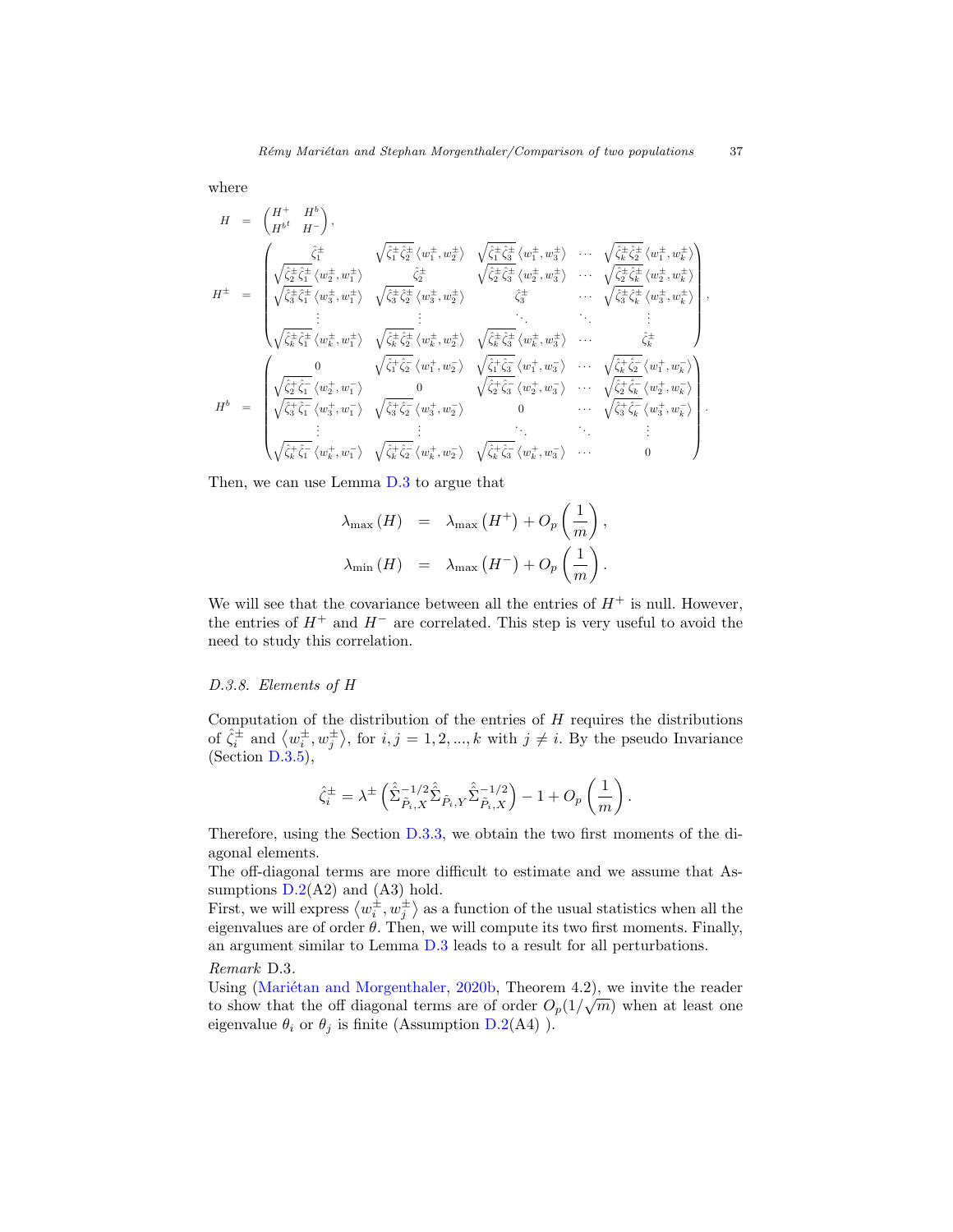**Formula** Suppose  $k > 1$  and

$$
w_i^{\pm} \ = \ u \Biggl( \Sigma_{P_k, X}^{-1/2} \left( (\hat{\hat{\theta}}_{P_k, Y, i} - 1) \tilde{u}_{P_k, i} \tilde{u}_{P_k, Y, i}^t \right) \Sigma_{P_k, X}^{-1/2} + \left( \frac{1}{\hat{\hat{\theta}}_{P_k, X, i}} - 1 \right) e_i e_i^t \Biggr)
$$

We want to prove the following formula :

$$
\langle w_s^{\pm}, w_t^{\pm} \rangle = \frac{\sqrt{\theta_s \theta_t}}{\left(\zeta_{\infty}^{\pm} - 2M_2 + 1\right)^2 + 2\left(M_2 - 1\right)} \times \left(\sum_{p=k+1}^m \hat{u}_{P_k, Y, s, p} \hat{u}_{P_k, Y, t, p} + \sum_{p=k+1}^m \hat{u}_{P_k, X, s, p} \hat{u}_{P_k, X, t, p} - \sum_{p=k+1}^m \hat{u}_{P_k, Y, s, p} \hat{u}_{P_k, X, t, p} - \sum_{p=k+1}^m \hat{u}_{P_k, Y, t, p} \hat{u}_{P_k, Y, t, p} \hat{u}_{P_k, X, s, p} - \left(\hat{u}_{P_k, X, t, s} + \hat{u}_{P_k, Y, s, t}\right) \left(\tilde{\alpha}_s^2 - \tilde{\alpha}_t^2 - \left(\zeta_{\infty}^{\pm} - 2\left(M_2 - 1\right)\right) \left(\frac{1}{\theta_t} - \frac{1}{\theta_s}\right)\right)\right) + o_{p;m,\theta}\left(\frac{1}{m^{1/2}}\right),
$$

where  $\lim_{m,\theta\to\infty}$  $o_{p;m,\theta}\left(\frac{1}{m^{1/2}}\right)$  $\frac{\frac{1}{2} \binom{m}{2}}{\frac{1}{2} \binom{m}{2}}$  = 0 with probability tending to 1.

• When discussing pseudo residual eigenvectors (see Section [D.3.6\)](#page-34-0) we proved that assuming  $\epsilon = O_p\left(\frac{1}{m^{1/2}}\right) + o_{p;\theta}(1)$ ,

$$
(w_{s,s})^{\pm} = \frac{(\zeta_{\infty}^{\pm} - 2(M_2 - 1))}{\sqrt{(\zeta_{\infty}^{\pm} - 2(M_2 - 1))^{2} + 2(M_2 - 1)}} + \epsilon,
$$
  

$$
w_{s,k+1:m}^{\pm} = \frac{\sqrt{\hat{\theta}_{P_k,Y,s} - 1} \tilde{u}_{P_k,s,k+1:m}}{\sqrt{(\zeta_{\infty}^{\pm} - 2(M_2 - 1))^{2} + 2(M_2 - 1)} + \epsilon},
$$
  

$$
w_{s,1:k}^{\pm} = \frac{\sqrt{\hat{\theta}_{P_k,Y,s} - 1} \left( \frac{\tilde{u}_{P_k,s,1}}{\sqrt{\hat{\theta}_{P_k,X,1}}, ..., \frac{\tilde{u}_{P_k,s,s+1}}{\sqrt{\hat{\theta}_{P_k,X,s-1}}}, \frac{\tilde{u}_{P_k,s,k+1}}{\sqrt{\hat{\theta}_{P_k,X,s+1}}}, ..., \frac{\tilde{u}_{P_k,s,k}}{\sqrt{\hat{\theta}_{P_k,X,k}}} \right)}{\sqrt{(\zeta_{\infty}^{\pm} - 2(M_2 - 1))^{2} + 2(M_2 - 1)} + \epsilon}.
$$

• It then follows by (Mariétan and Morgenthaler, [2020b,](#page-42-1) Theorem 4.2) that

$$
\tilde{u}_{P_k,s,t} = \hat{u}_{P_k,X,t,s} + \hat{u}_{P_k,Y,s,t} + O_p\left(\frac{1}{m}\right) + O_p\left(\frac{1}{\theta m^{1/2}}\right).
$$

First, we set  $b = +$  or  $b = -$  and separate the scalar product in three parts.

$$
\left\langle w_s^b,w_t^b \right\rangle \hspace{2mm} = \hspace{2mm} \underbrace{\sum_{i=s,t} w_{s,i}^b w_{t,i}^b + \underbrace{\sum_{i=s,t}^k w_{s,i}^b w_{t,i}^b}_{3)} + \underbrace{\sum_{i=k+1}^m w_{s,i}^b w_{t,i}^b}_{2)}}_{1)}.
$$

1) If  $k = 2$ , the second term does not exist. However, if  $k > 2$ , then asymp-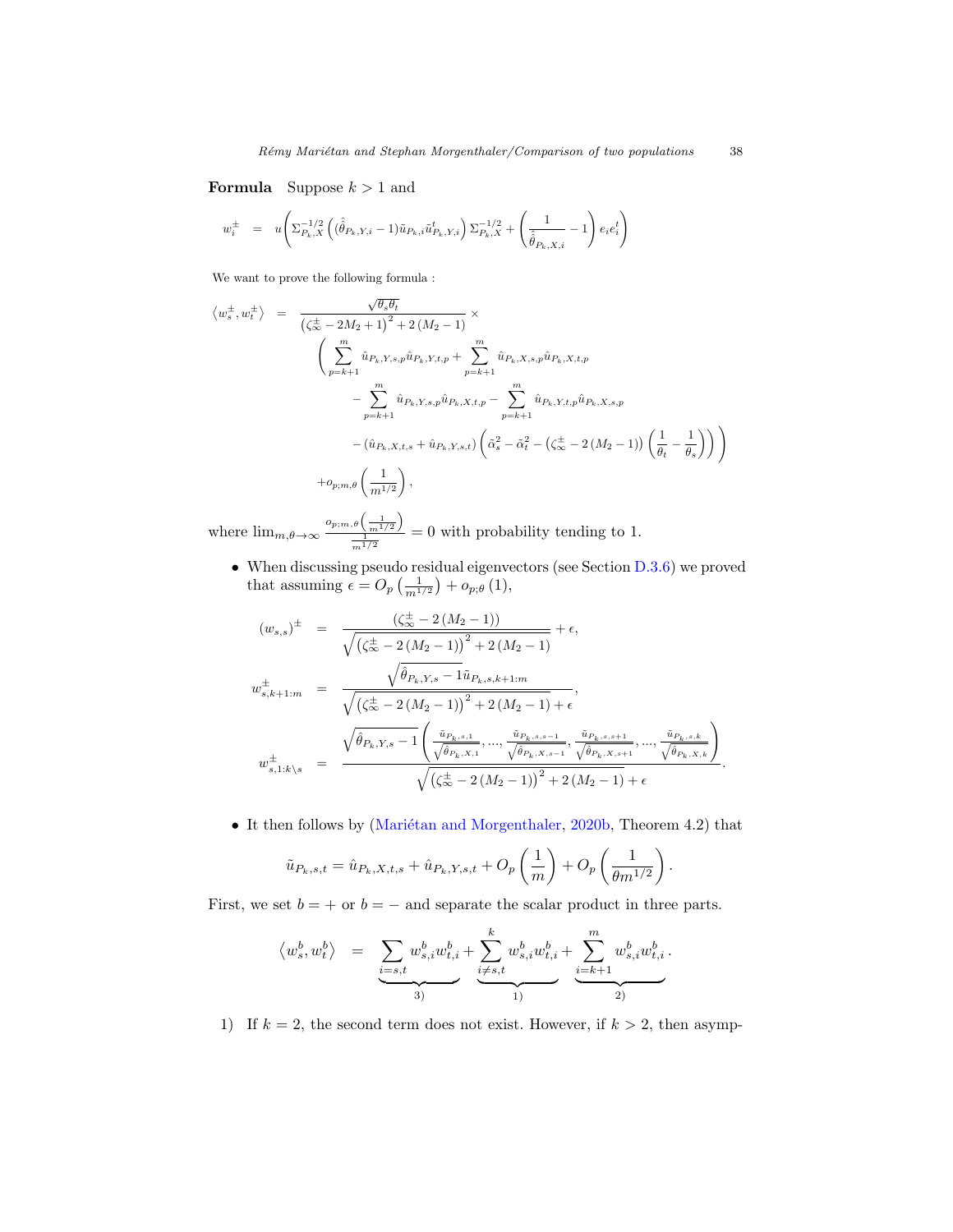totically for  $i = 1,...,k,$   $i \neq s, t,$ 

$$
w_{s,i}^{b} w_{t,i}^{b} = \frac{\sqrt{(\hat{\theta}_{P_k,Y,s} - 1)(\hat{\theta}_{P_k,Y,t} - 1)}}{(\zeta_{\infty}^{b} - 2(M_2 - 1))^{2} + 2(M_2 - 1) + \epsilon} \frac{\tilde{u}_{P_k,s,i}}{\sqrt{\hat{\theta}_{P_k,X,t}}} \frac{\tilde{u}_{P_k,t,i}}{\sqrt{\hat{\theta}_{P_k,X,s}}}
$$
  
=  $O_p\left(\frac{1}{m}\right)$ .

2) By (Mariétan and Morgenthaler, [2020b,](#page-42-1) Theorem 4.2),

$$
\sum_{i=k+1}^{m} \tilde{u}_{j,i} \tilde{u}_{t,i} = \sum_{i=k+1}^{m} \hat{u}_{\hat{\Sigma}_{Y},j,i} \hat{u}_{\hat{\Sigma}_{Y},t,i} + \sum_{i=k+1}^{m} \hat{u}_{\hat{\Sigma}_{X},j,i} \hat{u}_{\hat{\Sigma}_{X},t,i} - \sum_{i=k+1}^{m} \hat{u}_{\hat{\Sigma}_{X},j,i} \hat{u}_{\hat{\Sigma}_{Y},t,i} - \sum_{i=k+1}^{m} \hat{u}_{\hat{\Sigma}_{Y},j,i} \hat{u}_{\hat{\Sigma}_{X},t,i} - (\hat{u}_{\hat{\Sigma}_{X},t,j} + \hat{u}_{\hat{\Sigma}_{Y},j,t}) (\hat{\alpha}_{\hat{\Sigma}_{X},j}^2 - \hat{\alpha}_{\hat{\Sigma}_{X},t}^2) + O_p \left( \frac{1}{\theta^{1/2} m} \right) + O_p \left( \frac{1}{\theta m^{1/2}} \right).
$$

Therefore,

$$
\sum_{i=k+1}^{m} w_{s,i}^{b} w_{t,i}^{b} = \frac{\sqrt{\hat{\theta}_{P_k,Y,s} - 1}\sqrt{\hat{\theta}_{P_k,Y,t} - 1}}{\sqrt{\left(\zeta_{\infty}^{b} - 2\left(M_2 - 1\right)\right)^2 + 2\left(M_2 - 1\right)} + \epsilon} \sum_{p=k+1}^{m} \tilde{u}_{P_k,s,p} \tilde{u}_{P_k,t,p}.
$$

# 3) Asymptotically,

$$
w_{s,s}^{b}w_{t,s}^{b} + w_{s,t}^{b}w_{t,t}^{b} = \frac{\zeta_{\infty}^{b} - 2\left(M_{2} - 1\right) + \epsilon}{\left(\zeta_{\infty}^{b} - 2\left(M_{2} - 1\right)\right)^{2} + 2\left(M_{2} - 1\right)} \left(w_{t,s} + w_{s,t}\right)
$$
  
\n
$$
= \frac{\zeta_{\infty}^{b} - 2\left(M_{2} - 1\right)}{\left(\zeta_{\infty}^{b} - 2\left(M_{2} - 1\right)\right)^{2} + 2\left(M_{2} - 1\right)} \left(\frac{\sqrt{\theta_{t}}}{\sqrt{\theta_{s}}}\bar{u}_{P_{k},t,s} + \frac{\sqrt{\theta_{s}}}{\sqrt{\theta_{t}}}\bar{u}_{P_{k},s,t}\right) + O_{p}\left(\frac{1}{m^{1/2}}\right)\epsilon
$$
  
\n
$$
= \frac{\left(\zeta_{\infty}^{b} - 2\left(M_{2} - 1\right)\right)\sqrt{\theta_{s}\theta_{t}}}{\left(\zeta_{\infty}^{b} - 2\left(M_{2} - 1\right)\right)^{2} + 2\left(M_{2} - 1\right)}
$$
  
\n
$$
= \frac{\left(\frac{1}{\theta_{s}}\left(\hat{u}_{P_{k},X,s,t} + \hat{u}_{P_{k},Y,t,s}\right) + \frac{1}{\theta_{t}}\left(\hat{u}_{P_{k},X,t,s} + \hat{u}_{P_{k},Y,s,t}\right)\right) + O_{p}\left(\frac{1}{m^{1/2}}\right)\epsilon
$$
  
\n
$$
= \frac{\left(\zeta_{\infty}^{b} - 2\left(M_{2} - 1\right)\right)\sqrt{\theta_{s}\theta_{t}}}{\left(\zeta_{\infty}^{b} - 2\left(M_{2} - 1\right)^{2} + 2\left(M_{2} - 1\right)}
$$
  
\n
$$
\left(\frac{1}{\theta_{t}} - \frac{1}{\theta_{s}}\right)\left(\hat{u}_{P_{k},X,t,s} + \hat{u}_{P_{k},Y,s,t}\right) + o_{p;\theta,m}\left(\frac{1}{m^{1/2}}\right).
$$

Therefore, we obtain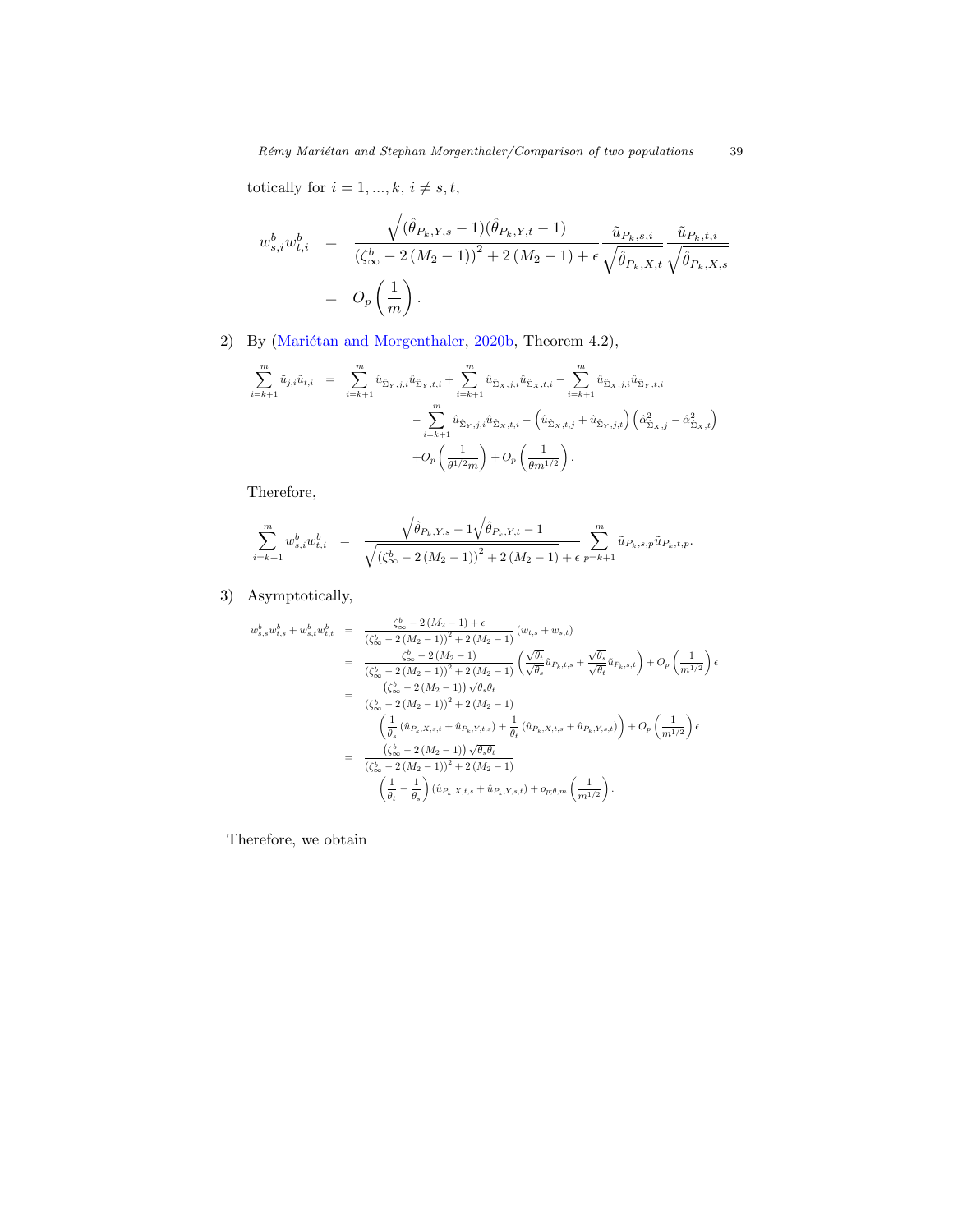$$
\langle w_s^b, w_t^b \rangle = \frac{\sqrt{\theta_s \theta_t}}{(\zeta_{\infty}^b - 2M_2 + 1)^2 + 2(M_2 - 1)} \times \n\left( \sum_{p=k+1}^m \hat{u}_{P_k, Y, s, p} \hat{u}_{P_k, Y, t, p} + \sum_{p=k+1}^m \hat{u}_{P_k, X, s, p} \hat{u}_{P_k, X, t, p} - \sum_{p=k+1}^m \hat{u}_{P_k, Y, t, p} \hat{u}_{P_k, Y, t, p} \hat{u}_{P_k, Y, t, p} \hat{u}_{P_k, Y, s, p} - (\hat{u}_{P_k, X, t, s} + \hat{u}_{P_k, Y, s, t}) \left( \tilde{\alpha}_t^2 - \tilde{\alpha}_s^2 - (\zeta_{\infty}^b - 2(M_2 - 1)) \left( \frac{1}{\theta_t} - \frac{1}{\theta_s} \right) \right) \n+ \rho_{p; \theta, m} \left( \frac{1}{m^{1/2}} \right).
$$

Moment We separate the formula into three parts

1. 
$$
\sum_{p=k+1}^{m} \hat{u}_{P_k, Y, s, p} \hat{u}_{P_k, Y, t, p} - \hat{u}_{P_k, Y, s, t} \left( \tilde{\alpha}_t^2 - \tilde{\alpha}_s^2 - \left( \zeta_{\infty}^b - 2 \left( M_2 - 1 \right) \right) \left( \frac{1}{\theta_t} - \frac{1}{\theta_s} \right) \right)
$$
  
\n2. 
$$
\sum_{p=k+1}^{m} \hat{u}_{P_k, X, s, p} \hat{u}_{P_k, X, t, p} + \hat{u}_{P_k, X, s, t} \left( \tilde{\alpha}_t^2 - \tilde{\alpha}_s^2 - \left( \zeta_{\infty}^b - 2 \left( M_2 - 1 \right) \right) \left( \frac{1}{\theta_t} - \frac{1}{\theta_s} \right) \right)
$$
  
\n3. 
$$
\sum_{p=k+1}^{m} \hat{u}_{P_k, Y, s, p} \hat{u}_{P_k, X, t, p} + \sum_{p=k+1}^{m} \hat{u}_{P_k, X, s, p} \hat{u}_{P_k, Y, t, p}
$$

Without loss of generality, we present the proof for  $s = 1$  and  $t = 2$ . In order to compute the moments of the first and second parts, we use the re-mark of (Mariétan and Morgenthaler, [2020b,](#page-42-1) Theorem 3.3),

$$
\hat{u}_{P_2,1,2}\left(\frac{1}{\theta_1} - \frac{1}{\theta_2}\right)\delta + \sum_{i=3}^{m} \hat{u}_{P_2,1,i}\hat{u}_{P_2,2,i} \sim \mathbf{N}\left(0, \frac{\left(1 + M_2 + \delta\right)^2 \left(M_2 - 1\right) + \left(M_4 - \left(M_2\right)^2\right) - 2\left(1 + M_2 + \delta\right)\left(M_3 - M_2\right)}{\theta_1 \theta_2 m}\right) + O_p\left(\frac{1}{\theta m}\right) + O_p\left(\frac{1}{\theta^2 m^{1/2}}\right).
$$

1.

$$
\begin{split} &\sum_{p=k+1}^{m}\hat{u}_{P_{k},Y,1,p}\hat{u}_{P_{k},Y,2,p}-\hat{u}_{P_{k},Y,1,2}\left(\tilde{\alpha}_{2}^{2}-\tilde{\alpha}_{1}^{2}-\left(\zeta_{\infty}^{b}-2\left(M_{2}-1\right)\right)\left(\frac{1}{\theta_{2}}-\frac{1}{\theta_{1}}\right)\right)\\ &=\sum_{p=k+1}^{m}\hat{u}_{P_{k},Y,1,p}\hat{u}_{P_{k},Y,2,p}+\hat{u}_{P_{k},Y,1,2}\left(-M_{2,X}-\zeta_{\infty}^{b}+2M_{2}-1\right)\left(\frac{1}{\theta_{1}}-\frac{1}{\theta_{2}}\right)+O_{p}\left(\frac{1}{\theta^{2}\sqrt{m}}\right). \end{split}
$$

Using the remark, we set  $\delta = -M_{2,X} + 2M_2 - 1 - \lambda^b$ ,

$$
\begin{split} &\sum_{p=k+1}^{m}\hat{u}_{P_{k},Y,1,p}\hat{u}_{P_{k},Y,2,p}-\hat{u}_{P_{k},Y,1,2}\left(\hat{a}_{2}^{2}-\hat{a}_{1}^{2}-\left(\zeta_{\infty}^{b}-2\left(M_{2}-1\right)\right)\left(\frac{1}{\theta_{2}}-\frac{1}{\theta_{1}}\right)\right)+O_{p}\left(\frac{1}{\theta m}\right)+O_{p}\left(\frac{1}{\theta^{2}m^{1/2}}\right)\\ &=\mathbf{N}\left(0,\frac{\left(1+M_{2}+M_{2,Y}-M_{2,X}\mp\sqrt{M_{2}^{2}-1}\right)^{2}\left(M_{2}-1\right)+\left(M_{4}-\left(M_{2}\right)^{2}\right)-2\left(1+M_{2}+M_{2,Y}-M_{2,X}\mp\sqrt{M_{2}^{2}-1}\right)\left(M_{3}-M_{2}\right)}{\theta_{1}\theta_{2}m}\right) \end{split}
$$

2. A similar computation leads to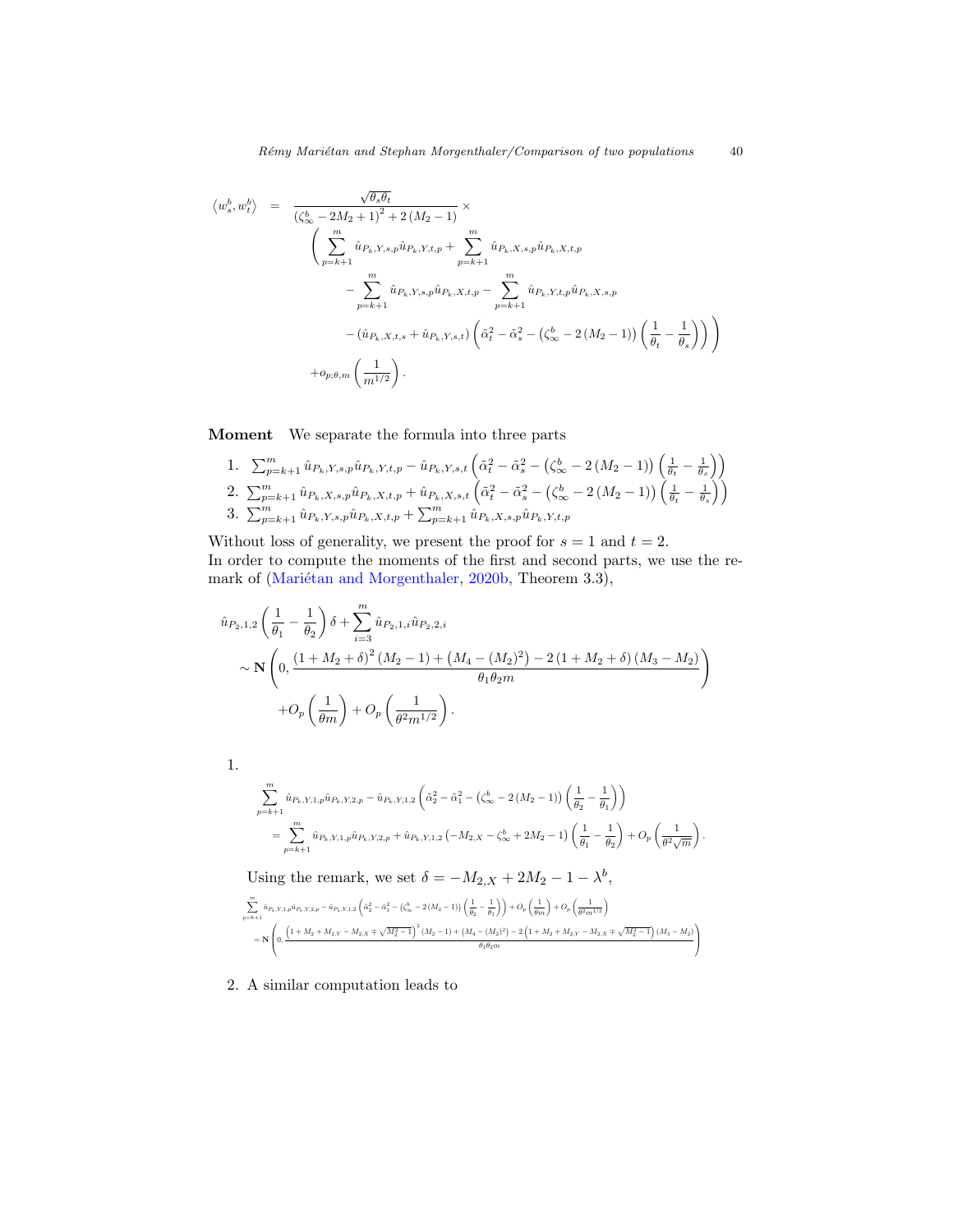$$
\begin{split} &\sum_{p=k+1}^{m}\hat{u}_{P_{k},X,1,p}\hat{u}_{P_{k},X,2,p}+\hat{u}_{P_{k},X,1,2}\left(\tilde{\alpha}_{2}^{2}-\tilde{\alpha}_{1}^{2}-\left(\zeta_{\infty}^{b}-2\left(M_{2}-1\right)\right)\left(\frac{1}{\theta_{2}}-\frac{1}{\theta_{1}}\right)\right)+O_{p}\left(\frac{1}{\theta m}\right)+O_{p}\left(\frac{1}{\theta^{2}m^{1/2}}\right)\\ &=\mathbf{N}\left(0,\frac{\left(1-M_{2}+2M_{2,X}\pm\sqrt{M_{2}^{2}-1}\right)^{2}\left(M_{2}-1\right)+\left(M_{4}-\left(M_{2}\right)^{2}\right)-2\left(1-M_{2}+2M_{2,X}\pm\sqrt{M_{2}^{2}-1}\right)\left(M_{3}-M_{2}\right)}{\theta_{1}\theta_{2}m}\right). \end{split}
$$

3. We then can easily show that

$$
\sum_{p=k+1}^{m} \hat{u}_{P_k, Y, 1, p} \hat{u}_{P_k, X, 2, p} + \sum_{p=k+1}^{m} \hat{u}_{P_k, X, 1, p} \hat{u}_{P_k, Y, 2, p} = \text{RV} \left( 0, \frac{2(M_{2, X} - 1)(M_{2, Y} - 1)}{\theta_1 \theta_1 m} \right) + O_p \left( \frac{1}{\theta m} \right) + O_p \left( \frac{1}{\theta^2 m^{1/2}} \right)
$$

Indeed, the covariance between the first and the second term is negligible. This can be shown using the independence between  $X$  and  $Y$ , and (Mariétan and Morgenthaler, [2020b,](#page-42-1) Theorem 3.3).

$$
\begin{split} \text{Cov} & \left( \sum_{p=k+1}^{m} \hat{u}_{P_k, Y, 1, p} \hat{u}_{P_k, X, 2, p}, \sum_{p=k+1}^{m} \hat{u}_{P_k, X, 1, p} \hat{u}_{P_k, Y, 2, p} \right) \\ &= \sum_{p=k+1}^{m} \text{E} \left[ \hat{u}_{P_k, Y, 1, p} \hat{u}_{P_k, Y, 2, p} \right] \sum_{p=k+1}^{m} \text{E} \left[ \hat{u}_{P_k, X, 1, p} \hat{u}_{P_k, X, 2, p} \right] = o_p \left( \frac{1}{\theta^2 m} \right). \end{split}
$$

Because the null covariance between the three parts is easily proven by the independence between  $X$  and  $Y$ , we conclude:

$$
\langle w_i^b, w_j^b \rangle \sim \text{RV}\left(0, \frac{1}{m} \frac{2(M_{2,X} - 1)(M_{2,Y} - 1) + B_X^b + B_Y^b}{\left(\left(\zeta_{\infty}^{\pm} - 2M_{2} + 1\right)^2 + 2(M_{2} - 1)\right)^2}\right) + O_p\left(\frac{1}{\theta m}\right) + O_p\left(\frac{1}{\theta^2 m^{1/2}}\right),
$$
  
\n
$$
B_X^+ = \left(1 - M_2 + 2M_{2,X} + \sqrt{M_2^2 - 1}\right)^2 (M_{2,X} - 1)
$$
  
\n
$$
+ 2\left(-1 + M_2 - 2M_{2,x} - \sqrt{M_2^2 - 1}\right)(M_{3,X} - M_{2,X}) + (M_{4,X} - M_{2,X}^2),
$$
  
\n
$$
B_Y^+ = \left(1 + M_2 + M_{2,Y} - M_{2,X} - \sqrt{M_2^2 - 1}\right)^2 (M_{2,Y} - 1)
$$
  
\n
$$
+ 2\left(-1 - M_2 - M_{2,Y} - M_{2,X} - \sqrt{M_2^2 - 1}\right)(M_{3,Y} - M_{2,Y}) + (M_{4,Y} - M_{2,Y}^2),
$$

$$
B_X^- = \left(1 - M_2 + 2M_{2,X} - \sqrt{M_2^2 - 1}\right)^2 (M_{2,X} - 1)
$$
  
+2\left(-1 + M\_2 - 2M\_{2,x} + \sqrt{M\_2^2 - 1}\right)(M\_{3,X} - M\_{2,X}) + (M\_{4,X} - M\_{2,X}^2),  

$$
B_Y^- = \left(1 + M_2 + M_{2,Y} - M_{2,X} + \sqrt{M_2^2 - 1}\right)^2 (M_{2,Y} - 1)
$$
  
+2\left(-1 - M\_2 - M\_{2,Y} + M\_{2,X} - \sqrt{M\_2^2 - 1}\right)(M\_{3,Y} - M\_{2,Y}) + (M\_{4,Y} - M\_{2,Y}^2),

where  $b = +$  or  $b = -$ .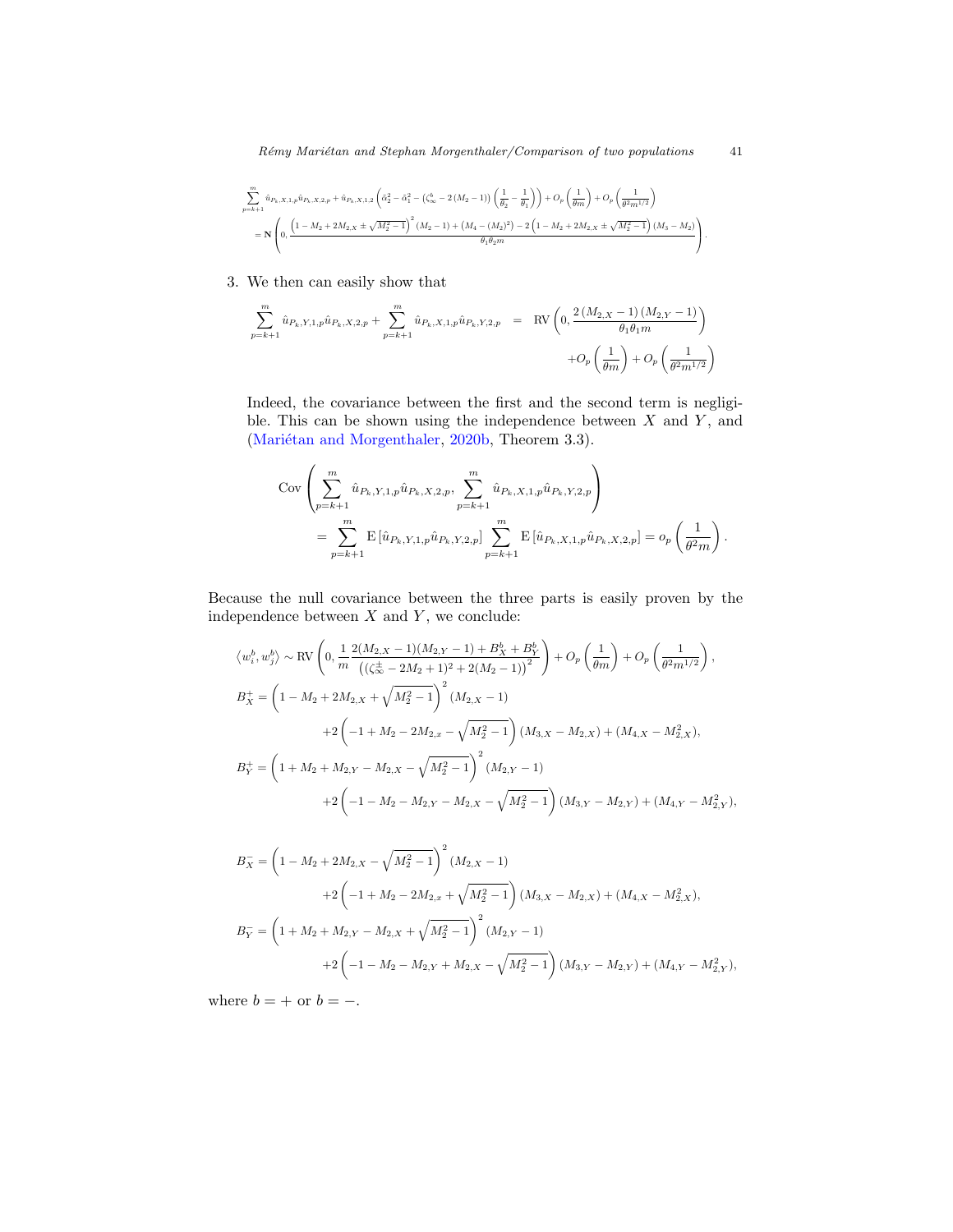#### <span id="page-41-0"></span>D.3.9. Normality discussion

Assuming  $n_X >> n_Y$ , the normality is straightforward to prove using (Mariétan [and Morgenthaler,](#page-42-0) [2020a,](#page-42-0) Theorem 3.1) and (Mariétan and Morgenthaler, [2020b,](#page-42-1) Theorem 4.2). Nevertheless, when  $n_X \sim n_Y$ , new marginally normal statistics enter in the formula. These statistics are

$$
\sum_{p=k+1}^{m} \hat{u}_{P_k, Y, s, p} \hat{u}_{P_k, X, t, p} + \sum_{p=k+1}^{m} \hat{u}_{P_k, X, s, p} \hat{u}_{P_k, Y, t, p}.
$$

Despite this difficulty, the reader can check that assuming large  $\theta$ , asymptotic joint normality of the entries of  $H$  is equivalent to asymptotic joint normality of

$$
W_{X,s,t}, W_{Y,s,t}, (W_X^2)_{s,t}, (W_Y^2)_{s,t}
$$
 and  $\frac{1}{\sqrt{m}} \sum_{i=k+1}^m W_{X,s,i} W_{Y,t,i}$ 

for  $s, t = 1, 2, \ldots, k$ . Note that joint normality holds for the first four elements by (Mariétan and Morgenthaler, [2020a,](#page-42-0) Theorem 3.1).

The part left to the reader is nearly done. (Mariétan and Morgenthaler, [2020b,](#page-42-1) Theorem 3.3 and Lemma 4.1) already showed that nearly all the statistics that composed  $H$  are functions of the first four elements. A similar proof of (Mariétan [and Morgenthaler,](#page-42-1) [2020b,](#page-42-1) Corollary 3.1) shows that for  $s, t = 1, 2, ..., k$ ,

$$
\sum_{p=k+1}^{m} \hat{u}_{P_k, Y, s, p} \hat{u}_{P_k, X, t, p}
$$

can be expressed as a function of the statistics.